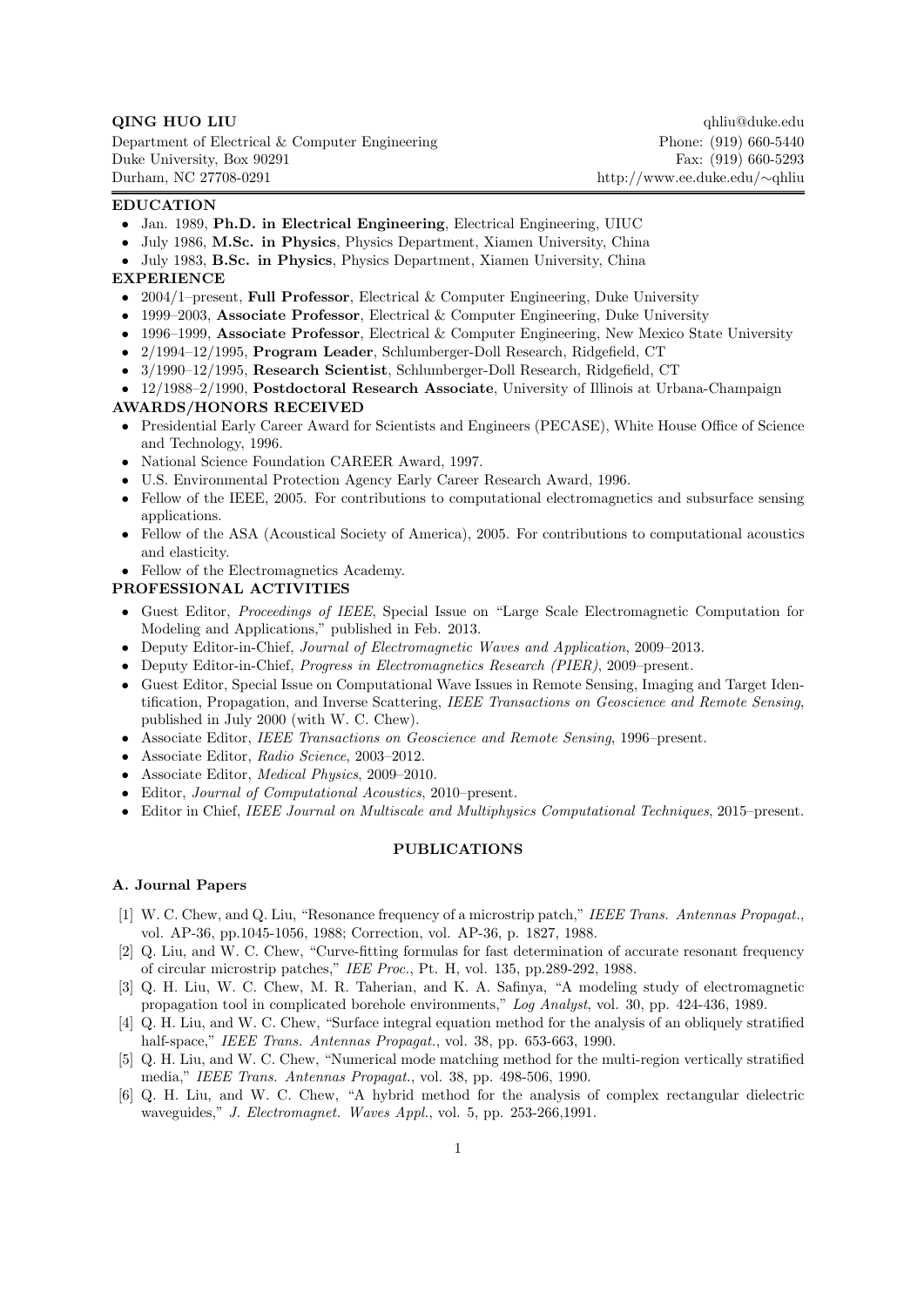- [7] Q. H. Liu, and W. C. Chew, "Analysis of discontinuities in planar dielectric waveguides: an eigenmode propagation method," *IEEE Trans. Microwave Theory Tech.*, vol. MTT-39, pp. 422-430, 1991.
- [8] W. C. Chew, Z. Nie, Q. H. Liu, and B. Anderson, "An efficient solution of electrical well logging tools in a complex environment," *IEEE Trans. Geosci. Remote Sensing*, vol. 29, pp. 308-313, 1991.
- [9] W. C. Chew, Z. Nie, Q. H. Liu, and Y. T. Lo, "A rigorous analysis of a probe-fed microstrip disk antenna," *IEE Proc.*, Pt. H, vol. 138, pp. 185-191, 1991.
- [10] M. Moghaddam, W. C. Chew, B. Anderson, E. Yannakakis, and Q. H. Liu, "Computation of transient electromagnetic waves in inhomogeneous media," invited paper, *Radio Science*, vol. 26, no. 1, pp. 265-273, 1991.
- [11] W. C. Chew, L. Gurel, Y. M. Wang, G. Otto, R. Wagner, and Q. H. Liu, "A generalized recursive algorithm for wave-scattering solutions in two dimensions," *IEEE Trans. Microwaves Theory Tech.*, vol. 40, no. 4, pp. 716-723, 1992.
- [12] Q. H. Liu, and W. C. Chew, "Diffraction of nonaxisymmetric waves in cylindrically layered media by horizontal discontinuities," *Radio Sci.*, vol. 27, no. 5, pp. 569-581, 1992.
- [13] Z. Nie, W. C. Chew, and Q. H. Liu,"Electromagnetic scattering from two-dimensional layered media with axial symmetry," *Acta Geophysica Sinica*, vol. 35, no. 4, pp. 479-489, 1992.
- [14] Q. H. Liu, "Electromagnetic field generated by an off-axis source in a cylindrically layered medium with an arbitrary number of horizontal discontinuities," *Geophysics*, vol. 58, no. 5, pp. 616-625, 1993.
- [15] Q. H. Liu, and W. C. Chew, "A CG-FFHT method for the scattering solution of axisymmetric inhomogeneous media," *Microwave Opt. Technol. Lett.*, vol. 6, no. 2, pp. 101-104, 1993.
- [16] Q. H. Liu, "Reconstruction of two-dimensional axisymmetric inhomogeneous media," *IEEE Trans. Geosci. Remote Sensing*, vol. 31, no. 3, pp. 587-594, 1993.
- [17] B. Anderson, Q. H. Liu, R. Taherian, J. Singer, W. C. Chew, B. Freeman, and T. Habashy, "Interpreting the response of the Electromagnetic Propagation Tool in complex lithologies," *The Log Analyst*, vol. 35, March-April, pp. 65-83, 1994.
- [18] Q. H. Liu, and W. C. Chew, "Applications of the CG-FFHT method with an improved FHT algorithm," (invited paper), *Radio Sci.*, vol. 29, no. 4, pp. 1009-1022, 1994.
- [19] Q. H. Liu, B. Anderson, and W. C. Chew, "Modeling low-frequency electrode-type resistivity tools in invaded thin beds," *IEEE Trans. Geosci. Remote Sensing*, vol. 32, no. 3, pp. 494-498, 1994.
- [20] Q. H. Liu, "Nonlinear inversion of electrode-type resistivity measurements," *IEEE Trans. Geosci. Remote Sensing*, vol. 32, no. 3, pp. 499-507, 1994.
- [21] W. C. Chew, and Q. H. Liu, "Inversion of induction tool measurements using the distorted Born iterative method and CG-FFHT," *IEEE Trans. Geosci. Remote Sensing*, vol. 32, no. 4, pp. 878-884, 1994.
- [22] L. Knizhnerman, V. Druskin, Q. H. Liu, and F. J. Kuchuk, "Spectral Lanczos decomposition method for solving single phase fluid flow in porous media," *Numerical Methods for Partial Differential Equations*, vol. 10, pp. 569-580, 1994.
- [23] Q. H. Liu, "Transient electromagnetic modeling with the generalized *k*-space (GkS) method," *Microwave Opt. Technol. Lett.*, vol. 7, no. 18, pp. 842-848, 1994.
- [24] Q. H. Liu, "Generalization of the *k*-space formulation to elastodynamic scattering problems," *J. Acoust. Soc. Am.*, vol. 97, no. 3, pp. 1373-1379, 1995.
- [25] C.-C. Lu, and Q. H. Liu, "A three-dimensional dyadic Green's function for elastic waves in multilayer cylindrical structures," *J. Acoust. Soc. Am.*, vol. 98, no. 5, pp. 2825-2835, 1995.
- [26] Q. H. Liu, and C. Chang, "Compressional head waves in attenuative formations: forward modeling and inversion," *Geophysics*, vol. 61, no. 6, pp. 1908-1920, 1996.
- [27] Q. H. Liu, F. Daube, C. Randall, E. Schoen, H. Liu, and P. Lee, "A 3D finite difference simulation of sonic logging," *J. Acoust. Soc. Am.*, vol. 100, no. 1, pp. 72-79, 1996.
- [28] W. C. Chew, and Q. H. Liu, "Perfectly matched layers for elastodynamics: A new absorbing boundary condition," *J. Computational Acoust.*, vol. 4, no. 4, pp.341-359, 1996.
- [29] B. K. Sinha, Q. H. Liu, and S. Kostek, "Acoustic waves in pressurized borehole: A finite-difference formulation," *J. Geophys. Res.*, vol. 101, no. B11, pp. 25173-25180, 1996.
- [30] Q. H. Liu, "An FDTD algorithm with perfectly matched layers for conductive media," *Microwave Opt. Technol. Lett.*, vol. 14, no. 2, pp. 134-137, 1997.
- [31] Q. H. Liu, "The PSTD algorithm: a time-domain method requiring only two cells per wavelength," *Microwave Opt. Technol. Lett.*, vol. 15, no. 3, pp. 158-165, 1997.
- [32] Q. H. Liu, and J. Tao, "The perfectly matched layer (PML) for acoustic waves in absorptive media," *J. Acoust. Soc. Am.*, vol. 102, no. 4, pp. 2072-2082, 1997.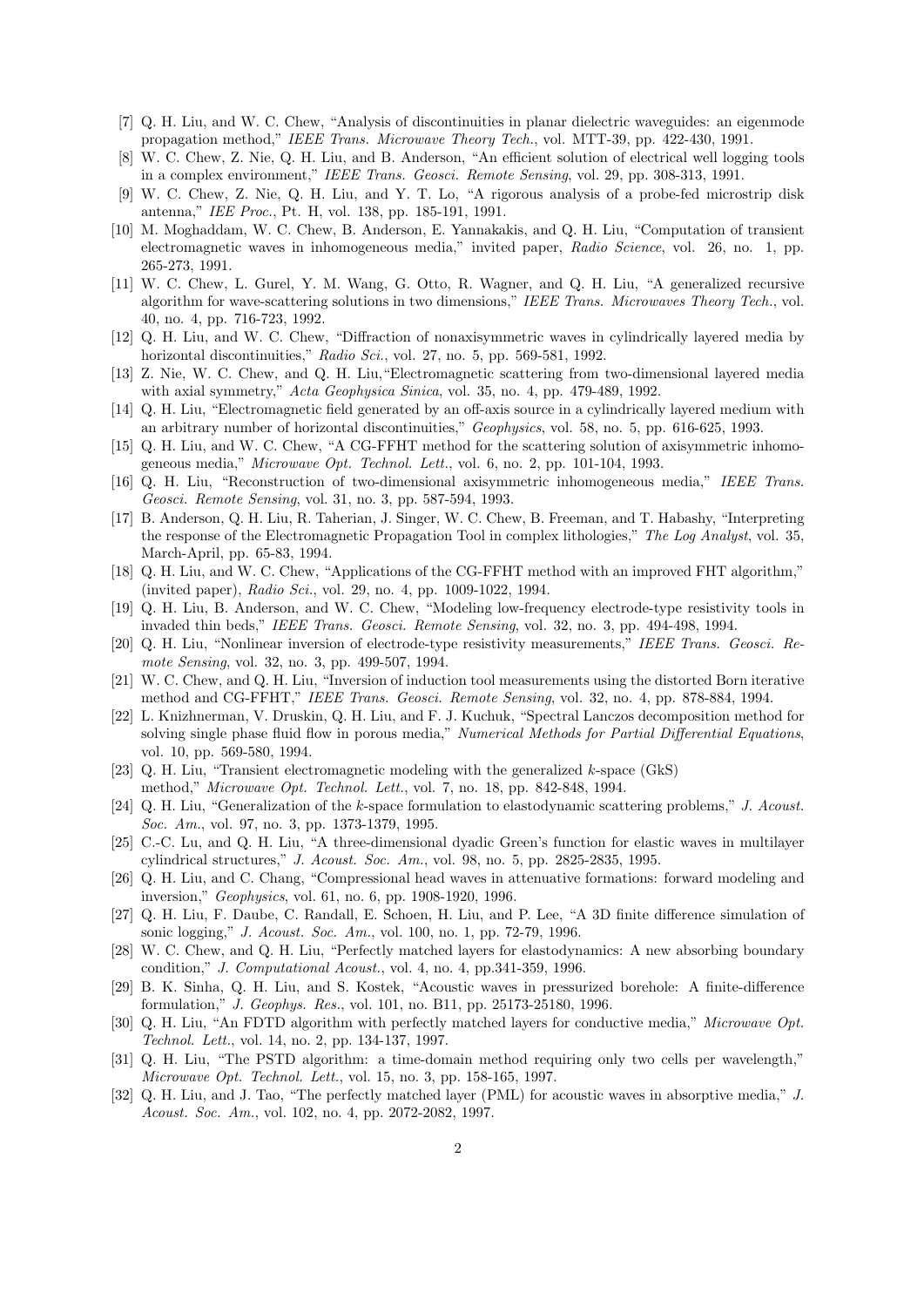- [33] Y. H. Chen, W. C. Chew, and Q. H. Liu, "A three-dimensional finite difference code for the modeling of sonic logging tools," *J. Acoust. Soc. Am.*, vol. 103, no. 2, pp. 702-712, 1998.
- [34] Q. H. Liu, and N. Nguyen, "An accurate algorithm for nonuniform fast Fourier transforms (NUFFT)," *IEEE Microwave Guided Wave Lett.,* vol. 8, no. 1, pp. 18-20, 1998.
- [35] C. Chang, and Q. H. Liu, "Inversion of source time function using borehole array sonic waveforms," *J. Acoust. Soc. Am.*, vol. 103, no. 6, pp. 3163-3168, 1998.
- [36] Q. H. Liu, "The PSTD algorithm for acoustic waves in inhomogeneous, absorptive media," *IEEE Trans. Ultrason., Ferroelect., Freq. Contr.*, vol. 45, no. 4, pp. 1044-1055, 1998.
- [37] Q. H. Liu, and J. Q. He, "Quasi-PML for waves in cylindrical coordinates," *Microwave Opt. Technol. Lett.*, vol. 19, no. 2, pp. 107-111, 1998.
- [38] G.-X. Fan, and Q. H. Liu, "A PML-FDTD algorithm for simulating plasma-covered cavity-backed slot antennas," *Microwave Opt. Technol. Lett.*, vol. 19, no. 4, pp. 258-262, 1998.
- [39] Q. H. Liu, and X. Y. Tang, "An iterative algorithm for nonuniform inverse fast Fourier transform (NU-IFFT)," *Electronics Letters*, vol. 34, no. 20, pp. 1913-1914, 1998.
- [40] N. Nguyen, and Q. H. Liu, "The regular Fourier matrices and nonuniform fast Fourier transforms," *SIAM J. Sci. Compt.*, vol. 21, no. 1, pp. 283-293, 1999.
- [41] Q. H. Liu, "Large-scale simulations of electromagnetic and acoustic measurements using the pseudospectral time-domain (PSTD) algorithm," *IEEE Trans. Geosci. Remote Sensing*, vol. 37, no. 2, pp. 917-926, 1999.
- [42] J. He, and Q. H. Liu, "A nonuniform cylindrical FDTD algorithm with improved PML and quasi-PML absorbing boundary conditions," *IEEE Trans. Geosci. Remote Sensing*, vol. 37, no. 2, pp. 1066-1072, 1999.
- [43] Q. H. Liu, "PML and PSTD algorithm for arbitrary lossy anisotropic media," *IEEE Microwave Guided Wave Lett.*, vol. 9, no. 2, pp. 48-50, 1999.
- [44] Q. H. Liu, and G.-X. Fan, "A frequency-dependent PSTD algorithm for general dispersive media," *IEEE Microwave Guided Wave Lett.,* vol. 9, no. 2, pp. 51-53, 1999.
- [45] Q. H. Liu, "Perfectly matched layers for elastic waves in cylindrical and spherical coordinates," *J. Acoust. Soc. Am.*, vol. 105, no. 4, pp. 2075-2084, 1999.
- [46] Q. H. Liu, and G.-X. Fan, "Simulations of GPR in dispersive media using the PSTD algorithm," *IEEE Trans. Geosci. Remote Sensing*, vol. 37, no. 5, pp. 2317-2324, 1999.
- [47] Q. H. Liu, and Z. Q. Zhang, "A nonuniform fast Hankel transform (NUFHT) algorithm," *Applied Optics*, vol. 38, no. 32, pp. 6705-6708, 1999.
- [48] Q. H. Liu, and B. K. Sinha, "Simulations of multipole sources in biaxially stressed boreholes: A 2.5 dimensional finite-difference method," *Geophysics*, vol. 65, no. 1, pp. 190-201, 2000.
- [49] X. M. Xu, and Q. H. Liu, "The conjugate-gradient nonuniform fast Fourier transform (CG-NUFFT) method for one- and two-dimensional media," *Microwave Opt. Technol. Lett.*, vol. 24, no. 6, pp. 385- 389, 2000.
- [50] B. Tian, and Q. H. Liu, "Nonuniform fast cosine transform and Chebyshev PSTD algorithm," *Progress in Electromagnetics Research*, PIER 28, pp. 259-279, 2000. Abstract in *J. Electromagnet. Waves Appl.*, vol. 14, no. 6, 797-798, 2000.
- [51] G.-X. Fan, and Q. H. Liu, "An FDTD algorithm with PML for dispersive, conductive media," *IEEE Trans. Antennas Propagat.*, vol. 48, no. 5, pp. 637-646, 2000.
- [52] Z. Q. Zhang, and Q. H. Liu, "Reconstruction of axisymmetric media with an FFHT enhanced extended Born approximation," *Inverse Problems*, invited paper, vol. 16, no. 5, pp. 1281-1296, 2000.
- [53] G.-X. Fan, Q. H. Liu, and S. P. Blanchard, "3-D numerical mode-matching (NMM) method for resistivity well logging tools," *IEEE Trans. Antennas Propagat.*, vol. 48, no. 10, pp. 1544-1552, 2000.
- [54] Q. H. Liu, X. M. Xu, B. Tian, and Z. Q. Zhang, "Applications of nonuniform fast transform algorithms in numerical solutions of differential and integral equations," *IEEE Trans. Geosci. Remote Sensing*, vol. 38, pp. 1551-1560, 2000.
- [55] Q. H. Liu, Z. Q. Zhang, and X. M. Xu, "The hybrid extended Born approximation and CG-FFT method for electromagnetic induction problems," *IEEE Trans. Geosci. Remote Sensing*, vol. 39, no. 2, pp. 347- 355, Feb. 2001.
- [56] X. M. Xu, and Q. H. Liu, "Fast spectral-domain method for acoustic scattering problems," *IEEE Trans. Ultrason., Ferroelect., Freq. Contr.*, vol. 48, no. 2, pp. 522-529, March 2001.
- [57] G.-X. Fan, and Q. H. Liu, S. A. Hutchinson, "FDTD and PSTD Simulations for plasma applications," *IEEE Trans. Plasma Sci.*, vol. 29, no. 2, pp. 341-348, 2001.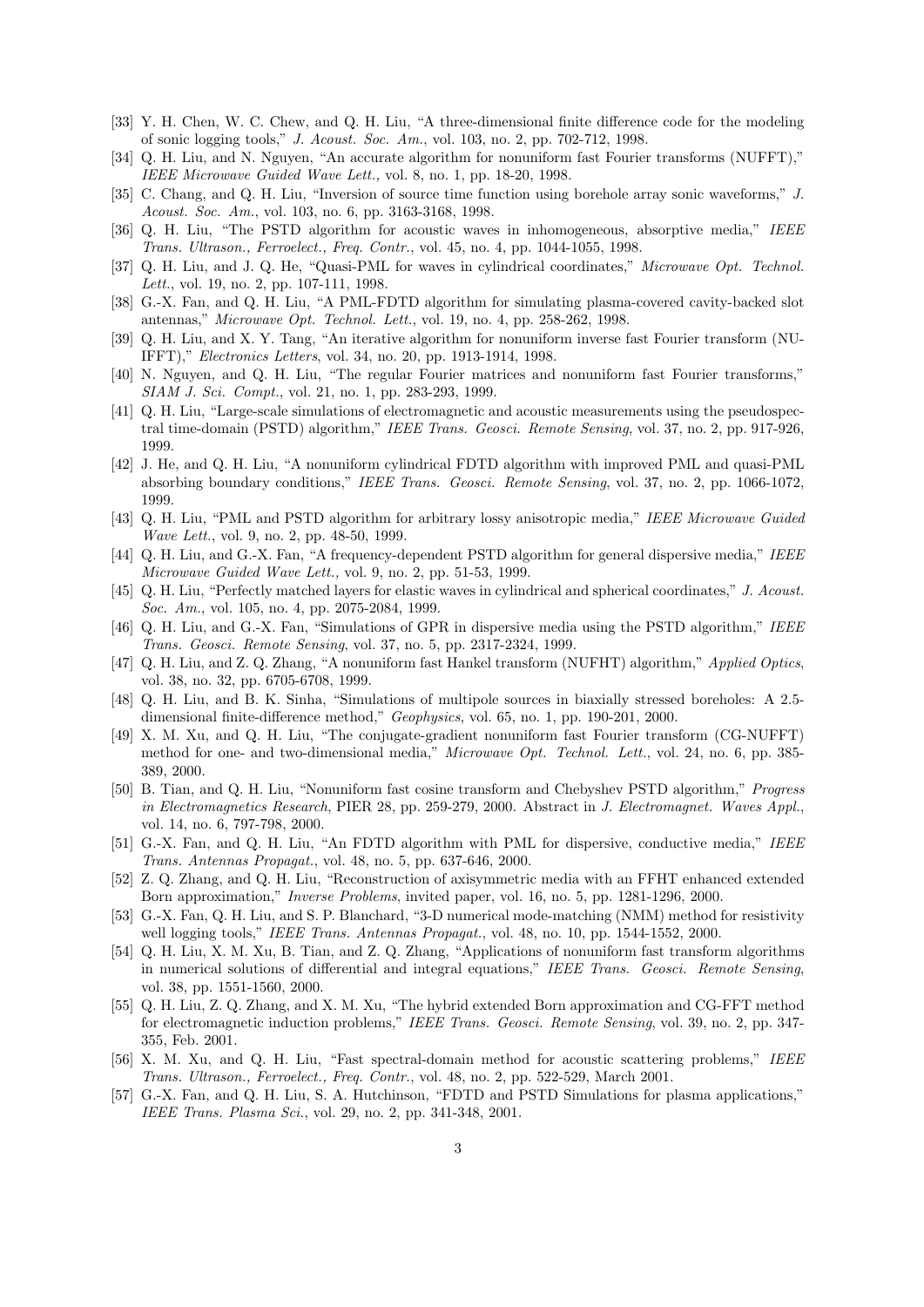- [58] G.-X. Fan, and Q. H. Liu, "Pseudospectral time-domain algorithm applied to electromagnetic scattering from electrically large objects", *Microwave Opt. Technol. Lett.*, vol. 29, no. 2, pp. 123-125, 2001.
- [59] Y. Q. Zeng, J. He, and Q. H. Liu, "The application of the perfectly matched layer in numerical modeling of wave propagation in poroelastic media," *Geophysics*, vol. 66, no. 4, pp. 1258-1266, 2001.
- [60] Z. Q. Zhang, and Q. H. Liu, "Simulation of induction logging response using conjugate gradient method with nonuniform fast Fourier and fast Hankel transforms," *Radio Sci.*, vol. 36, no. 4, pp. 599-608, 2001.
- [61] Z. Q. Zhang, and Q. H. Liu, "The hybrid extended Born approximation and CG-FFHT method for axisymmetric media," *IEEE Trans. Geosci. Remote Sensing*, vol. 39, no. 4, pp. 710-717, April 2001.
- [62] G.-X. Fan, and Q. H. Liu, "The CGFFT method with a discontinuous FFT algorithm," *Microwave Opt. Technol. Lett.*, vol. 29, no. 1, pp. 47-49, 2001.
- [63] Z. Q. Zhang, and Q. H. Liu, "Three-dimensional weak-form conjugate- and biconjugate-gradient FFT methods for volume integral equations," *Microwave Opt. Technol. Lett.*, vol. 29, no. 5, pp. 350-356, 2001.
- [64] Y. Q. Zeng, and Q. H. Liu, "Acoustic detection of buried objects in 3-D fluid saturated porous media: numerical modeling," *IEEE Trans. Geosci. Remote Sensing*, vol. 39, no. 6, pp. 1165-1173, June 2001.
- [65] Q. H. Liu, and J. Q. He, "An efficient PSTD algorithm for cylindrical coordinates," *IEEE Trans. Antennas Propagat.*, vol. 49, no. 9, pp. 1349-1351, Sept. 2001.
- [66] Y. Q. Zeng, and Q. H. Liu, "A staggered-grid finite-difference method with perfectly matched layers for poroelastic wave equations," *J. Acoust. Soc. Am.*, vol. 109, no. 6, pp. 2571-2580, 2001.
- [67] Z. Q. Zhang, and Q. H. Liu, "Two nonlinear inverse methods for electromagnetic induction measurements," *IEEE Trans. Geosci. Remote Sensing*, vol. 39, no. 6, pp. 1331-1339, June 2001.
- [68] Q. H. Liu, Z. Q. Zhang, T. Wang, G. Ybarra, L. W. Nolte, J. A. Bryan, W. T. Joines, "Active microwave imaging I: 2-D forward and inverse scattering methods," *IEEE Trans. Microwave Theory Tech.*, vol. 50, no. 1, pp. 123-133, Jan. 2002.
- [69] X. M. Xu, Q. H. Liu, and Z. Q. Zhang, "The stabilized biconjugate gradient fast Fourier transform method for electromagnetic scattering," *J. Appl. Computat. Electromag. Soc.*, vol. 17, no. 1, pp. 97-103, March 2002.
- [70] G.-X. Fan, and Q. H. Liu, "Dyadic Green's functions for curved waveguides and cavities and their reformulation," *Radio Sci.*, vol. 37, no. 5, 1078, doi:10.1029/2001RS002476, 2002.
- [71] G.-X. Fan, Q. H. Liu, and J. S. Hesthaven, "Multidomain pseudospectral time-domain method for simulation of scattering from objects buried in lossy media," *IEEE Trans. Geosci. Remote Sensing*, vol. 40, no. 6, pp. 1366-1373, June 2002.
- [72] X. M. Xu, and Q. H. Liu, "The BCGS-FFT method for electromagnetic scattering from inhomogeneous objects in a planarly layered medium," *IEEE Antennas Wireless Propagat. Lett.*, vol. 1, pp. 77-80, 2002.
- [73] Z. Q. Zhang, and Q. H. Liu, "A volume adaptive integral method (VAIM) for 3D inhomogeneous objects," *IEEE Antennas Wireless Propagat. Lett.*, vol. 1, no. 6, pp. 102-105, 2002.
- [74] Q. H. Liu, "A pseudospectral frequency-domain (PSFD) method for computational electromagnetics," *IEEE Antennas Wireless Propagat. Lett.*, vol. 1, no. 6, pp. 131-134, 2002.
- [75] Z. Q. Zhang, Q. H. Liu, and X. M. Xu, "RCS computation of large inhomogeneous objects using a fast integral equation solver," *IEEE Trans. Antennas Propagat.*, vol. 51, no. 3, pp. 613-618, March 2003.
- [76] G. Zhao, and Q. H. Liu, "The 2.5-D multidomain pseudospectral time-domain algorithm," *IEEE Trans. Antennas Propagat.*, vol. 51, no. 3, pp. 619-627, March 2003.
- [77] Z. Q. Zhang, and Q. H. Liu, "Applications of the BCGS-FFT method to 3-D induction well logging problems," *IEEE Trans. Geosci. Remote Sensing*, vol. 41, no. 5, pp. 998-1004, 2003.
- [78] Q. H. Liu, and B. K. Sinha, "A 3-D cylindrical PML/FDTD method for elastic waves in fluid-filled pressurized boreholes in triaxially stressed formations," *Geophysics*, vol. 68, no. 5, pp. 1731-1743, 2003.
- [79] X. Millard, and Q. H. Liu, "A fast volume integral equation solver for electromagnetic scattering from large inhomogeneous objects in planarly layered media," *IEEE Trans. Antennas Propagat.*, vol. 51, no. 9, pp. 2393-2401, 2003.
- [80] G. Zhao, Y. Q. Zeng, and Q. H. Liu, "The 3-D multidomain pseudospectral time-domain method for wideband simulation," *IEEE Microwave Wireless Compon. Lett.*, vol. 13, no. 5, pp. 184-186, May 2003.
- [81] T. Xiao, and Q. H. Liu, "Finite difference computation of head-related transfer function for human hearing," *J. Acous. Soc. Am.*, vol. 113, no. 5, pp. 2434-2441, 2003.
- [82] I. N. Deshmukh, and Q. H. Liu, "Pseudospectral beam propagation method for optical waveguides," *IEEE Photon. Technol. Lett.*, vol. 15, no. 1, pp. 60-62, Jan. 2003.
- [83] Z. B. Tang, and Q. H. Liu, "The 2.5-D FDTD and Fourier PSTD methods and applications," *Microwave Opt. Technol. Lett.*, vol. 36, no. 6, pp. 430-436, 2003.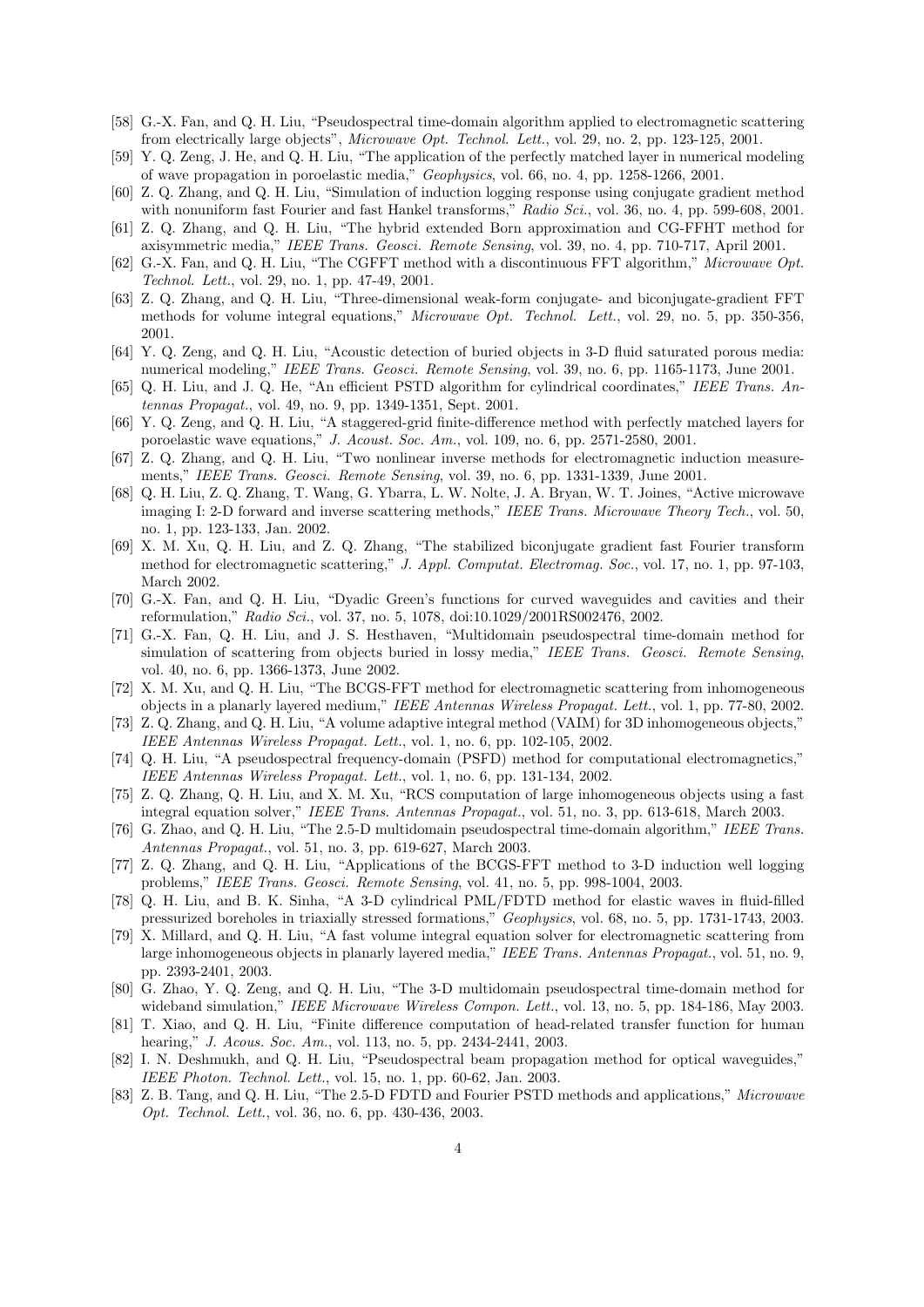- [84] Z. Q. Zhang, and Q. H. Liu, C. Xiao, E. Ward, G. Ybarra, and W. T. Joines, "Microwave breast imaging: 3-D forward scattering simulation," *IEEE Trans. Biomed. Eng.*, vol. 50, no. 10, pp. 1180-1189, Oct. 2003.
- [85] G.-X. Fan, and Q. H. Liu, "A strongly well-posed PML in lossy media," *IEEE Antennas Wireless Propagat. Lett.*, vol. 2, no. 7, pp. 97-100, 2003.
- [86] G. Zhao, and Q. H. Liu, "The unconditionally stable multidomain pseudospectral time-domain method," *IEEE Microwave Wireless Compon. Lett.*, vol. 13, no. 11, pp. 475-477, 2003.
- [87] Z. Q. Zhang, and Q. H. Liu, "3-D nonlinear image reconstruction for microwave biomedical imaging," *IEEE Trans. Biomed. Eng.*, vol. 51, no. 3, pp. 544-548, 2004.
- [88] G.-X. Fan, and Q. H. Liu, "Fast Fourier transform for discontinuous functions," *IEEE Trans. Antennas Propagat.*, vol. 52, no. 2, pp. 461-465, Feb. 2004.
- [89] X. Millard, and Q. H. Liu, "Simulations of near-surface detection of objects in layered media by the BCGS-FFT method," *IEEE Trans. Geosci. Remote Sensing*, vol. 42, no. 2, pp. 327-334, 2004.
- [90] T. Xiao, and Q. H. Liu, "A staggered upwind embedded boundary method to eliminate the FDTD staircasing error," *IEEE Trans. Antennas Propagat.*, vol. 52, no. 3, pp. 730-741, March 2004.
- [91] G. Zhao, and Q. H. Liu, "The 3-D multidomain pseudospectral time-domain method for inhomogeneous conductive media," *IEEE Trans. Antennas Propagat.*, vol. 52, no. 3, pp. 742-749, March 2004.
- [92] Y. Q. Zeng, Q. H. Liu, and G. Zhao, "Multidomain pseudospectral time-domain (PSTD) method for acoustic waves in lossy media," *J. Computational Acoust.*, vol. 12, no. 3, pp. 277-299, Sept. 2004.
- [93] S. A. Wartenberg, and Q. H. Liu, "A coaxial-to-microstrip transition for multi-layer substrates," *IEEE Trans. Microwave Theory Tech.*, vol. 52, no. 2, pp. 584-588, Feb. 2004.
- [94] Q. H. Liu, and G. Zhao, "Review of PSTD Methods for transient electromagnetics," *Intl. J. Numer. Modelling: Electronic Networks, Devices and Fields*, vol. 22, no. 17, pp. 299-323, 2004.
- [95] F. Li, Q. H. Liu, and L.-P. Song, "Three-dimensional reconstruction of objects buried in layered media using Born and distorted Born iterative methods," *IEEE Geosci. Remote Sensing Lett.*, vol. 1, no. 2, pp. 107-111, 2004.
- [96] Y. Q. Zeng, and Q. H. Liu, "A multidomain PSTD method for 3D elastic wave equations," *Bulletin Seis. Soc. Am.,* vol. 94, no. 3, pp. 1002-1015, 2004.
- [97] J. Liu, and Q. H. Liu, "A spectral integral method (SIM) for periodic and nonperiodic structures," *IEEE Microwave Wireless Compon. Lett.*, vol. 14, no. 3, pp. 97-99, March 2004.
- [98] T. Xiao, and Q. H. Liu, "Enlarged cells for the conformal FDTD method to avoid the time step reduction," *IEEE Microwave Wireless Compon. Lett.*, vol. 14, pp. 551-553, 2004.
- [99] Q. H. Liu, C. Cheng, and H. Z. Massoud, "The spectral grid method: A novel fast Schrödingerequation solver for semiconductor nanodevice simulation," *IEEE Trans. Computer Aided Design Integrated Circ. Systems*, vol. 23, no. 8, pp. 1200-1208, Aug. 2004.
- [100] L.-P. Song, and Q. H. Liu, "Fast three-dimensional electromagnetic nonlinear inversion in layered media with a novel scattering approximation," *Inverse Problems*, vol. 20, no. 6, pp. S171-194, Dec. 2004.
- [101] L.-P. Song, and Q. H. Liu, "GPR landmine imaging: 2D seismic migration and 3D inverse scattering in layered media," *Radio Science*, vol. 40, RS1S90, doi:10.1029/2004RS003087, 2004.
- [102] C. Cheng, Q. H. Liu, J. H. Lee, and H. Z. Massoud, "Spectral element method for the Schrödinger-Poisson System," *J. Computat. Electronics*, vol. 3, pp. 417-421, 2004.
- [103] L.-P. Song, Q. H. Liu, F. Li, and Z. Q. Zhang, "Reconstruction of three-dimensional objects in layered media: Theory and numerical experiments," *IEEE Trans. Antennas Propagat.*, vol. 53, no. 4, pp. 1556-1561, April 2005.
- [104] L.-P. Song, and Q. H. Liu, "A new approximation to three-dimensional electromagnetic scattering," *IEEE Geosci. Remote Sensing Lett.*, vol. 2, no. 2, pp. 238-242, April 2005.
- [105] Y. Chen, W. T. Joines, M. Chai, Q. H. Liu, and L. Carin, "Design and construction of a broadband balun for coaxial-to-planar transmission lines," *Microwave Opt. Technol. Lett.*, vol. 44, no. 6, pp. 501-504, 2005.
- [106] S. A. Wartenberg, G. Zhao, and Q. H. Liu, "Electro-Thermal Coupling of Interconnects on GaAs," *J. Electronic Materials*, vol.34, no. 3, pp. 294-298, 2005.
- [107] J.-H. Lee, and Q. H. Liu, "An efficient 3-D spectral element method for Schrödinger equation in nanodevice simulation," *IEEE Trans. Computer Aided Design Integrated Circ. Systems*, vol. 24, no. 12, pp. 1848-1858, Dec. 2005.
- [108] D. Liu, G. Kang, L. Li, Y. Chen, S. Vasudevan, W. Joines, Q. H. Liu, J. Krolik, and L. Carin, "Electromagnetic time-reversal imaging of a target in a cluttered environment," *IEEE Trans. Antennas Propagat.*, vol. 53, no. 9, pp. 3058-3066, 2005.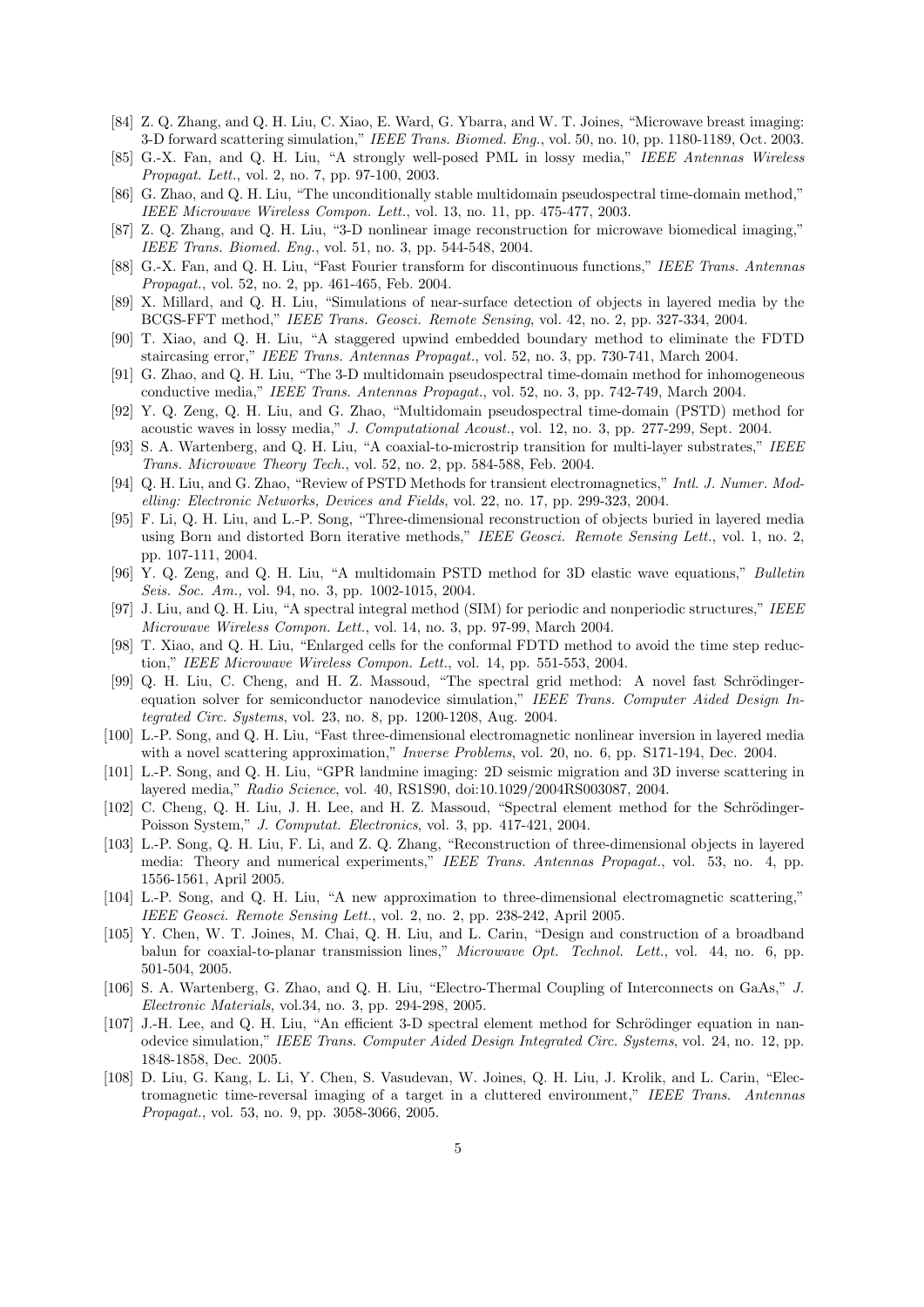- [109] T. Xiao, and Q. H. Liu, "Three-dimensional unstructured-grid discontinuous Galerkin method for Maxwell's equations with well-posed perfectly matched layer," *Microwave Opt. Technol. Lett.*, vol. 46, no. 5, pp. 459-463, 2005.
- [110] L.-P. Song, C. Yu, and Q. H. Liu, "Through-wall imaging (TWI) by radar: 2D tomographic results and analyses," *IEEE Trans. Geosci. Remote Sensing*, vol. 43, no.12, pp. 2793-2798, 2005.
- [111] C. Yu, L.-P. Song, and Q. H. Liu, "Inversion of multi-frequency experimental data for imaging complex objects by a hybrid DTA-CSI method," *Inverse Prob.*, Invited Paper, vol. 21, no. 6, S165-S178, Dec. 2005.
- [112] L. P. Song, E. Simsek, and Q. H. Liu, "A fast 2-D volume integral equation solver for scattering from inhomogeneous objects in layered media," *Microwave Opt. Technol. Lett.*, vol. 47, no. 2, pp. 128-134, 2005.
- [113] E. Simsek, Q. H. Liu, and B. Wei, "Singularity subtraction for evaluation of Green's functions for multilayer media," *IEEE Trans. Microwave Theory Tech.*, vol. 54, no. 1, pp. 216-225, Jan. 2006.
- [114] J.-H. Lee, T. Xiao, and Q.H. Liu, "A 3-D spectral element method using mixed-order curl conforming vector basis functions for electromagnetic fields," *IEEE Trans. Microwave Theory Tech.*, vol. 54, no. 1, pp. 437-444, Jan. 2006.
- [115] J. Song, Q. H. Liu, K. Kim, and W. R. Scott, Jr., "High-resolution 3-D radar imaging through nonuniform fast Fourier transform (NUFFT)," *Comm. Computat. Phys.*, vol. 1, no. 1, pp. 176-191, 2006.
- [116] M. Chai, T. Xiao, and Q. H. Liu, "A conformal method to eliminate the ADI-FDTD staircasing errors," *IEEE Trans. Electromag. Compatibility*, vol. 48, no. 2, pp. 273-281, 2006.
- [117] Y. Liu, J.-H. Lee, T. Xiao, and Q. H. Liu, "A spectral element time-domain solution of Maxwell's equations," *Microwave Opt. Technol. Lett.*, vol. 48, no. 4, pp. 673-680, 2006.
- [118] E. Simsek, J. Liu, and Q. H. Liu, "A spectral integral method (SIM) for layered media," *IEEE Trans. Antennas Propagat.*, vol. 54, no. 6, pp. 1742-1749, June 2006.
- [119] J. Song, Q. H. Liu, P. Torrione, and L. Collins, "2-D and 3-D NUFFT migration method for landmine detection using ground-penetrating radar," *IEEE Trans. Geosci. Remote Sensing*, vol. 44, no. 6, pp. 1462-1469, June 2006.
- [120] K. H. Lim, J.-H. Lee, G. Ye, and Q. H. Liu, "An efficient forward solver in electrical impedance tomography by spectral element method," *IEEE Trans. Med. Imaging*, vol. 25, no. 8, pp. 1044-1051, August 2006.
- [121] Y. Chen, Z. Xie, W. T. Joines, Q. H. Liu, and L. Carin, "Double-sided Exponentially Tapered GPR Antenna and Its Transmission Line Feed Structure," *IEEE Trans. Antennas Propagat.*, vol. 54, no. 9, pp. 2615-2623, Sept. 2006.
- [122] B. K. Sinha, E. Simsek, Q. H. Liu, "Elastic-wave propagation in deviated wells in anisotropic formations," *Geophysics*, vol. 71, no. 6, pp. D191-202, 2006.
- [123] E. Simsek, J. Liu, and Q. H. Liu, "A spectral integral method and hybrid SIM/FEM for layered media," *IEEE Trans. Microwave Theory Tech.*, vol. 54, no. 11, pp. 3878-3884, Nov. 2006.
- [124] J. Song, and Q. H. Liu, "Improving non-Cartesian MRI reconstruction through discontinuity subtraction," *Intl. J. Biomed. Imaging*, vol. 2006, Article ID 87092, 2006. doi: 10.1155/IJBI/2006/87092.
- [125] B. Wei, E. Simsek, Q. H. Liu, "Improved diagonal tensor approximation (DTA) and hybrid DTA/BCGS-FFT method for accurate simulation of 3-D inhomogeneous objects in layered media," *Waves in Random and Complex Media*, vol. 17, no. 1, pp. 55-66, Feb. 2007.
- [126] B. Wei, E. Simsek, C. Yu, and Q. H. Liu, "Fast three-dimensional electromagnetic nonlinear inversion in layered media by a hybrid diagonal tensor approximation stabilized biconjugate gradient fast Fourier transform method," *Waves in Random and Complex Media*, vol. 17, no. 2, pp. 129-147, May 2007.
- [127] M. Chai, T. Xiao, G. Zhao, and Q. H. Liu, "A Hybrid PSTD/ADI-CFDTD Method for Mixed-Scale Electromagnetic Problems," *IEEE Trans. Antennas Propagat.*, vol. 55, no. 5, pp. 1398-1406, May 2007.
- [128] J.-H. Lee, and Q. H. Liu, "A 3-D spectral element time-domain method for electromagnetic simulation," *IEEE Trans. Microwave Theory Tech.*, vol. 55, no. 5, pp. 983-991, May 2007.
- [129] J. Liu, and Q. H. Liu, "A novel radiation boundary condition for finite-element method," *Microwave Opt. Technol. Lett.*, vol. 49, no. 8, pp. 1995-2002, 2007.
- [130] C. Cheng, J.-H. Lee, K. H. Lim, H. Z. Massoud, and Q. H. Liu , "3D quantum transport solver based on the perfectly matched layer and spectral element methods for the simulation of semiconductor nanodevices," *J. Computat. Phys.*, doi: 10.1016/j.jcp.2007.07.028, vol. 227, pp. 455-471, 2007.
- [131] K. H. Lim, G. Shi, K. McCarter, R. George, Jr. G. A. Ybarra, W. T. Joines, S. Wartenberg, and Q. H. Liu, "2D EIT for biomedical imaging: design, measurement, simulation, and image reconstruction," *Microwave Opt. Technol. Lett.*, vol. 49, no. 12, pp. 2989-2998, 2007.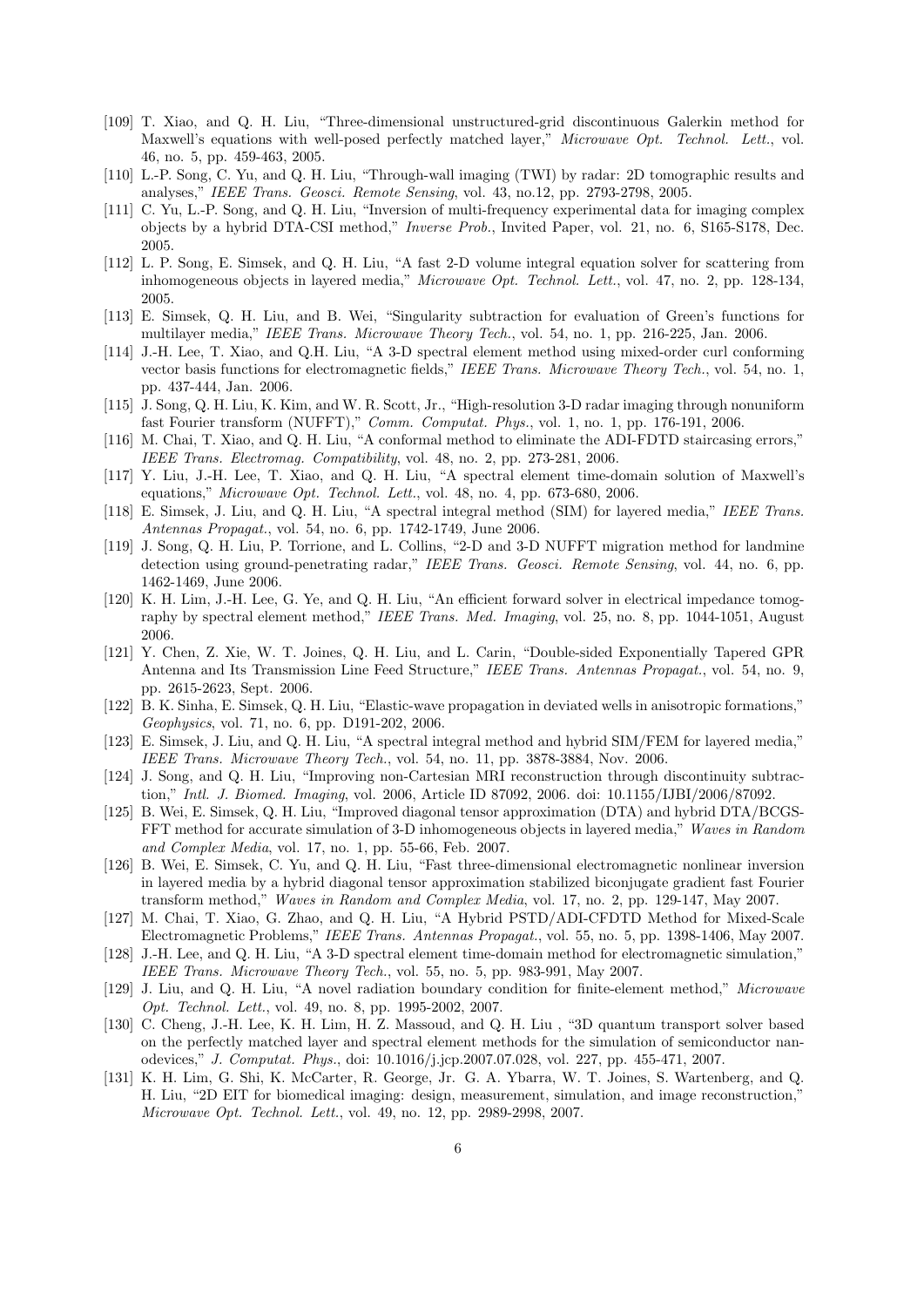- [132] J. Song, Q. H. Liu, G. A. Johnson, and C. T. Badea, "Sparseness prior based iterative image reconstruction for retrospectively gated cardia micro-CT," *Med. Phys.*, vol. 34, no. 11, pp. 4476-4483, 2007.
- [133] K. H. Lim, J.-H. Lee, and Q. H. Liu, "Thermoacoustic Tomography Forward Modeling with the Spectral Element Method," *Medical Physics*, vol. 35, no. 1, pp. 4-12, Jan. 2008.
- [134] B. J. Wei, G. J. Zhang, Q. H. Liu, "Recursive algorithm and accurate computation of dyadic Green's functions for stratified uniaxial anisotropic media," *Science in China, F - Information Sciences*, vol. 51, no. 1, pp. 63-80, 2008.
- [135] T. Xiao, and Q. H. Liu, "A 3-D enlarged cell technique (ECT) for the conformal FDTD method," *IEEE Trans. Antennas Propagat.*, vol. 56, no. 3, pp. 765-773, March 2008.
- [136] C. Yu, M. Yuan, J. Stang, E. Bresslour, R. T. George, G. A. Ybarra, W. T. Joines, and Q. H. Liu, "Active microwave imaging II: 3-D system prototype and image reconstruction from experimental data," *IEEE Trans. Microwave Theory Tech.*, vol. 56, no. 4, pp. 991-1000, 2008.
- [137] Y. Huang, W.-Y. Yin, and Q. H. Liu, "Performance prediction of carbon nanotube bundle dipole antennas," *IEEE Trans. Nanotechnol.*, vol. 7, no. 3, pp. 331-337, March 2008.
- [138] C. Cheng, J.-H. Lee, H. Z. Massoud, and Q. H. Liu, "3-D self-consistent Schrödinger-Poisson solver: the spectral element method," *J. Computat. Electronics*, vol. 7, no. 3, pp. 337-341, Sept. 2008.
- [139] Y. Liu, Z. Nie, and Q. H. Liu, "Reducing the number of elements in a linear antenna array by the matrix pencil method," *IEEE Trans. Antennas Propag.*, vol. 56, no. 9, pp. 2955-2962, Sept. 2008.
- [140] G. P. Chen, Z. Q. Zhao, Z. P. Nie, Q. H. Liu, "The prototype of microwave-induced thermo-acoustic tomography imaging by time reversal mirror," *J. Electromag. Waves Appl.*, vol. 22, no. 11, 1565-1574, 2008.
- [141] Y. Liu, Z. Nie, and Q. H. Liu, "DIFFT: A fast and accurate algorithm for Fourier transform integrals of discontinuous functions," *IEEE Microwave Wireless Compon. Lett.*, vol. 18, no. 11, pp. 716-718, 2008.
- [142] G. P. Chen, Z. Q. Zhao, Z. P. Nie, Q. H. Liu, "A computational study of time reversal mirror technique for microwave-induced thermo-acoustic tomography," *J. Electromag. Waves Appl.*, vol. 22, no. 12, 2191-2204, 2008.
- [143] G. Ye, K. H. Lim, R. George, Jr., G. Ybarra, W. T. Joines, and Q. H. Liu, "3-D EIT for Breast Cancer Imaging: System, Measurements, and Reconstruction," *Microwave Opt. Technol. Lett.*, vol. 50, no. 12, pp. 3261-3271, 2008.
- [144] M. Luo, Q. H. Liu, and Z. Li, "Two-dimensional Green's function tensor and projected local density of state for TM and TE modes in dispersive and anisotropic photonic crystals," *Waves in Random and Complex Media*, vol. 19, no. 1, pp. 28-38, 2009.
- [145] Q. H. Liu, Y. Lin, J. Liu, J.-H. Lee, and E. Simsek, "A 3-D spectral integral method (SIM) for surface integral equations," *IEEE Microwave Wireless Compon. Lett.*, vol. 19, no. 2, pp. 62-64, Feb. 2009.
- [146] M. Luo, Q. H. Liu, and Z. Li, "Spectral element method for band structures of two-dimensional anisotropic photonic crystals," *Phys. Rev. E*, vol. 79, no. 2, 026705, 2009.
- [147] C. Yu, M. Yuan, and Q. H. Liu, "Reconstruction of 3-D objects with multi-frequency experimental data using the fast DBIM-BCGS method," *Inverse Prob.*, vol. 25, 024007, doi:10.1088/0266- 5611/25/2/024007, 2009.
- [148] W.-J. Zheng, Z.-Q. Zhao, Z.-P. Nie, and Q. H. Liu, "Evaluation of TRM in the complex through wall environment," *Progress Electromag. Res.*, PIER 90, pp. 235-254, 2009.
- [149] S. Y. Yang, Q. H. Liu, J. W. Lu, S. L. Ho, G. Z. Ni, P. H. Ni, S. M. Xiong, "Application of support vector machines to accelerate the solution speed of metaheuristic algorithms," *IEEE Trans. Magnetics*, vol. 45, no. 3, pp. 1502-1505, 2009.
- [150] J. Wang, W. Y. Yin, Q. H. Liu, "FDTD (2,4)-compatible conformal technique for treatment of dielectric surfaces," *Electronic Lett.*, vol. 45, no. 3, pp. 146-147, 2009.
- [151] Y. Liu, Q. H. Liu, and Z. Nie, "A new efficient FDTD time-to-frequency-domain conversion algorithm," *Progress Electromag. Res.*, PIER 92, pp. 33-46, 2009.
- [152] S.-N. Pu, W.-Y. Yin, J.-F. Mao, and Q. H. Liu, "Crosstalk prediction of single- and double-walled carbon-nanotube (SWCNT/DWCNT) bundle interconnects," *IEEE Trans. Electronic Dev.*, vol. 56, no. 4, pp. 560-568, April 2009.
- [153] Q. F. Liu, W. Y. Yin, M. F. Xue, J. F. Mao, and Q. H. Liu, "Shielding characterization of metallic enclosures with multiple slots and a thin wire antenna loaded: multiple oblique EMP incidences with arbitrary polarizations," *IEEE Trans. Electronmag. Compatibility*, vol. 51, no. 2, pp. 284-292, May 2009.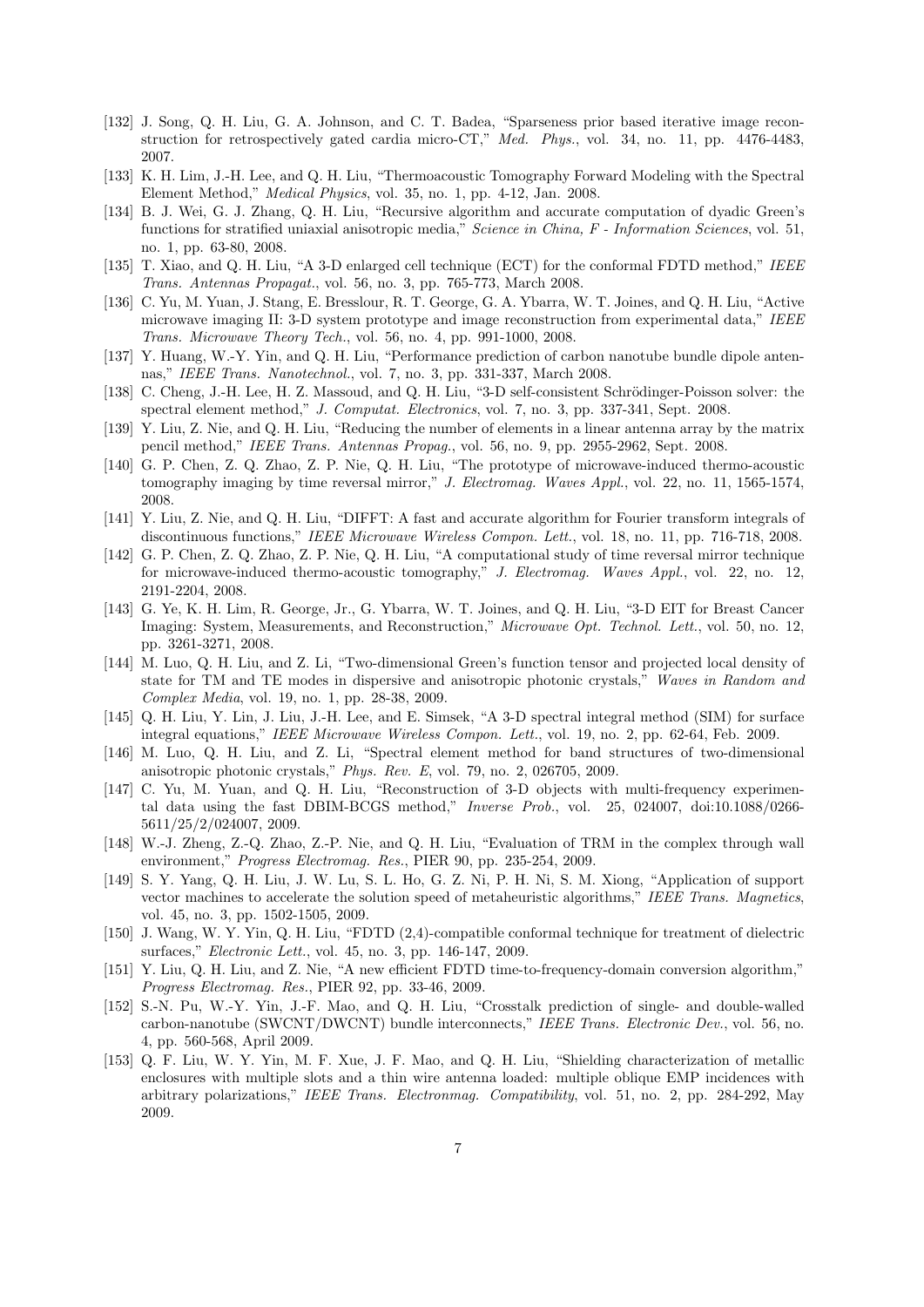- [154] J. Song, Y. Liu, S. L. Gewalt, G. Cofer, G. A. Johnson, and Q. H. Liu, "General least square NUFFT methods applied to 2D and 3D radially encoded MR image reconstruction," *IEEE Trans. Biomed. Eng.*, vol. 56, no. 4, pp. 1134-1153, 2009.
- [155] G. P. Chen, Z. Q. Zhao, W. J. Zheng, Z. P. Nie, Q. H. Liu, "Application of time reversal mirror technique in microwave-induced thermo-acoustic tomography system," Sci. China Series E, vol. 52, no. 7, pp. 2087-2095, 2009.
- [156] M. Luo, and Q. H. Liu, "Accurate determination of band structures of 2D dispersive anisotropic photonic crystals by the spectral element method," *J. Opt. Soc. Am. A*, vol. 26, no. 7, pp. 1598-1605, 2009.
- [157] Y. Zhao, G. Dai, Y. Tang, and Q. H. Liu, "Symplectic discretization for spectral element solution of Maxwell's equations," *J. Phys. A: Math. Theor.*, vol. 42, 325203, 2009.
- [158] J. Chen, and Q. H. Liu, "A non-spurious vector spectral element method for Maxwell's equations," *Progress Electromag. Res.*, PIER 96, pp. 205-215, 2009.
- [159] Y. B. Shi, W.-Y. Yin, F.-F. Mao, P. G. Liu, Q. H. Liu, "Transient electrothermal analysis of multilevel interconnects in the presence of ESD pulses using the nonlinear time-domain finite-element method," *IEEE Trans. Electromagn. Compatibility*, vol. 51, no. 3, pp. 774-783, Aug. 2009.
- [160] J. H. Lee, J. Chen, and Q. H. Liu, "A 3-D discontinuous spectral element time-domain method for Maxwell's equations," *IEEE Trans. Antennas Propagat.*, vol. 57, no. 9, pp. 2666-2674, Sept. 2009.
- [161] S. Yang, Y. Liu, Q. H. Liu, "Combined strategies based on matrix pencil method and Tabu search algorithm to minimize elements of non-uniform antenna array," *Progress Electromag. Res. B*, vol. 18, pp. 259-277, 2009.
- [162] J. Chen, J.-H. Lee, and Q. H. Liu, "A high precision integration scheme for the spectral-element timedomain method in electromagnetic simulation," *IEEE Trans. Antennas Propagat.*, vol. 57, no. 10, pp. 3223-3231, Oct. 2009.
- [163] J. Yu, M. Yuan, and Q. H. Liu, "A wideband half oval patch antenna for breast imaging," *Progress in Electromag. Res.*, PIER 98, pp. 1-13, 2009.
- [164] M. Luo, and Q. H. Liu, "Spectral element method for band structures of three-dimensional anisotropic photonic crystals," *Phys. Rev. E*, vol. 80, 056702, 2009.
- [165] Y. Lin, J.-H. Lee, J. Liu, M. Chai, J. A. Mix, and Q. H. Liu, "A hybrid SIM-SEM method for 3-D electromagnetic scattering problems," *IEEE Trans. Antennas Propagat.*, vol. 57, no. 11, pp. 3655-3663, Nov. 2009.
- [166] Q. F. Liu, W. Y. Yin, M. Tang, and Q. H. Liu, "Time-domain investigation on cable-induced transient coupling into metallic enclosures," *IEEE Trans. Electronmag. Compatibility*, vol. 51, no. 4, pp. 953-962, Nov. 2009.
- [167] H.-S. Leong, J. Guo, R. G. Lindquist, and Q. H. Liu, "Surface plasmon resonance in nanostructured metal films under the Kretschmann configuration," *J. Appl. Phys.*, vol. 106, 124314, 2009.
- [168] Z. Ren, W.-Y. Yin, Y.-B. Shi, and Q. H. Liu, "Thermal accumulation effects on the transient temperature responses in LDMOSFETs under the impact of a periodic electromagnetic pulse (EMP)," *IEEE Trans. Electron Dev.*, vol. 57, no. 1, pp. 345-352, Jan. 2010.
- [169] J. Chen, Q. H. Liu, M. Chai, and J. A. Mix, "A non-spurious 3-D vector discontinuous Galerkin finiteelement time-domain method," *IEEE Microwave Wireless Compon. Lett.*, vol. 20, no. 1, pp. 1-3, Jan. 2010.
- [170] C. Yu, M. Yuan, Y. Zhang, J. Stang, R. T. George, G. A. Ybarra, W. T. Joines, and Q. H. Liu, "Microwave imaging in layered media: 3-D image reconstruction from experimental data," *IEEE Trans. Antennas Propagat.*, vol. 58, no. 2, pp. 440-448, Feb. 2010.
- [171] Y. Liu, Q. H. Liu, and Z. Nie, "Reducing the number of elements in the synthesis of shaped-beam patterns by the forward-backward matrix pencil method," *IEEE Trans. Antennas Propagat.*, vol. 58, no. 2, pp. 604-608, Feb. 2010.
- [172] M. Luo, Q. H. Liu, and J. Guo, "A spectral element method calculation of extraordinary light transmission through periodic subwavelength slits," *J. Opt. Soc. Am. B*, vol. 27, no. 3, pp. 560-566, 2010.
- [173] Y.-Q. Huang, Y.-H. Liu, Q. H. Liu, and J.-Z. Zhang, "Improved 3-D GPR detection by NUFFT combined with MPD method," *Progress in Electromagnetics Res.*, PIER 103, pp. 185-199, 2010.
- [174] X. Rui, J. Hu, and Q. H. Liu, "Fast inhomogeneous plane wave algorithm for scattering from PEC body of revolution," *Microwave Opt. Technol. Lett.*, vol. 52, no. 8, 1915-1922, 2010.
- [175] Y. He, L. Li, C. H. Liang, Q. H. Liu, L. Li and H. B. Wen, "Leafy EBG structures for ultra-wideband SSN suppression in power/ground plane pairs," *IEE Electron. Lett.*, vol. 46, no. 11, pp. 768-769, May 2010.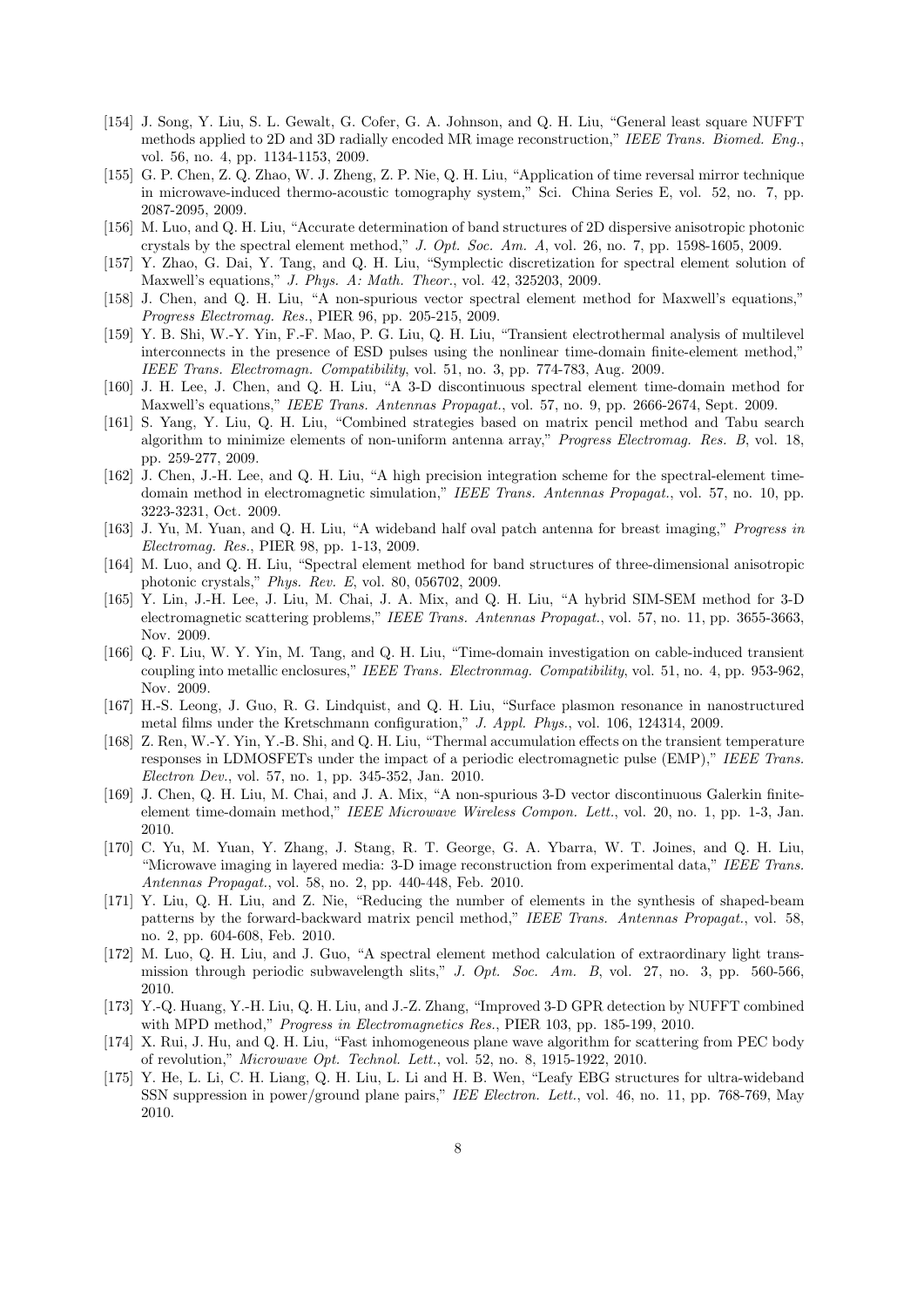- [176] X. Rui, J. Hu, and Q. H. Liu, "Fast inhomogeneous plane wave algorithm for homogeneous dielectric body of revolution," *Commun. Comput. Phys.*, vol. 8, no. 4, pp. 917-932, 2010.
- [177] X. Rui, J. Hu, and Q. H. Liu, "Higher order finite element method for inhomogeneous axisymmetric resonators," *Progress in Electromagnetics Res. B*, vol. 21, pp. 189-201, 2010.
- [178] M. Luo, Q. H. Liu, "Three-dimensional dispersive metallic photonic crystals with a band gap and a high cutoff frequency," *J. Opt. Soc. Am. A*, vol. 27, no. 8, pp. 1878-1884, 2010.
- [179] Y. He, L. Li, H. Q. Zhai, X. J. Dang, C. H. Liang, and Q. H. Liu, "Sierpinski space-filling curves and their application in high-speed circuits for ultrawideband SSN suppression," *IEEE Antennas Wireless Propagat. Lett.*, vol. 9, pp. 568-571, 2010.
- [180] Y. Liu, Z.-P. Nie, and Q. H. Liu, "A new method for the synthesis of non-uniform linear arrays with shaped power patterns," *Progress in Electromagnetics Res.*, PIER 107, pp. 349-363, 2010.
- [181] Y. He, L. Li, C. H. Liang, and Q. H. Liu, "EBG structures with fractal topologies for ultra-wideband ground bounce noise suppression," *J. Electromagn. Waves Appl.*, vol. 24, no. 10, pp. 1365-1374, 2010.
- [182] X. Rui, J. Hu, and Q. H. Liu, "Fast inhomogeneous plane wave algorithm for analysis of composite bodies of revolution," *Progress in Electromagnetics Res.*, PIER 108, pp. 235-247, 2010.
- [183] F. Z. Kong, W. Y. Yin, J. F. Mao, and Q. H. Liu, "Electro-thermo-mechanical characterizations of various wire bonding interconnects illuminated by an electromagnetic pulse," *IEEE Trans. Adv. Packaging*, vol. 33, no. 3, pp. 729-737, Aug. 2010.
- [184] J. Wang, W.-Y. Yin, P.-G. Liu, Q. H. Liu, "High-order interface treatment techniques for modeling curved dielectric objects," *IEEE Trans. Antennas Propagat.*, vol. 58, no. 9, pp. 2946-2953, Sept. 2010.
- [185] C.-H. Zhu, Q. H. Liu, Y. Shen, and L. Liu, "A high accuracy conformal method for evaluating the discontinuous Fourier transform," *Progress in Electromagnetics Res.*, PIER 109, 425-440, 2010.
- [186] Y. He, L. L, H. Q. Zhai, X. J. Dang, C. H. Liang, Q. H. Liu, "Sierpinski space-filling curves and their application in high-speed circuits for ultrawideband SSN suppression," IEEE Antennas Wireless Propag. Lett., vol.9, pp. 568-571, 2010.
- [187] B. Zhu, J. Chen, W. Zhong, and Q. H. Liu, "A Hybrid FETD-FDTD Method with Nonconforming Meshes," *Commun. Comput. Phys.*, vol. 9, no. 3, pp. 828-842, 2011. doi: 10.4208 /cicp.230909.140410s.
- [188] J. Chen, B. Zhu, W. Zhong, and Q. H. Liu, "A semi-analytical spectral element method for the analysis of 3D layered structures," *IEEE Trans. Microwave Theory Tech.*, vol. 59, no. 1, pp. 1-8, 2011.
- [189] Y. H. Liu, Z. P. Nie, Z. Q. Zhao, and Q. H. Liu, "Generalization of iterative Fourier interpolation algorithms for single frequency estimation," *Digital Signal Processing*, vol. 21, no. 1, pp. 141-149, 2011.
- [190] Y. Huang, J. Zhang, and Q. H. Liu, "Three-dimensional GPR ray tracing based on wavefront expansion with irregular cells," *IEEE Trans. Geosci. Remote Sensing*, vol. 49, no. 2, pp. 679-687, 2011.
- [191] M. Luo, and Q. H. Liu, "Extraordinary transmission of a thick film with a periodic structure consisting of strongly dispersive materials," *J. Opt. Soc. Am. B*, vol. 28, no. 4, pp. 629-636, 2011.
- [192] M. Yuan, and Q. H. Liu, "The diagonal tensor approximation (DTA) for objects in a non-canonical inhomogeneous background," *Progress in Electromagnetics Res.*, PIER 112, pp. 1-21, 2011.
- [193] J. Zhang, Y. Huang, L.-P. Song, and Q. H. Liu, "Fast and accurate 3-D ray tracing using bilinear traveltime interpolation and the wave front group marching," *Geophys. J. Int.*, vol. 184, pp. 1327-1340, 2011.
- [194] Y. He, C.-H. Liang, and Q. H. Liu, "Novel array EBG structures for ultrawideband simultaneous switching noise suppression," *IEEE Antennas Wireless Propagat. Lett.*, vol. 10, pp. 588-591, 2011.
- [195] L. Tobon, J. Chen, and Q. H. Liu, "Spurious solutions in mixed finite element method for Maxwell's equations: Dispersion analysis and new basis functions," *J. Computat. Phys.*, vol. 30, 7300-7310, 2011.
- [196] Y.-H. Liu, Q. H. Liu, Z.-P. Nie, and Z.-Q. Zhao, "Discontinuous fast Fourier transform with triangle mesh for two-dimensional discontinuous functions," *J. Electromag. Waves Appl.*, vol. 25, no. 7, pp. 1045-1057, 2011.
- [197] X. Zhu, Z. Zhao, W. Yang, Y. Zhang, Z.-P. Nie, and Q. H. Liu, "Iterative time-reversal mirror method for imaging the buried object beneath rough ground surface," Progress in Electromagnetics Research, PIER 117, pp. 19-33, 2011.
- [198] K. Yang, Z. Zhao, Z.-P. Nie, J. Ouyang, and Q. H. Liu, "Synthesis of conformal phased arrays with embedded element pattern decomposition," *IEEE Trans. Antennas Propag.*, vol. 59, no. 8, 2882-2888, Aug. 2011.
- [199] C. H. Zhu, Q. H. Liu, Y. H. Liu, Y. Shen, and L. Liu, "An accurate conformal Fourier transform method for 2D discontinuous functions," *Prog. in Electromag. Res.*, vol. 120, pp. 165-179, 2011.
- [200] M. Luo, and Q. H. Liu, "Enhancement of second-harmonic generation in an air-bridge photonic crystal slab: simulation by spectral element method," *J. Opt. Soc. Am. B*, vol. 28, no. 12, pp. 2879-2887,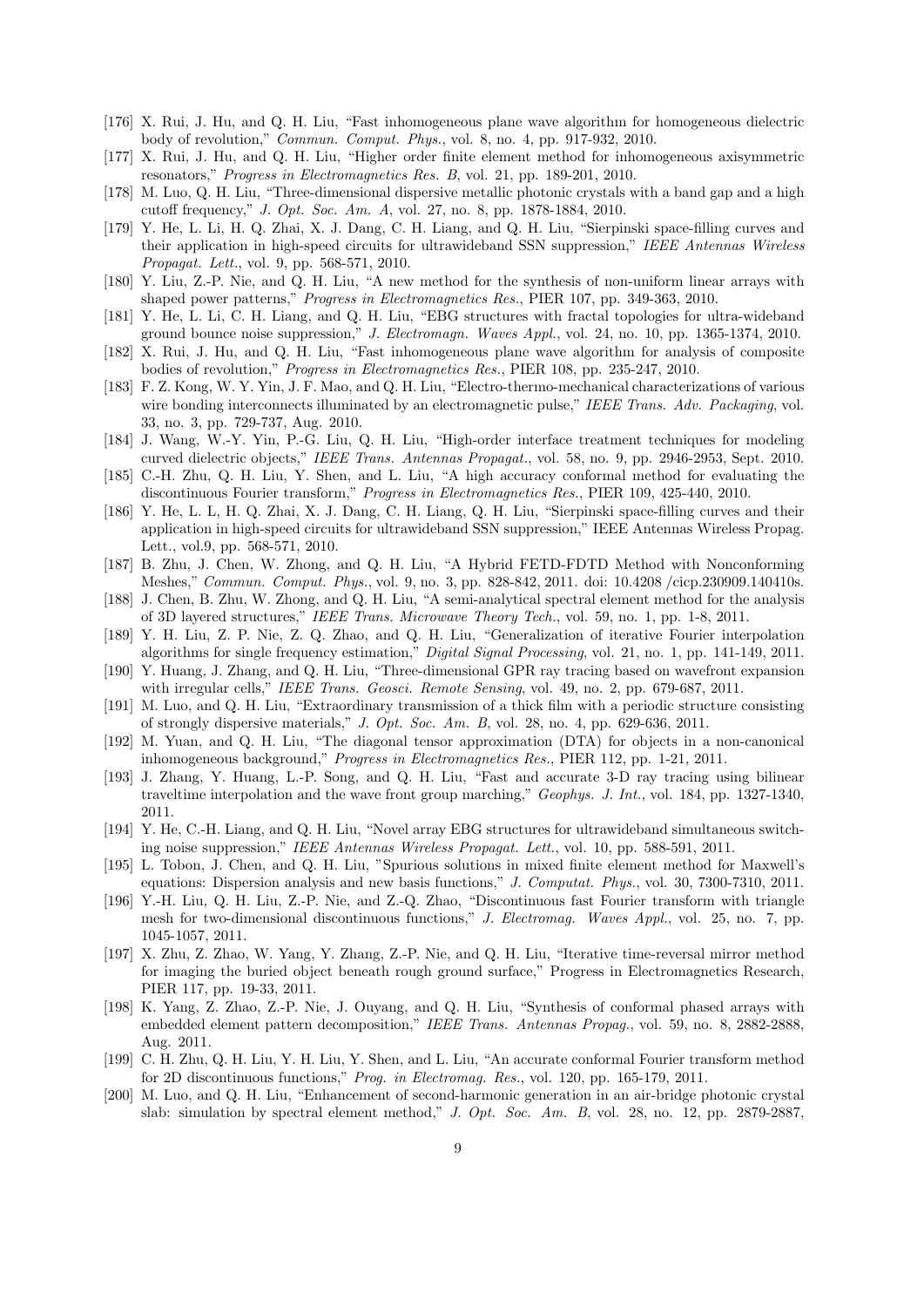2011.

- [201] C. H. Zhu, Q. H. Liu, Y. Shen, and L. Liu, "An analytical convolution method combined with the conformal Fourier transform for solving volume integral equations," *IEEE Antennas Wireless Propagat. Lett.*, vol. 10, pp. 1267-1269, 2011.
- [202] J. Chen, L. Tobon, M. Chai, and J. A. Mix, and Q. H. Liu, "Efficient implicit-explicit time stepping scheme with domain decomposition for multiscale modeling of layered structures," *IEEE Trans. Compon. Packag. Manufact. Technol.*, vol. 1, no. 9, pp. 1438-1446, Sept. 2011.
- [203] L. Wang, M. Yuan, T. Xiao, W. T. Joines, and Q. H. Liu, "Broadband electromagnetic radiation modulated by dual memristors," *IEEE Antennas Wireless Propagat. Lett.*, vol. 10, pp. 623-626, 2011.
- [204] L. Wang, M. Yuan, and Q. H. Liu, "A dual-band printed electrically small antenna covered by two capacitive split-ring resonators," *IEEE Antennas Wireless Propagat. Lett.*, vol. 10, pp. 824-826, 2011.
- [205] Z. Y. He, Z. Q. Zhao, Z. P. Nie, P. Tang, J. Wang, and Q. H. Liu, "Method of solving ambiguity for sparse array via power estimation based on MUSIC algorithm," *Signal Processing*, vol. 92, no. 2, pp. 542-546, 2012.
- [206] Z. Liu, Q. H. Liu, C. H. Zhu, and J. Y. Yang, "A fast inverse polynomial reconstruction method based on conformal Fourier transformation," *Prog. Electromagnet. Res.*, vol. 122, pp. 119-136, 2012.
- [207] J. Wu, Z. Li, Y. Huang, Q. H. Liu, and J. Yang, "Processing one-stationary bistatic SAR data using inverse scaled Fourier transform," *Prog. Electromag. Res.*, vol. 129, pp. 143-159, 2012.
- [208] Z. Y. He, Z. Q. Zhao, Z. P. Nie, P. Ma, and Q. H. Liu, "Resolving manifold ambiguities for sparse array using planar substrates," *IEEE Trans. Antennas Propagat.*, vol. 60, no. 5, pp. 2558-2662, 2012.
- [209] B. Zhu, J. Chen, W. Zhong, and Q. H. Liu, "Analysis of photonic crystals using the hybrid finiteelement/finite-difference time domain technique based on the discontinuous Galerkin method," *Intl. J. Numer. Methods Eng.*, vol. 92, no. 5, pp. 495-506, 2012.
- [210] B. Zhu, J. Chen, W. Zhong, and Q. H. Liu, "Hybrid finite-element/finite-difference method with an implicit-explicit time-stepping scheme for Maxwell's equations," *Intl. J. Numer. Modelling-Electronic Networks Devices and Fields*, vol. 25, no. 5-6, Special Issue, pp. 607-620, DOI: 10.1002 / jnm.1853, 2012.
- [211] K. Yang, Z. Zhao, J. Ouyang, Z. Nie, Q. H. Liu, "Optimisation method on conformal array element positions for low sidelobe pattern synthesis," *IET Microwaves Antennas Propagat.*, vol. 6, no. 6, pp. 646-652, DOI: 10.1049 / iet-map.2011.0330, 2012.
- [212] K. Yang, Z. Zhao, and Q. H. Liu, "An iterative FFT based flat-top footprint pattern synthesis method with planar array," *J. Electromag. Waves Appl.*, vol. 26, pp. 1956-1966, 2012.
- [213] J.-G. Wang, Z.-Q. Zhao, J. Song, and Q. H. Liu, "Reconstruction of microwave absorption properties in heterogeneous tissue for microwave-induced thermo-acoustic tomography," *Prog. Electromag. Research*, PIER vol. 130, pp. 225-240, DOI: 10.2528 / PIER12062704, 2012.
- [214] K. D. Xu, Y. H. Zhang, Y. Fan, W. T. Joines, and Q. H. Liu, "Novel circular dual-mode filter with both capacitive and inductive source-load coupling for multiple transmission zeros," *J. Electromag. Waves Appl.*, vol. 26, no. 13, pp. 1675-1684, 2012.
- [215] Z. Liu, Q. H. Liu, C. H. Zhu, and J. Y. Yang, "A fast inverse polynomial reconstruction method based on conformal Fourier transformation," *Prog. Electromag. Research*, PIER vol. 122, pp. 119-136, 2012.
- [216] J. Wu, Z. Li, Y. Huang, Q. H. Liu, and J. Yang, "Processing one-stationary bistatic SAR data using inverse scaled Fourier transform," *Prog. Electromag. Research*, PIER vol. 129, pp. 143-159, 2012.
- [217] Z. Zhao, J. Song, X. Zhu, J. Wang, J. Wu, Y. Liu, Z.-P. Nie, and Q. H. Liu, "System development of microwave induced thermo-acoustic tomography and experiments on breast tumor," *Prog. Electromag. Research*, vol. 134, 323-336, 2013.
- [218] J. Wu, Z. Zhao, Z. Nie, Q. H. Liu, "A broadband unidirectional antenna based on closely spaced loading method," *IEEE. Trans. Antennas Propagat.*, vol. 61, no. 1, 109-116, DOI: 10.1109/TAP.2012.2216492, Jan. 2013.
- [219] J. Song, Z. Zhao, J. G. Wang, Z. Nie, and Q. H. Liu, "An integrated simulation approach and experimental research on microwave induced thermo-acoustic tomography system," *Progress in Electromagnetic Res.*, PIER-140, 385-400, DOI: 10.2528 / PIER13041704, 2013.
- [220] K. Yang, Z. Zhao, and Q. H. Liu, "Robust adaptive beamforming against array calibration errors," *Progress in Electromagnetic Res.*, PIER-140, 341-351, DOI: 10.2528 / PIER13042203, 2013.
- [221] Y. Zhang, M. Yuan, and Q. H. Liu, "Ultra wide band response of an electromagnetic wave shield based on a diode grid," *Progress in Electromagnetic Res.*, PIER-141, 591-605, DOI: 10.2528 / PIER13053004, 2013.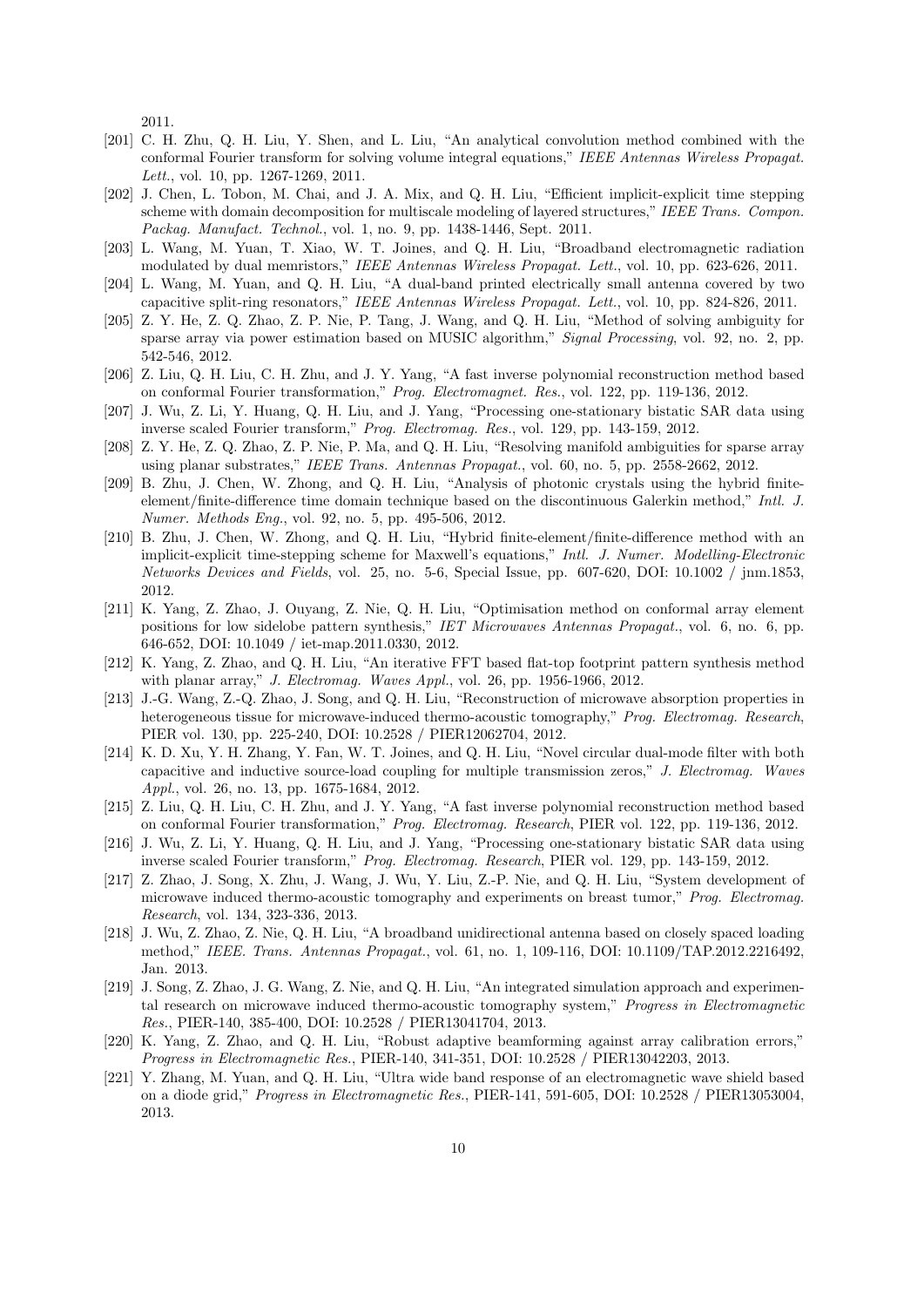- [222] J. Zhu, Q. H. Liu, and T. Lin, "Manipulating light absorption of graphene using plasmonic nanoparticles," *Nanoscale*, vol. 5, no. 17, 7785-7789, DOI: 10.1039 / c3nr02660d, 2013.
- [223] R. Pierri, J.-C. Bolomey, Q. H. Liu, "Inverse Scattering and Microwave Tomography in Safety, Security, and Health," Special Issue, *Int. J. Antennas Propagat.*, Article Number: 589598, DOI: 10.1155 / 2013/589598, 2013.
- [224] K. Xu, Y. Zhang, D. Li, Q. H. Liu, "Novel design of a compact triple-band bandpass filter using short stub-loaded SIRS and embedded SIRS structure," *Progress in Electromagnetic Res.*, PIER-142, 309-320, DOI: 10.2528 / PIER13080507, 2013.
- [225] J. Zheng, T. Su, and Q. H. Liu, "Fast parameter estimation algorithm for cubic phase signal based on quantifying effects of Doppler frequency shift," *Progress in Electromagnetic Res.*, PIER-142, 57-74, DOI: 10.2528 / PIER13061008, 2013.
- [226] Q. H. Liu, L. Jiang, and W. C. Chew, *Large-Scale Electromagnetic Computation for Modeling and Applications*, Ed., "Scanning the issue," Special Issue, *Proc. IEEE*, vol. 101, no. 2, pp. 242-253, Feb. 2013.
- [227] J. Chen, and Q. H. Liu, "Discontinuous Galerkin time-domain methods for multiscale electromagnetic simulations: A review," invited review paper, *Proc. IEEE*, vol. 101, no. 2, pp. 242-253, Feb. 2013.
- [228] M. Luo, Y. Lin, and Q. H. Liu, "Spectral methods and domain decomposition for nanophotonic applications," invited paper, *Proc. IEEE*, vol. 101, no. 2, pp. 473-483, Feb. 2013.
- [229] G. Chen, X. Wang, J. Wang, Z. Zhao, Z.-P. Nie, and Q. H. Liu, "TR adjoint imaging method for mitat," *Prog. Electromag. Res. B*, vol. 46, 41-57, 2013.
- [230] K. Yang, Z. Zhao, and Q. H. Liu, "Fast pencil beam pattern synthesis of large unequally spaced antenna arrays," *IEEE Trans. Antennas Propagat.*, vol. 61, no. 2, 627-634, DOI: 10.1109 / TAP.2012.2220319, Feb. 2013.
- [231] X. Zhu, Z. Zhao, J. Wang, Z. Nie, and Q. H. Liu, "Microwave-Induced Thermal Acoustic Tomography for Breast Tumor Based on Compressive Sensing," *IEEE Trans. Biomed. Eng.*, vol. 60, no. 5, 1298-1307, DOI: 10.1109 / TBME.2012.2233737, May 2013.
- [232] K. Xu, Y. H. Zhang, Y. Yang, W. T. Joines, Q. H. Liu, and Y. Fan, "A tri-mode bandpass filter using capacitive and inductive source-load coupling," *Microwave J.*, vol. 56, no. 5, 178-188, May 2013.
- [233] J. Chen, L. Tobon, and Q. H. Liu, "Locally implicit discontinuous Galerkin finite element method for transient analysis of 3D layered structures with electrically small details," *Microwave Opt. Technol. Lett.*, vol. 55, no. 8, 1912-1916, DOI: 10.1002 / mop.27673, Aug. 2013.
- [234] K. Xu, Y. H. Zhang, W. T. Joines, and Q. H. Liu, "Tri-Band bandpass filter using shorted stub-loaded dual-mode resonators," *Microwave J.*, vol. 56, no. 9, 1016-1020, Sept. 2013.
- [235] J. Liu, Z. Zhao, Z. He, Z. Nie, and Q. H. Liu, "Resolving manifold ambiguities for direction-of-arrival estimation of sparse array using semi-circular substrates," *IET Microwaves Antennas Propagat.*, vol. 7, 1016-1020, DOI: 10.1049 / iet-map.2012.0417, Sept. 2013.
- [236] T. Tan, and Q. H. Liu, "Unconditionally stable ADI/Crank-Nicolson implementation and lossy split error revisited," *IEEE Trans. Antennas Propagat.*, vol. 61, 5627-5636, DOI: 10.1109 / TAP.2013.2278857, Nov. 2013.
- [237] J. Li, Z. He, and Q. H. Liu, "Higher-order statistics correlation stacking for DC electrical data in the wavelet domain," J. Appl. Geophysics, vol. 99, pp. 51-59, Dec. 2013.
- [238] J. Wu, Z. Li, Y. Huang, and Q. H. Liu, "Focusing Bistatic Forward-Looking SAR With Stationary Transmitter Based on Keystone Transform and Nonlinear Chirp Scaling," IEEE Geosci. Remote Sensing Lett., vol. 11, no. 1, pp. 148-152, Jan. 2014.
- [239] J. Wu, Z. Zhao, Z. Nie, and Q. H. Liu, "Bandwidth Enhancement of a Planar Printed Quasi-Yagi Antenna With Size Reduction," IEEE Trans. Antennas Propagat., vol. 62, no. 1, pp. 463-467, Jan. 2014.
- [240] J. Wu, Z. Li, Y. Huang, and Q. H. Liu, "Omega-K Imaging Algorithm for One-Stationary Bistatic SAR," IEEE Trans. Aerospace Electron. Syst., vol. 50, no. 1, pp. 33-52, Jan. 2014.
- [241] Z. Li, T. Jin, J. Wu, and Q. H. Liu, "Azimuth Stacking Algorithm for Synthetic Aperture Radar Imaging," Progress in Electromagnetics Research, PIER 144, pp. 103-114, 2014.
- [242] Y. Liu, and Q. H. Liu, "Combining triangle Gaussian integration and modified NUFFT for evaluating two-dimensional. Fourier transform integrals," AEU-Intl. J. Electronics Comm., vol. 68, no. 3, pp. 254-259, 2014
- [243] J. Liu, Z. Zhao, K. Yang, and Q. H. Liu, "A Hybrid Optimization for Pattern Synthesis of Large Antenna Arrays," Progress in Electromagnetics Research, PIER 145, pp. 81-91, 2014.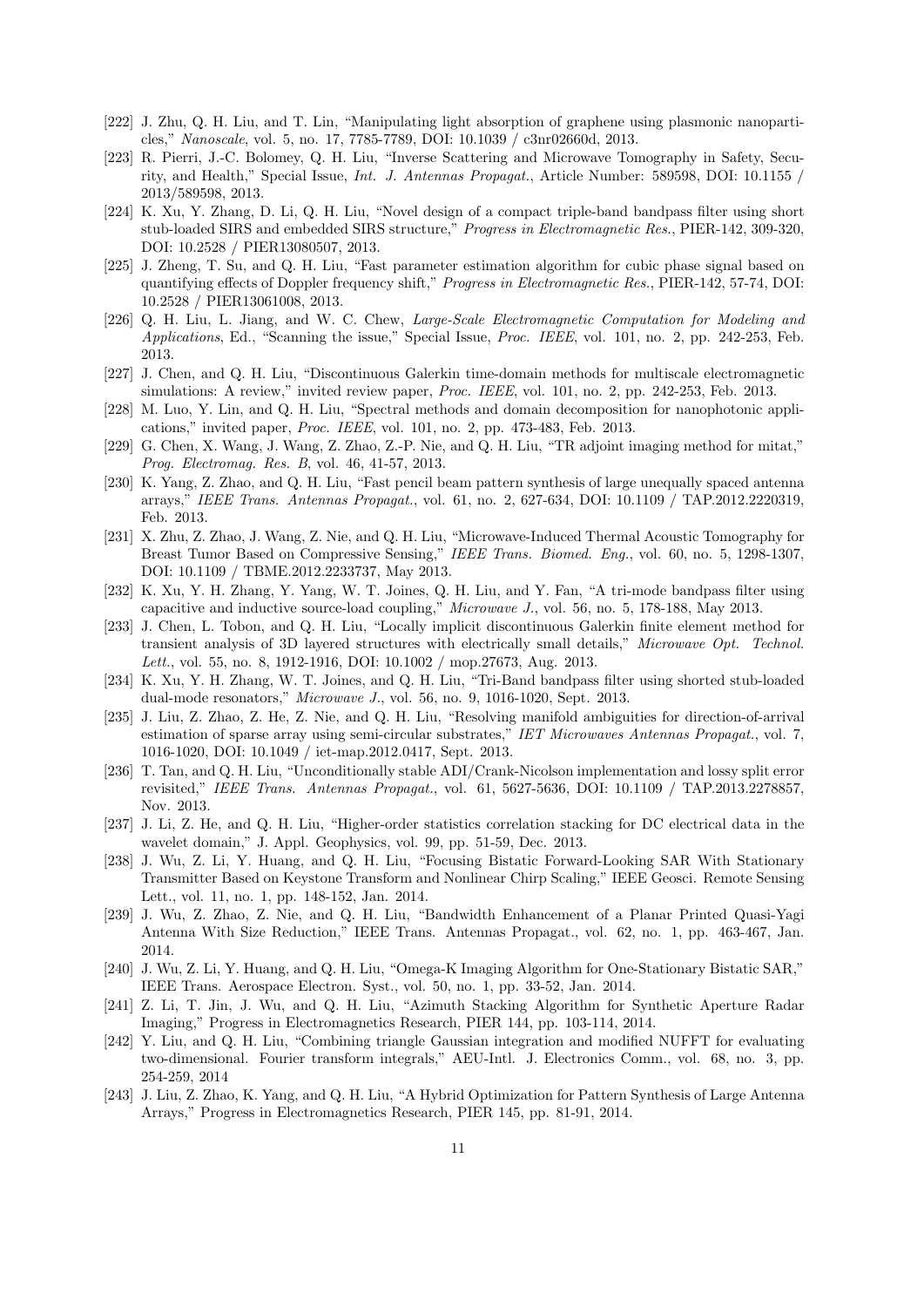- [244] J. Wu, Z. Zhao, Z. Nie, and Q. H. Liu, "A Printed UWB Vivaldi Antenna Using Stepped Connection Structure Between Slotline and Tapered Patches," IEEE Antennas Wireless Propagat. Lett., vol. 13, pp. 698-701, 2014.
- [245] Y. Liu, Q. H. Liu, and Z. Nie, "Reducing the Number of Elements in Multiple-Pattern Linear Arrays by the Extended Matrix Pencil Methods," IEEE Trans. Antennas Propagat., vol. 62, no. 2, pp. 652-660, Feb. 2014.
- [246] K. Yang, Z. Zhao, J. Liu, and Q. H. Liu, "Robust adaptive beamforming using an iterative FFT algorithm," Signal Processing, vol. 96, pp. 253-260, Part B, March 2014.
- [247] K.-D. Xu, Y.-H. Zhang, Y. Fan, and Q. H. Liu, "Planar dual- and tri-band bandpass filters using single improved ring resonator and simple feed scheme," Microwave Opt. Technol. Lett., vol. 56, no. 3, pp. 574-577, March 2014.
- [248] N. Feng, Y. Yue, C. Zhu, and Q. H. Liu, "Efficient Z-Transform Implementation of the D-B CFS-PML for Truncating Multi-Term Dispersive FDTD Domains," Appl. Computat. Electromagnetics Soc. J., vol. 29, no. 3, pp. 190-196, March 2014.
- [249] L. Tobon, Q. Ren, and Q. H. Liu, "Spectral-Prism Element for Multi-Scale Layered Package-Chip Co-Simulations Using the Discontinuous Galerkin Time-Domain Method," Electromagnetics, vol. 34, no. 3-4, invited, pp. 270-285, Feb. 2014.
- [250] J. Liu, Z. Zhao, K. Yang, and Q. H. Liu, "A Hybrid Optimization for Pattern Synthesis of Large Antenna Arrays," Progress Electromagnetics Res., vol. PIER-145, pp. 81-91, 2014.
- [251] W. Jiang, N. Liu, Y. Tang, Q. H. Liu, "Mixed Finite Element Method for 2D Vector Maxwell's Eigenvalue Problem in Anisotropic Media," Progress Electromag. Res. PIER 148, pp. 159-170, 2014.
- [252] Z. Li, J. Wang, and Q. H. Liu, "Interpolation-Free Stolt Mapping for SAR Imaging," IEEE Geosci. Remote Sensing Lett., vol. 11, no. 5, pp. 926-929, May 2014.
- [253] K. D. Xu, Y. H. Zhang, L. Wang, M. Q. Yuan, W. T. Joines, and Q. H. Liu, "Two Memristor SPICE Models and Their Applications in Microwave Devices IEEE Trans. Nanotechnology, vol. 13, no. 3, pp. 607-616, May 2014.
- [254] J. Wu, Z. Zhao, Z. Nie, and Q. H. Liu, "Design of Anti-Phase Feeding Network for W8JK Array Based on In-Phase Power Divider," IEEE Trans. Antennas Propagat., vol. 62, no. 5, pp. 2870-2873, May 2014.
- [255] F. Li, Q. H. Liu, and D. P. Klemer, "Plasmon Resonance Effects in GaAs/AlGaAs Heterojunction Devices: An Analysis Based on Spectral Element Simulation," IEEE Trans. Electron Devices, vol. 61, no. 5, pp. 1477-1482, May 2014.
- [256] J. Wu, Z. Zhao, M. Ellis, Z. Nie, and Q. H. Liu, "Enhanced directivity and bandwidth of a stepped open-slot antenna with L-shaped slots and parasitic strip," IET Microwaves Antennas, Propagat., vol. 8, no. 7, pp. 465-473, May 2014.
- [257] J. Wu, Z. Zhao, Z. Nie, and Q. H. Liu, "Design of a Wideband Planar Printed Quasi-Yagi Antenna Using Stepped Connection Structure," IEEE Trans. Antennas Propagat., vol. 62, no. 6, pp. 3431-3435, June 2014.
- [258] J. Zheng, T. Su, W. Zhu, and Q. H. Liu, "ISAR Imaging of Targets With Complex Motions Based on the Keystone Time-Chirp Rate Distribution," IEEE Geosci. Remote Sensing Lett., vol. 11, no. 7, pp. 1275-1279, July 2014.
- [259] X. Zhu, Z. Zhao, J. Wang, G. Chen, and Q. H. Liu, "Active Adjoint Modeling Method in Microwave Induced Thermoacoustic Tomography for Breast Tumor," IEEE Trans. Biomed. Eng., vol. 61, no. 7, pp. 1957-1966, July 2014.
- [260] K.-D. Xu, Y.-H.Zhang, J. L.-W. Li, W. T. Joines, and Q. H. Liu, "Compact ultra-wideband bandpass filter using quad-T-stub-loaded ring structure," Microwave Opt. Technol. Lett., vol. 56, no. 9, pp. 1988-1991, Sept. 2014.
- [261] Z. Yu, M. Chai, J. A. Mix, K. P. Slattery, Q. H. Liu, "Inverse Source Solver for a High Resolution Near Field Scanner in Microelectronic Applications," IEEE Trans. Compon. Packag. Manufact. Technol., vol. 4, no. 9, pp. 1495-1502, Sept. 2014.
- [262] J. Wu, Z. Li, Y. Huang, and Q. H. Liu, "A Generalized Omega-K Algorithm to Process Translationally Variant Bistatic-SAR Data Based on Two-Dimensional Stolt Mapping," IEEE Trans. Geosci. Remote Sensing, vol. 52, no. 10, pp. 6597-6614, Oct. 2014.
- [263] J. Wu, Z. Li, Y. Huang, J. Yang, and Q. H. Liu, "An Omega-K Algorithm for Translational Invariant Bistatic SAR Based on Generalized Loffeld's Bistatic Formula," IEEE Trans. Geosci. Remote Sensing, vol. 52, no. 10, pp. 6699-6714, Oct. 2014.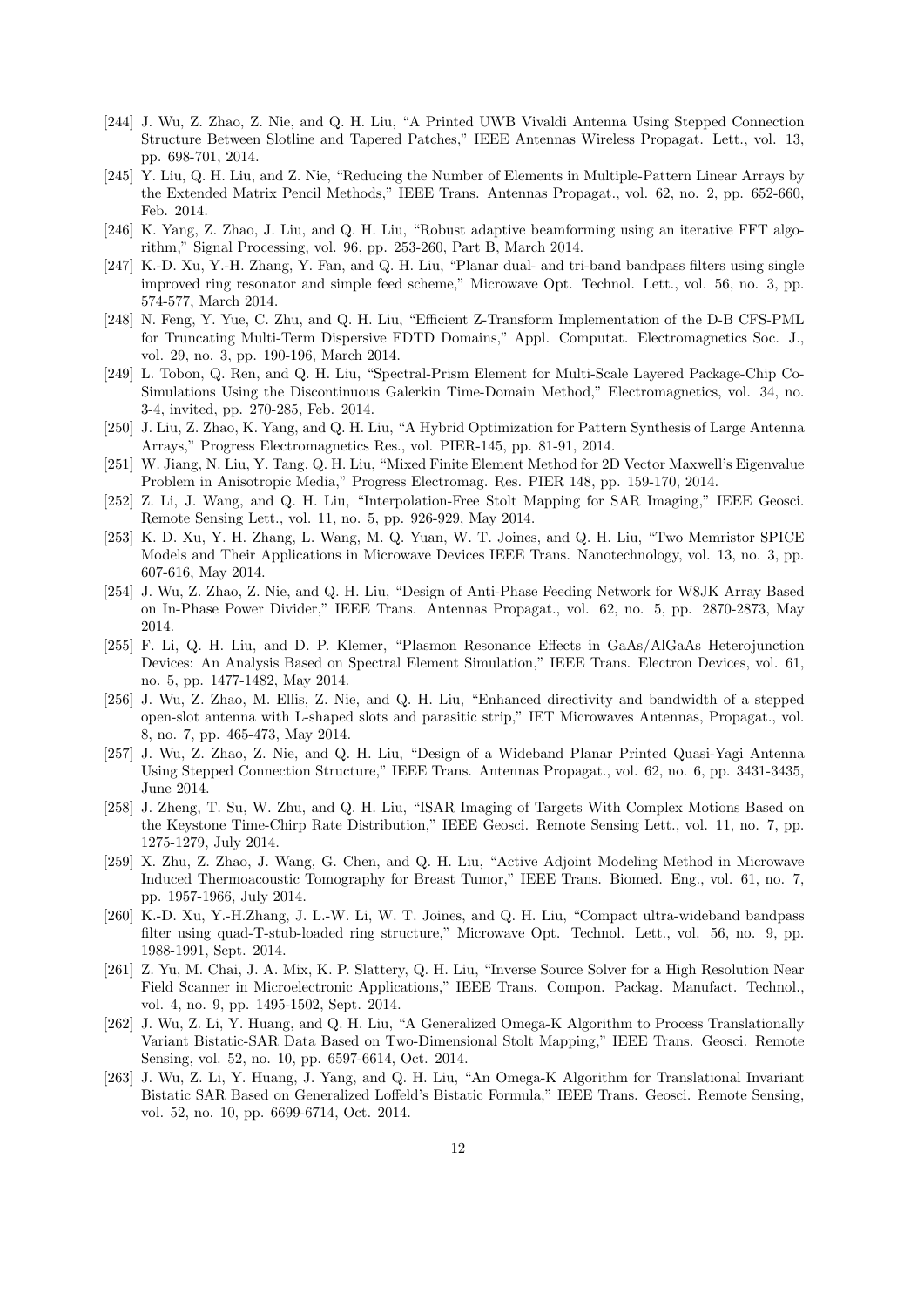- [264] J. Niu, M. Luo, Y. Fang, Q. H. Liu, "Boundary integral spectral element method analyses of extreme ultraviolet multilayer defects," J. Opt. Soc. Am. A, vol. 31, no. 10, pp. 2203-2209, Oct. 2014.
- [265] S. Lei, Z. Zhao, Z. Nie, Q. H. Liu, "A CFAR Adaptive Subspace Detector Based on a Single Observation in System-Dependent Clutter Background," IEEE Trans. Signal Processing, vol. 62, no. 20, pp. 5260- 5269, Oct. 2014.
- [266] J. Zheng, T. Su, L. Zhang, W. Zhu, and Q. H. Liu, "ISAR Imaging of Targets With Complex Motion Based on the Chirp Rate-Quadratic Chirp Rate Distribution," IEEE Trans. Geosci. Remote Sensing, vol. 52, no. 11, pp. 7276-7289, Nov. 2014.
- [267] J. Wu, Z. Zhao, M. S. Ellis, Z. Nie, Q. H. Liu, "Printed double-dipole antenna with high directivity using a new feeding structure," IET Microwaves Antennas Propagat., vol. 8, no. 14, pp. 1186-1191, Nov. 2014.
- [268] Z. Yu, W. Zhang, and Q. H. Liu, "A Mixed-order Stabilized Biconjugate Gradient FFT Method for Magnetodielectric Objects," IEEE Trans. Antennas Propagat., vol. 62, no. 11, pp. 5647-5655, Nov. 2014.
- [269] G. Ye, C. Deng, and Q. H. Liu, "The PSTD Method with the 4th-Order Time Integration for 3D TAT Reconstruction of a Breast Model," J. Computat. Acoustics, vol. 22, no. 4, Dec. 2014.
- [270] J. Liu, Z. Zhao, M. Yuan, G. A. Ybarra, Q. H. Liu, "The Filter Diagonalization Method in Antenna Array Optimization for Pattern Synthesis," IEEE Trans. Antennas Propagat., vol. 62, no. 12, pp. 6123-6130, Dec. 2014.
- [271] W. Zhang, Q. H. Liu, "Three-Dimensional Scattering and Inverse Scattering from Objects With Simultaneous Permittivity and Permeability Contrasts," IEEE Trans. Geosci. Remote Sensing, vol. 53, no. 1, pp. 429-439, Jan. 2015.
- [272] S. Lei, Z. Zhao, Z. Nie, Q. H. Liu, "Adaptive polarimetric detection method for target in partially homogeneous background," Signal Processing, vol. 106, pp. 301-311, Jan. 2015.
- [273] Y. J. Cai, J. F. Zhu, and Q. H. Liu, "Tunable enhanced optical absorption of graphene using plasmonic perfect absorbers," Appl. Phys. Lett., vol. 106, no. 4, 043105, Jan. 2015.
- [274] J. Wang, Z. Zhao, Z. Nie, Q. H. Liu, "Electromagnetic Inverse Scattering Series Method for Positioning Three-Dimensional Targets in Near-Surface Two-Layer Medium With Unknown Dielectric Properties," IEEE Geosci. Remote Sensing Lett., vol. 12, no. 2, pp. 299-303, Feb. 2015.
- [275] K. D. Xu, Y. H. Zhang, R. Spiegel, W. T. Joines, and Q. H. Liu, "Design of a Stub-Loaded Ring-Resonator Slot for Antenna Applications," IEEE Trans. Antennas Propagat., vol. 63, no. 2, pp. 517-524, Feb. 2015.
- [276] C. H. Zhu, Q. H. Liu, L. J. Liu, Y. H. Liu, "An Accurate Conformal Fourier Transform Method for 3D Discontinuous Functions," IEEE Trans. Antennas Propagat., vol. 63, no. 2, pp. 804-809, Feb. 2015.
- [277] N. Liu, L. Tobon, Y. Tang, Q. H. Liu, "Mixed Spectral Element Method for 2D Maxwell Eigenvalue Problem," Communications in Computational Physics, vol. 17, no. 2, pp. 458-486, 2015.
- [278] L. E. Tobon, Q. Ren, and Q. H. Liu, "A new efficient 3D Discontinuous Galerkin Time Domain (DGTD) method for large and multiscale electromagnetic simulations," J. Computat. Phys., vol. 283, pp. 374- 387, Feb. 2015.
- [279] N. Liu, L. Tobon, Y. Zhao, Y. Tang, Q. H. Liu, "Mixed Spectral Element Method for 3-D Maxwell Eigenvalue Problem," IEEE Transactions on Microwave Theory and Techniques, vol. 64, no. 2, pp. 317 -325, 2015.
- [280] K. D. Xu, Y. H. Zhang, Y. Fan, W. T. Joines, and Q. H. Liu, "Microstrip dual-mode bandpass filter design using pie-section truncated semi-circle and quarter-circle resonators," IET Microwaves Antennas Propagat., Vol. 9, no. 3, pp. 224-229, Feb. 2015.
- [281] J. Niu, M. Luo, J. F. Zhu, and Q. H. Liu, "Enhanced plasmonic light absorption engineering of graphene: simulation by boundary-integral spectral element method," Optics Express, vol. 23, no. 4, pp. 4539- 4551, Feb. 2015.
- [282] J. Song, Z. Q. Zhao, J. G. Wang, X. Z. Zhu, J. N. Wu, Z. P. Nie, and Q. H. Liu, "Evaluation of Contrast Enhancement by Carbon Nanotubes for Microwave-Induced Thermoacoustic Tomography," IEEE Trans. Biomed. Eng., vol. 62, no. 3, pp. 930-938, March 2015.
- [283] J. Zheng, T. Su, L. Zhang, W. Zhu, X. H. He, and Q. H. Liu, "Radar High-Speed Target Detection Based on the Scaled Inverse Fourier Transform," IEEE Jo. Selected Topics in Applied Earth Observations and Remote Sensing, vol. 8, no. 3, pp. 1108-1119, March 2015.
- [284] Z. Li, J. Wang, J. Wu, Q. H. Liu, "A Fast Radial Scanned Near-Field 3-D SAR Imaging System and the Reconstruction Method," IEEE Trans. Geosci. Remote Sensing, vol. 53, no. 3, pp. 1355-1363, Mar. 2015.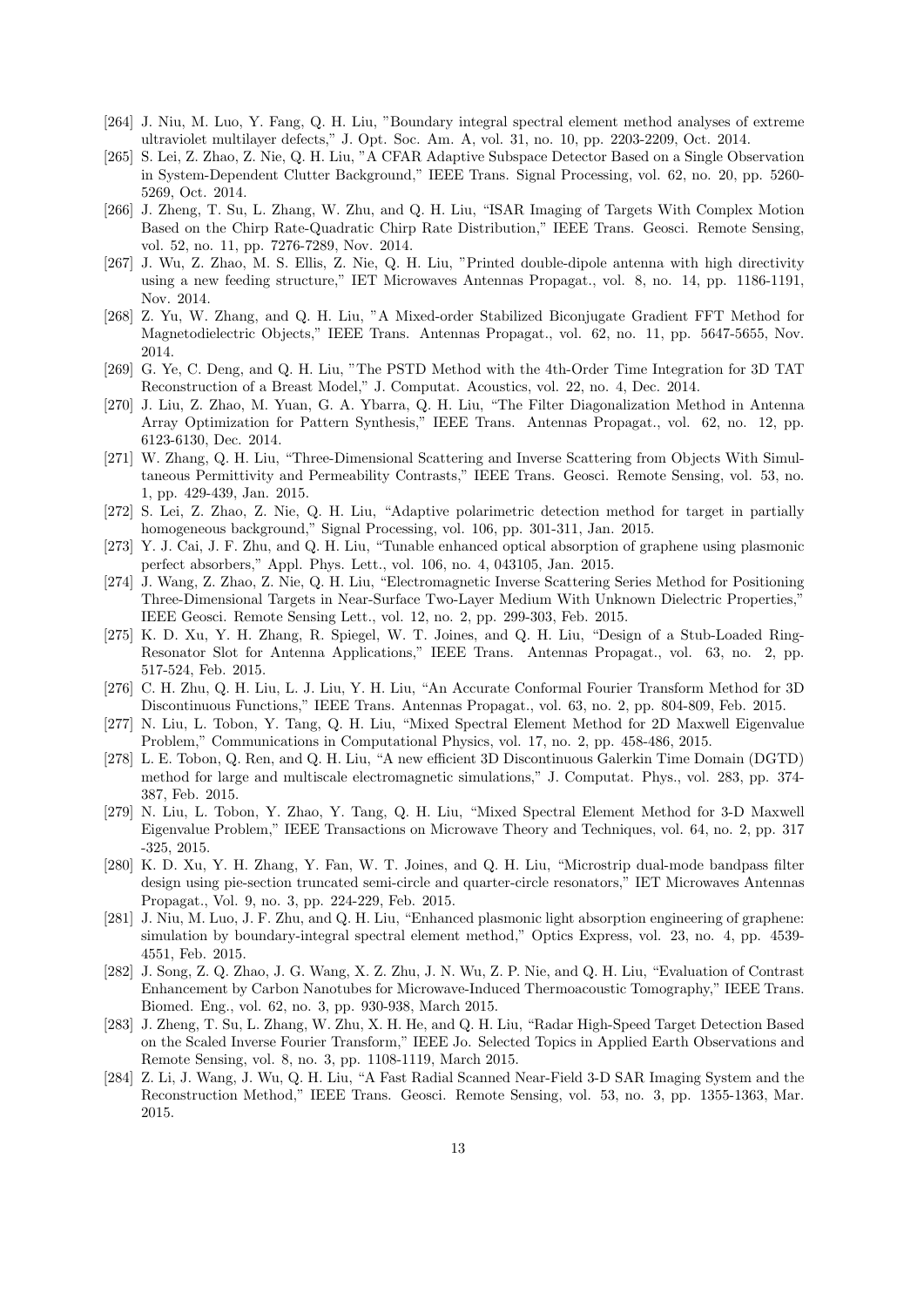- [285] N. X. Feng, Y. Q., Yue, C. H. Zhu, L. T. Wan, and Q. H. Liu, "Second-order PML: Optimal choice of nth-order PML for truncating FDTD domains," J. Computat. Phys., vol. 285, pp. 71-83, March 2015.
- [286] N. Li, G. L. Cui, L. J. Kong, and Q. H. Liu, "Moving target detection for polarimetric multiple-input multiple-output radar in Gaussian clutter," IET Radar Sonar and Naviation, vol. 9, no. 3, pp. 285-298, March 2015.
- [287] N. X. Feng, Y. Q. Yue, and Q. H. Liu, "Direct Z-Transform Implementation of the CFS-PML Based on Memory-Minimized Method," IEEE Trans. Microwave Theory Tech., vol. 63, no. 3, pp. 877-882, March 2015.
- [288] H. N. Yang, T. J. Li, Z. M. He, and Q. H. Liu, "Impulse Borehole Radar Imaging Based on Compressive Sensing," IEEE Geosci. Remote Sensing Lett., vol. 12, no. 4, pp. 766-770, April 2015.
- [289] Z. Li, J. Wang, and Q. H. Liu, "Frequency-Domain Backprojection Algorithm for Synthetic Aperture Radar Imaging," IEEE IEEE Geosci. Remote Sensing Lett., vol. 12, no. 4, pp. 905-909, Arpil 2015.
- [290] J. N. Wu, Z. Q. Zhao, and Q. H. Liu, "A novel vivaldi antenna with extended ground plate stubs for ultrawideband applications," Microwave Opt. Technol. Lett., vol. 57, no. 4, pp. 983-987, April 2015.
- [291] Y. H. Liu, L. Zhang, C. H. Zhu, and Q. H. Liu, "Synthesis of Nonuniformly Spaced Linear Arrays With Frequency-Invariant Patterns by the Generalized Matrix Pencil Methods," IEEE Trans. Antennas Propagat., vol. 63, no. 4, pp. 1614-1625, April 2015.
- [292] J. N. Wu, Z. Q. Zhao, Z. P. Nie, and Q. H. Liu, "A Printed Unidirectional Antenna With Improved Upper Band-Edge Selectivity Using a Parasitic Loop," IEEE Trans. Antennas Propagat., vol. 63, no. 4, pp. 1832-1837, April 2015.
- [293] P. F. You, Y. H. Liu, X. Huang, L. Zhang, and Q. H. Liu, "Efficient phase-only linear array synthesis including coupling effect by GA-FFT based on least-square active element pattern expansion method," Electronics Letters, vol. 51, no. 10, pp. 791, 2015.
- [294] N. Li, G. L. Cui, H. N. Yang, L. J. Kong, Q. H. Liu, S. Iommelli, "Adaptive detection of moving target with MIMO radar in heterogeneous environments based on Rao and Wald tests," Signal Processing, vol. 114, pp. 198-208, 2015.
- [295] M. Luo, and Q. H. Liu, "Extraordinary enhancement of second harmonic generation in a periodically patterned distributed Bragg reflector," J. Opt. Soc. Am. B, Vol. 32, No. 6, pp. 1193-1201, June 2015.
- [296] Q. Ren, L. E. Tobon, Q. T. Sun, and Q. H. Liu, "A New 3-D Nonspurious Discontinuous Galerkin Spectral Element Time-Domain (DG-SETD) Method for Maxwell's Equations," IEEE Trans. Antennas Propagat., vol.63, no. 6, pp. 2585-2594, 2015.
- [297] L. Zhang, Z. Y. Song, and Q. H. Liu, "Optical cross-polarization converter with an octave bandwidth based on anisotropic plasmonic meta-surfaces," Europ. Phys. Lett., vol. 111, no. 2, 27001, 2015, DI 10.1209/0295-5075/111/27001.
- [298] M. S. Ellis, Z. Q. Zhao, J. N. Wu, Z. P. Nie, and Q. H. Liu, "Small planar monopole ultra-wideband antenna with reduced ground plane effect," IET Microwaves Antenna Propagat., vol. 9, no. 10, pp. 1028-1034, 2015.
- [299] J. W. Dai, and Q. H. Liu, "Efficient Computation of Electromagnetic Waves in Anisotropic Orthogonal-Plano-Cylindrically Layered Media Using the Improved Numerical Mode Matching (NMM) Method," IEEE Trans. Antennas Propagat., vol. 63, no. 8, pp. 3569-3578, 2015.
- [300] N. Li, G. L. Cui, H. N. Yang, L. J. Kong, Q. H. Liu, and S. Iommelli, "Adaptive detection of moving target with MIMO radar in heterogeneous environments based on Rao and Wald tests," Signal Processing, vol. 114, pp. 198-208, 2015.
- [301] J. B. Zheng, T. Su, W. T. Zhu, L. Zhang, Z. Liu, and Q. H. Liu, "ISAR Imaging of Nonuniformly Rotating Target Based on a Fast Parameter Estimation Algorithm of Cubic Phase Signal," IEEE Trans. Geosci. Remote Sensing, vol. 53, no. 9, pp. 4727-4740, 2015.
- [302] H. N. Yang, T. J. Li, N. Li, Z. M. He, and Q. H. Liu, "Efficient Near-Field Imaging for Single-Borehole Radar With Widely Separated Transceivers," IEEE Trans. Geosci. Remote Sensing, vol. 53, no. 10, pp. 5327-5337, 2015.

### **B. Book Chapters**

- [303] Q. H. Liu, "Some current trends in numerical methods for transient acoustic and elastic waves in multidimensional inhomogeneous media," in *Current Topics in Acoustical Research*, Research Trends, vol. 2, pp. 31-42, 1998.
- [304] Q. H. Liu, and Z. Q. Zhang, "FFT-Accelerated Fast Forwave and Inverse Scattering Methods for Microwave Imaging," *Microwave Nondestructive Evaluation and Imaging*, Research Signpost. Editor: M.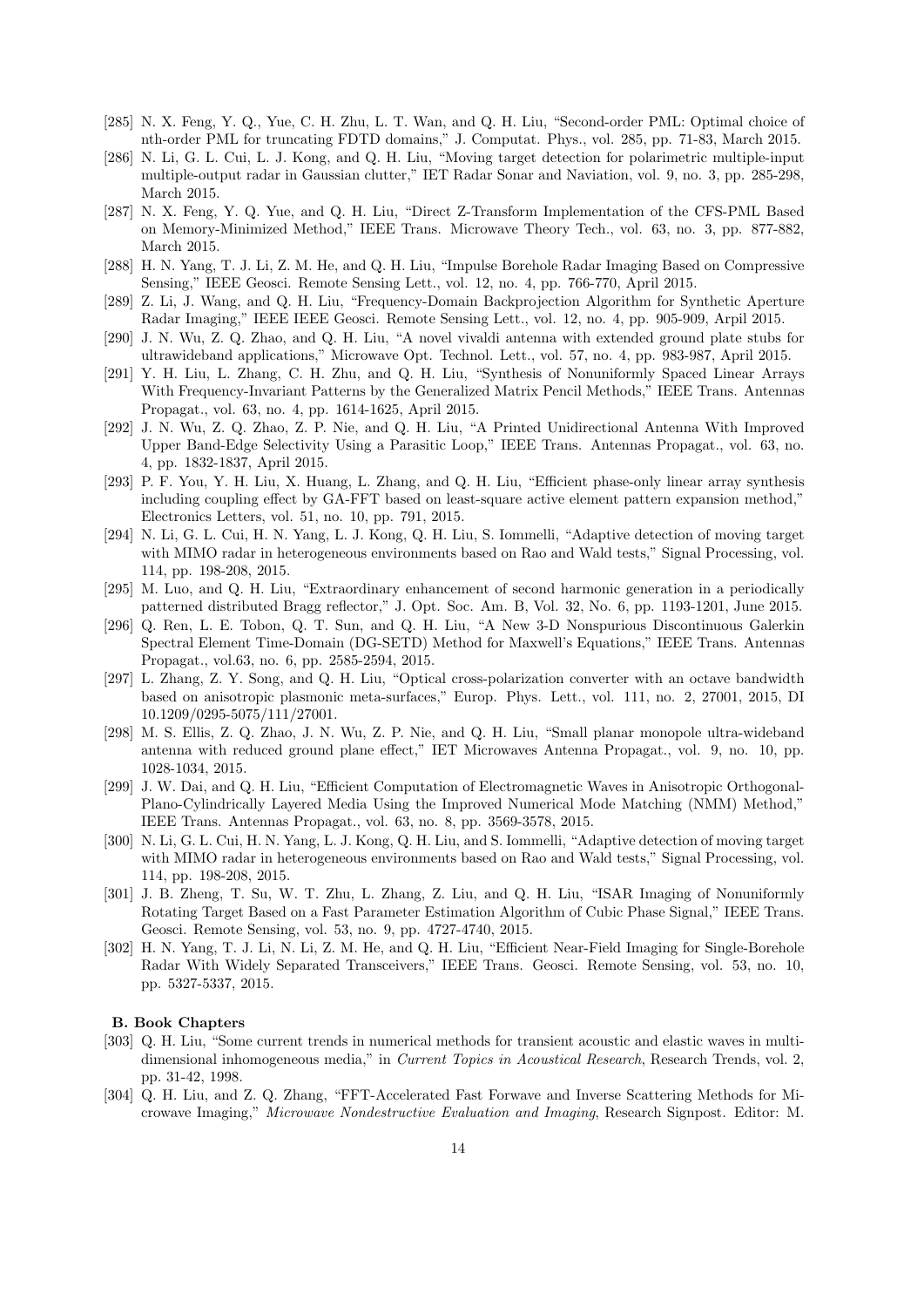Pastorino, 2002.

- [305] Q. H. Liu, G.-X. Fan, G. Zhao, and Y. Zeng, "The PSTD methods for computational electromagnetics," Recent Research Developments in Microwave Theory and Techniques, Transworld Research Network. Editors: B. Baker, and Y. Chen, 2002.
- [306] Q. H. Liu, "Fast Fourier Transforms and NUFFT," *Encyclopedia of RF and Microwave Engineering*, pp. 1401-1418, Wiley-Interscience. Editor: K. Chang, Jan. 2005.
- [307] Q. H. Liu, and G. Zhao, "Advances in PSTD Techniques." Chapter 17, *Computational Electromagnetics: The Finite-Difference Time-Domain Method*, A. Taflove, and S. Hagness, Artech House, Inc., 2005.
- [308] W. T. Joines, Q. H. Liu, and G. Ybarra, "Electromagnetic Imaging of Biological Systems," in *CRC Handbook on Biological Effects of Electromagnetic Fields*, eds. B. Greenebaum and F. Barnes. 2006.
- [309] G. A. Ybarra, Q. H. Liu, J. Stang, W. T. Joines, "Microwave Breast Imaging," in *Emerging Technologies in Breast Imaging and Mammography*, ed.: J. Suri, R. M. Rangayyan, and S. Laxminarayan, American Scientific Publishers, 2008.
- [310] G. A. Ybarra, Q. H. Liu, G. Ye, K. H. Lim, R. George, W. T. Joines, Breast Imaging using Electrical Impedance Tomography (EIT)," in *Emerging Technologies in Breast Imaging and Mammography*, ed.: J. Suri, R. M. Rangayyan, and S. Laxminarayan, American Scientific Publishers, 2008.

## **C. Refereed Conference Proceedings**

- [311] W. C. Chew, and Q. Liu, "Resonance frequency of a microstrip patch," Proc. 1987 Antennas Applications Symposium, University of Illinois, 1987.
- [312] Q. Liu, and W. C. Chew, "Simple formulas for the resonant frequencies of microstrip patches," Intl. IEEE AP-S Symposium, Syracuse, NY, 1988.
- [313] W. C. Chew, B. Anderson, E. Yannakakis, M. Moghaddam, and Q. H. Liu, "Computation of transient electromagnetic waves in inhomogeneous media," Proceedings of the 1989 URSI International Symposium on Electromagnetic Theory, pp. 310-312, Stockholm, Sweden, August 1989.
- [314] W. C. Chew, Z. Nie, Q. H. Liu, and Y. T. Lo, "Some methods of analysis of a probe-fed microstrip disk antenna," 1990 Intl. IEEE AP-S Symposium, Dallas, TX, pp. 346-349, May 1990.
- [315] W. C. Chew, Z. Nie, Q. H. Liu, and B. Anderson, "A full wave analysis of wave propagation in multiregion, cylindrically stratified media," 1990 Intl. IEEE AP-S Symposium, Dallas, TX, pp. 602-605, May 1990.
- [316] W. C. Chew, Z. Nie, Q. H. Liu, and B. Anderson, "Modeling of well logging tools in a multi-bed environment with invasions," 10th Intl. Geoscience & Remote Sensing Symposium, Washington, D. C., May, 1990.
- [317] Q. H. Liu, B. Anderson, and T. Barber, "Interpretation of multiarray logs in complex formations," SPWLA, Oklahoma City, OK, June 1992.
- [318] Q. H. Liu, B. Anderson, and M. G. Lüling, "Supporting interpretation of invaded thin beds with forward modeling of induction and 2-MHz resistivity tools in 2-D axisymmetric formations," 1992 Intl. Geoscience & Remote Sensing Symposium (IGARSS'92), Houston, TX, May 1992.
- [319] Q. H. Liu, "Modeling of a  $2\frac{1}{2}$ -dimensional problem in electromagnetic well logging," 1992 Intl. Geoscience & Remote Sensing Symposium (IGARSS'92), Houston, TX, May 1992.
- [320] Q. H. Liu, "Radiation of an off-axis point source in a cylindrical medium with an arbitrary number of layers in radial and axial directions," 1992 Intl. IEEE AP-S Symposium, Chicago, IL, July 1992.
- [321] Q. H. Liu, and W. C. Chew, "A CG-FFHT method for the solution of EM field in axisymmetric inhomogeneous media," Proceedings of the 9th Annual Review of Progress in Applied Computational Electromagnetics, pp. 672-677, Monterey, CA, March 1993.
- [322] D. F. Allen, B. I. Anderson, T. Barber, Q. H. Liu, and M. G. Luling, "Supporting interpretation of complex, axisymmetric invasion by modeling wireline induction and 2-MHz LWD resistivity tools," SPWLA Annual Symposium, Calgary, Alberta, Canada, June 1993.
- [323] Q. H. Liu, "DBIM for the inversion of two-dimensional axisymmetric inhomogeneous media," 1993 Intl. IEEE AP-S Symposium, Ann Arbor, MI, June 1993.
- [324] Q. H. Liu, B. Anderson, and W. C. Chew, "Modeling low-frequency electrode-type resistivity tools in 2-D formations," 1993 Intl. Geoscience & Remote Sensing Symposium (IGARSS'93), Tokyo, Japan, August 1993.
- [325] Q. H. Liu, and C. Chang, "Compressional head waves in attenuative formations," SEG Intl. Exposition & 64th Annual Meeting, Extended Abstract, pp. 12-15, Oct. 1994.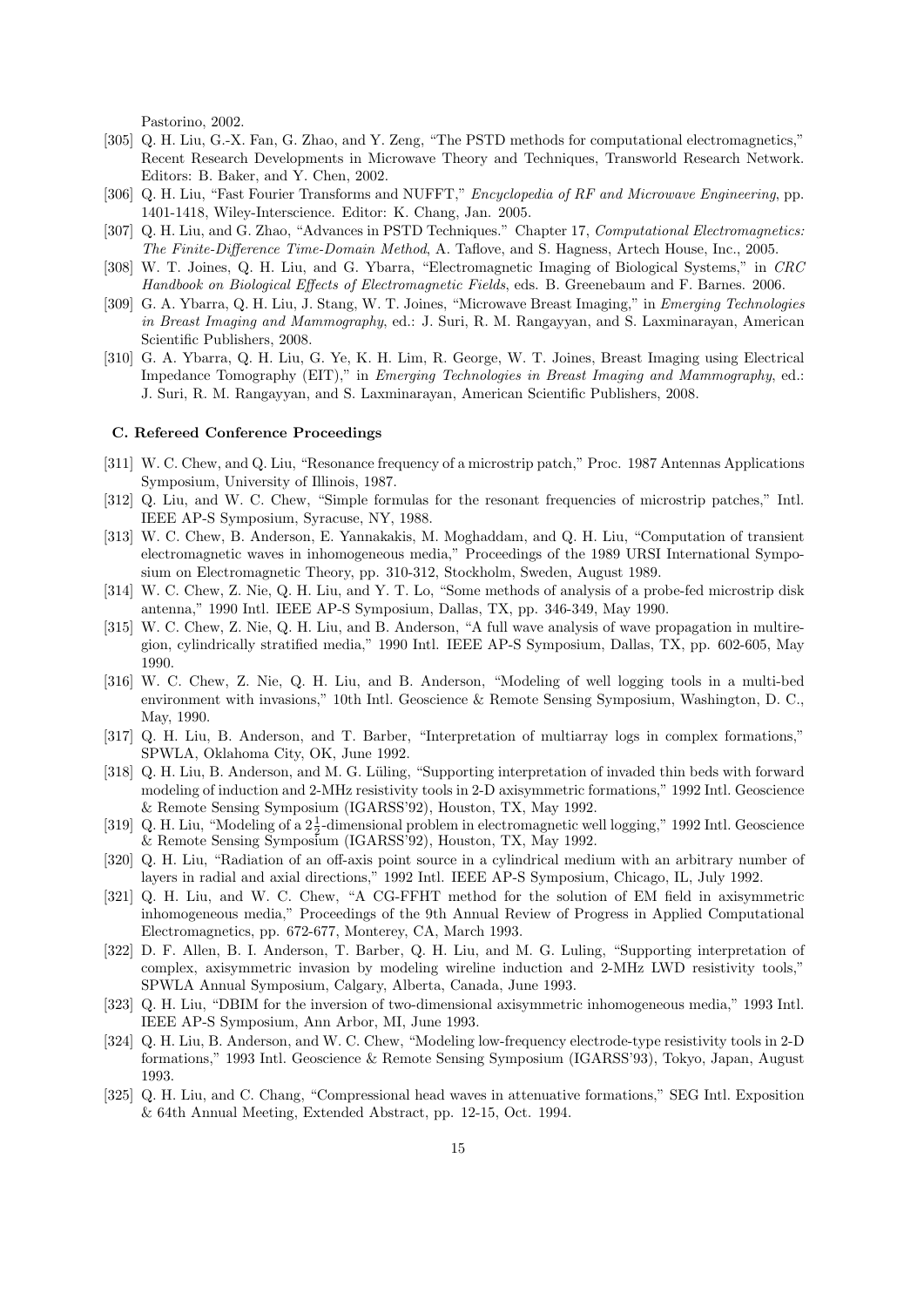- [326] B. K. Sinha, and Q. H. Liu, "Flexural waves in pressurized boreholes: A finite-difference approach," 65th Ann. Internat. Mtg., Soc. Expl. Geophys., Expanded Abstract, pp. 26-29, Oct. 1995.
- [327] W. C. Chew, and Q. H. Liu, "Using perfectly matched layers for elastodynamics," 1996 Intl. IEEE AP-S Symposium Digest, Baltimore, MD, July 1996.
- [328] Q. H. Liu, "The pseudospectral time-domain (PSTD) method: A new algorithm for solutions of Maxwell's equations," Intl. IEEE AP-S Symposium Digest, pp. 122-125, Montreal, Canada, July 1997.
- [329] Q. H. Liu, "Finite-difference and pseudospectral time-domain methods for subsurface radar applications," Intl. IEEE AP-S Symposium Digest, pp. 990-993, Montreal, Canada, July 1997.
- [330] Q. H. Liu, "A new numerical method for large-scale complex media: The PSTD algorithm," Proc. 17th Intl. Geoscience & Remote Sensing Symposium (IGARSS'97), Singapore, August 1997.
- [331] Q. H. Liu, "Using GPR and seismic reflection measurements to characterize buried objects: Largescale simulations," Proc. 17th Intl. Geoscience & Remote Sensing Symposium (IGARSS'97), Singapore, August 1997.
- [332] Q. H. Liu, Y.-L. Li, and J. C. Liao, "The PSTD algorithm: a fast and accurate method for electronic package characterization," Electrical Performance of Electronic Packaging Conference, San Jose, CA, October 1997.
- [333] Y. H. Chen, W. C. Chew, and Q. H. Liu, "A three-dimensional finite difference code for the modeling of sonic logging tools," 67th Ann. Internat. Mtg., Soc. Expl. Geophys., Expanded Abstract, October 1997.
- [334] Q. H. Liu, and J. Q. He, "A PSTD algorithm in cylindrical coordinates," in *Proc. 14th Annual Review of Progress in Applied Computational Electromagnetics*, Monterey, CA, March 1998.
- [335] G.-X. Fan, and Q. H. Liu, "A PML-FDTD algorithm for general dispersive media," in *Proc. 14th Annual Review of Progress in Applied Computational Electromagnetics*, Monterey, CA, March 1998.
- [336] Q. H. Liu, "On the PSTD method for large-scale problems," media," in *Proc. 14th Annual Review of Progress in Applied Computational Electromagnetics*, Monterey, CA, March 1998.
- [337] Q. H. Liu, and N. Nguyen, "An accurate algorithm for nonuniform fast Fourier transforms (NUFFT's) and its applications," in *Proc. 14th Annual Review of Progress in Applied Computational Electromagnetics*, Monterey, CA, March 1998.
- [338] J.-Q. He, and Q. H. Liu, "A systematic study of three PML absorbing boundary conditions through a unified formulation in cylindrical coordinates," in *Proc. 14th Annual Review of Progress in Applied Computational Electromagnetics*, Monterey, CA, March 1998.
- [339] Q. H. Liu, "A new algorithm for simulations of GPR and acoustic reflection measurements," 7th Intl. Conf. Ground Penetrating Radar, Lawrence, KS, May 1998.
- [340] J.-Q. He, and Q. H. Liu, "Borehole radar modeling with a nonuniform cylindrical FDTD algorithm," 7th Intl. Conf. Ground Penetrating Radar, Lawrence, KS, May 1998.
- [341] G.-X. Fan, and Q. H. Liu, "A 3D PML-FDTD algorithm for simulating ground-penetrating radar on dispersive earth media," 7th Intl. Conf. Ground Penetrating Radar, Lawrence, KS, May 1998.
- [342] G.-X. Fan, and Q. H. Liu, "A PML-FDTD algorithm for general dispersive media in GPR and plasma applications," Intl. IEEE AP-S Symposium Digest, Atlanta, GA, June 1998.
- [343] Q. H. Liu, N. Nguyen, "Nonuniform fast Fourier transform (NUFFT) algorithm and its applications," Intl. IEEE AP-S Symposium Digest, Atlanta, GA, June 1998.
- [344] X. Y. Tang, and Q. H. Liu, "CG-FFT for Nonuniform Inverse Fast Fourier Transforms (NU-IFFT's)," Intl. IEEE AP-S Symposium Digest, Atlanta, GA, June 1998.
- [345] Z. B. Tang, and Q. H. Liu, "The 2.5D pseudospectral time-domain (PSTD) algorithm with PML absorbing boundary condition," Intl. IEEE AP-S Symposium Digest, Atlanta, GA, June 1998.
- [346] G.-X. Fan, and Q. H. Liu, "Dyadic Green's functions for curved waveguides and cavities and their reformulation," Intl. IEEE AP-S Symposium Digest, Atlanta, GA, June 1998.
- [347] Q. H. Liu, and J.-Q. He, "An efficient PSTD algorithm in cylindrical coordinates," Intl. IEEE AP-S Symposium Digest, Atlanta, GA, June 1998.
- [348] J.-Q. He, and Q. H. Liu, "A nonuniform cylindrical FDTD algorithm using new split PML formulations," Intl. IEEE AP-S Symposium Digest, Atlanta, GA, June 1998.
- [349] Q. H. Liu, N. Nguyen, and X. Y. Tang, "Accurate algorithms for nonuniform fast forward and inverse Fourier transforms and their applications," Intl. Geoscience Remote Sensing Symposium (IGARSS'98), Seattle, WA, July 1998.
- [350] J.-Q. He, and Q. H. Liu, "A nonuniform cylindrical FDTD algorithm with PML for borehole radar modeling," Intl. Geoscience Remote Sensing Symposium (IGARSS'98), Seattle, WA, July 1998.
- [351] Q. H. Liu, and G.-X. Fan, "A PSTD algorithm for general dispersive media and its applications to GPR simulations," Intl. Geoscience Remote Sensing Symposium (IGARSS'98), Seattle, WA, July 1998.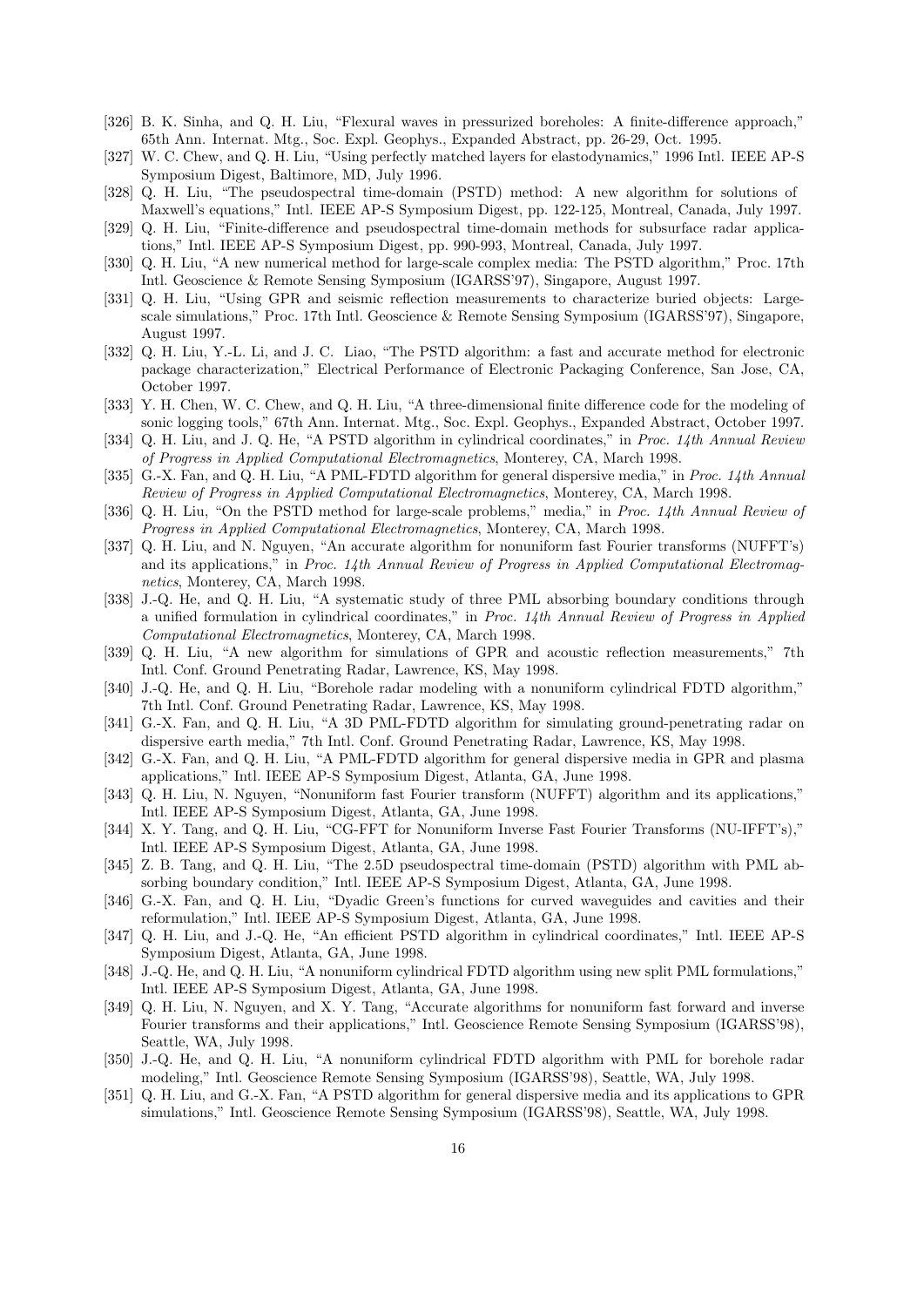- [352] X. Xu, and Q. H. Liu, "The conjugate-gradient nonuniform fast Fourier transform (CG-NUFFT) method and its applications in subsurface sensing," Intl. Geoscience Remote Sensing Symposium (IGARSS'99), Hamburg, Germany, 1999.
- [353] H. Jiang, and Q. H. Liu, "2.5-D cylindrical PSTD and nonuniform FDTD methods," Intl. Geoscience Remote Sensing Symposium (IGARSS'99), Hamburg, Germany, 1999.
- [354] Q. H. Liu, "Multidimensional nonuniform fast forward and inverse Fourier transforms," Intl. Geoscience Remote Sensing Symposium (IGARSS'99), Hamburg, Germany, 1999.
- [355] Q. H. Liu, "PML and PSTD algorithm for arbitrary lossy bianisotropic media," Intl. IEEE AP-S Symposium Digest, Orlando, FL, July 1999.
- [356] H. Jiang, and Q. H. Liu, "A 2.5-D PSTD algorithm in cylindrical coordinates," Intl. IEEE AP-S Symposium Digest, Orlando, FL, July 1999.
- [357] Q. H. Liu, G.-X. Fan, "Frequency-dependent PSTD method and its applications to GPR modeling," Intl. IEEE AP-S Symposium Digest, Orlando, FL, July 1999.
- [358] Q. H. Liu, "PML-FDTD method for elastic waves in cylindrical and spherical coordinates," Intl. IEEE AP-S Symposium Digest, Orlando, FL, July 1999.
- [359] B. Tian, and Q. H. Liu, "Nonuniform fast cosine transform and the Chebyshev PSTD algorithm," Intl. IEEE AP-S Symposium Digest, Orlando, FL, July 1999.
- [360] S. P. Blanchard, G.-X. Fan, and Q. H. Liu, "3-D numerical mode-matching (NMM) method for inhomogeneous media," Intl. IEEE AP-S Symposium Digest, Orlando, FL, July 1999.
- [361] G.-X. Fan, and Q. H. Liu, "Pseudospectral time-domain algorithm applied to electromagnetic scattering from electrically large objects," Intl. IEEE AP-S Symposium Digest, Orlando, FL, July 1999.
- [362] B. K. Sinha, Q. H. Liu, T. J. Plona, and K. W. Winkler, "A finite-difference formulation of borehole wave propagation in prestressed formations," 69th Annual Meeting of Society of Exploration Geophysicists, Houston, TX, *Expanded Abstracts*, vol. 1, pp. 49-52, 1999.
- [363] G.-X. Fan, and Q. H. Liu, "Fast Fourier transform of functions with jump discontinuities," in *Proc. 16th Annual Review of Progress in Applied Computational Electromagnetics*, Monterey, CA, March 2000.
- [364] Q. H. Liu, X. M. Xu, and Z. Q. Zhang, "Applications of nonuniform fast transform algorithms in numerical solutions of integral equations," in *Proc. 16th Annual Review of Progress in Applied Computational Electromagnetics*, Monterey, CA, March 2000.
- [365] Q. H. Liu, X. M. Xu, and Z. Q. Zhang, "Applications of nonuniform fast Fourier transform (NUFFT) algorithms in subsurface sensing," *AP2000 Millennium Conference on Antennas and Propagation,* Davos, Switzerland, April 2000.
- [366] Y. Q.Zeng, and Q. H. Liu, "A poroelastic model for acoustic landmine detection," in *Proc. SPIE*, Orlando, FL, April 2000.
- [367] X. M. Xu, and Q. H. Liu, "The conjugate-gradient nonuniform fast Fourier transform (CG-NUFFT) method for one and two-dimensional media," Intl. IEEE AP-S Symposium Digest, Salt Lake City, UT, July 2000.
- [368] G.-X. Fan, Q. H. Liu, "Fast Fourier transform of functions with jump discontinuities," Intl. IEEE AP-S Symposium Digest, Salt Lake City, UT, July 2000.
- [369] Q. H. Liu and Z. Q. Zhang, and X. M. Xu, "A spectral hybrid EBA method for integral equations," Intl. IEEE AP-S Symposium Digest, Salt Lake City, UT, July 2000.
- [370] Z. Q. Zhang, and Q. H. Liu, "The hybrid extended Born approximation and CG-FFH method for axisymmetric media," Intl. IEEE AP-S Symposium Digest, Salt Lake City, UT, July 2000.
- [371] Z. Q. Zhang, and Q. H. Liu, "Simulation of borehole induction using the hybrid extended Born approximation and CG-FFHT method," in *Proc. SPIE*, San Diego, CA, July 2000.
- [372] Q. H. Liu and Z. Q. Zhang, "A novel inverse algorithm for borehole induction measurements Using a spectral hybrid EBA forward method," in *Proc. SPIE*, San Diego, CA, July 2000.
- [373] Y. Zeng, and Q. H. Liu, "Acoustic landmine detection: A 3D poroelastic model," *Proc. SPIE*, Orlando, FL, April 2001.
- [374] Z. Q. Zhang, and Q. H. Liu, "Microwave imaging for breast tumor: 2D forward and inverse methods," Intl. IEEE AP-S Symposium Digest, Boston, MA, July 2001.
- [375] Z. Q. Zhang, and Q. H. Liu, "Simulation of 3D EM fields by a weak-Form biconjugate gradient FFT method," Intl. IEEE AP-S Symposium Digest, Boston, MA, July 2001.
- [376] Z. Q. Zhang, and Q. H. Liu, "Two nonlinear inverse methods for electromagnetic induction measurements," Intl. IEEE AP-S Symposium Digest, Boston, MA, July 2001.
- [377] G.-X. Fan, and Q. H. Liu, "A well-posed PML ABC for lossy media," *IEEE Antennas and Propagat. Soc. Intl. Symp.*, vol. 3, pp. 2-5, July 2001.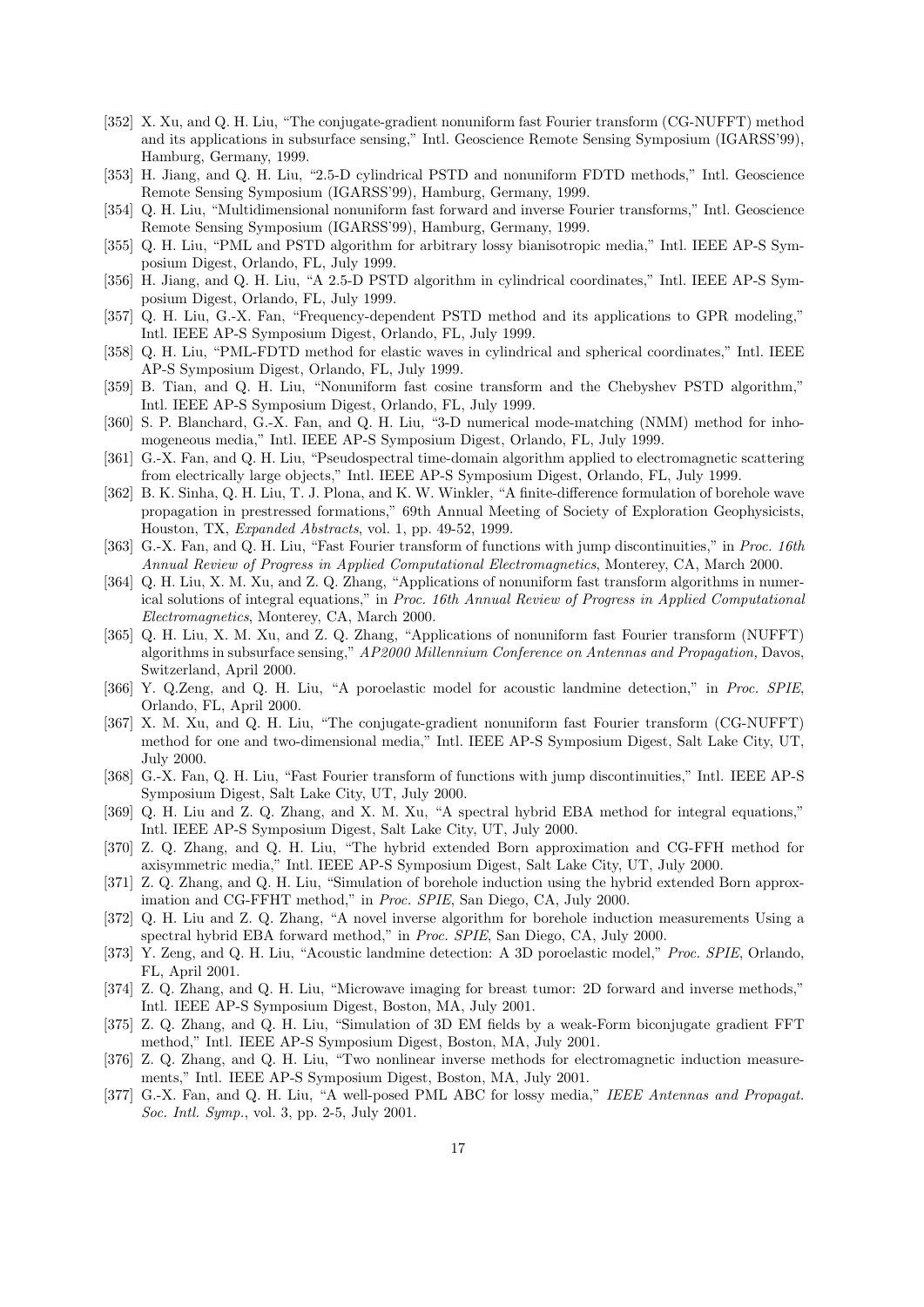- [378] Q. H. Liu, and Z. Q. Zhang, "RCS calculation for large inhomogeneous penetrable objects," Intl. IEEE AP-S Symposium Digest, Boston, MA, July 2001.
- [379] G.-X. Fan, and Q. H. Liu, "Multi-domain pseudospectral time-domain method for lossy media," Intl. IEEE AP-S Symposium Digest, Boston, MA, July 2001.
- [380] Z. Q. Zhang, and Q. H. Liu, "Applications of Microwave Imaging to three-dimensional biological tissues," Intl. IEEE AP-S Symposium Digest, San Antonio, TX, June 2002.
- [381] X. M. Xu, Q. H. Liu, and Z. Q. Zhang, "The stabilized biconjugate gradient fast Fourier transform method for electromagnetic scattering," Intl. IEEE/AP-S Symposium Digest, San Antonio, TX, June 2002.
- [382] G. Zhao, and Q. H. Liu, "Applications of the 2.5-D multidomain pseudospectral time-domain algorithm," Intl. IEEE AP-S Symposium Digest, San Antonio, TX, June 2002.
- [383] L. Sha, L. Nolte, Z. Q. Zhang, and Q. H. Liu, "Performance analysis for Bayesian microwave imaging in decision aided breast tumor diagnosis," *ISBI 2002 Proc.*, Washington, D.C., July 2002.
- [384] B. K. Sinha, and Q. H. Liu, "Acoustic waves in pressurized boreholes in formations with triaxial stresses," *IEEE Ultrasonics Symposium, 2002. Proceedings*, vol. 1, pp. 505-510, Oct. 8-11, 2002.
- [385] Q. H. Liu, and G. Zhao, "Review of PSTD Methods for Transient Electromagnetics," 5th International Workshop on Computat. Electromagnetics in Time Domain-TLM, FDTD and Other Techniques (CEM-2003), Halifax, Nova Scotia, Canada, June 2003.
- [386] T. Xiao, and Q. H. Liu, "Unstructured-grid spectral method for 3D Maxwell's equations with well-posed PML," Intl. IEEE/AP-S Symposium Digest, Columbus, OH, June 2003.
- [387] T. Xiao, and Q. H. Liu, "A staggered time integration technique for spectral methods," Intl. IEEE AP-S Symposium Digest, vol. 1, pp. 694-697, Columbus, OH, June 2003.
- [388] G. Zhao, and Q. H. Liu, "Unconditionally stable multidomain pseudospectral time-domain (PSTD) method," Intl. IEEE/AP-S Symposium Digest, vol. 1, pp. 336-339, Columbus, OH, June 2003.
- [389] G. Zhao, and Q. H. Liu, "The 3-D multidomain pseudospectral time-domain algorithm for inhomogeneous conductive media," Intl. IEEE AP-S Symposium Digest, vol. 3, pp. 559-562, Columbus, OH, June 2003.
- [390] L.-P. Song, Q. H. Liu, F. Li, and Z. Q. Zhang, "GPR landmine imaging: 2D migration and 3D inverse scattering in layered media," 2004 URSI EMTS Intl. Symposium on Electromagnetic Theory, vol. 1, pp. 391-393, May 2004.
- [391] F. Li, Q. H. Liu, and L.-P. Song, "Reconstruction of 3-D objects buried in layered media using Born and distorted Born iterative methods," 2004 URSI EMTS Intl. Symposium on Electromagnetic Theory, vol. 1, pp. 1095-1097, May 2004.
- [392] F. Li, L.-P. Song, and Q. H. Liu, "Three-Dimensional Reconstruction of Objects Buried in Layered Media," Intl. IEEE/AP-S Symposium Digest, Monterey, CA, June 2004.
- [393] J. Liu, and Q. H. Liu, "An Embedded Boundary Method to Eliminate the ADI-FDTD Staircasing Error," Intl. IEEE/AP-S Symposium Digest, Monterey, CA, June 2004.
- [394] L.P. Song, Q. H. Liu, and F. Li, "3D Nonlinear Electromagnetic Inversion for Buried Objects in Layered Media," Intl. IEEE/AP-S Symposium Digest, Monterey, CA, June 2004.
- [395] L.P. Song, C. Yu, and Q. H. Liu, "2-D Nonlinear Image Reconstruction for Buried Objects in Layered Media," Intl. IEEE AP-S Symposium Digest, Washington, DC, July 2005.
- [396] L.P. Song, C. Yu, and Q. H. Liu, "Image Reconstruction from Measured Scattering Data," Intl. IEEE AP-S Symposium Digest, Washington, DC, July 2005.
- [397] G. Ye, K. H. Lim, R. George, G. Ybarra, W. T. Joines, and Q. H. Liu, "A 3D EIT System for Breast Cancer Imaging," 2006 IEEE International Symposium on Biomedical Imaging Proc., pp. 1092-1093, Washington D.C., 2006.
- [398] J. Song, and Q. H. Liu, "A Novel MR Image Reconstruction for Arbitrary K-space Trajectory without Density Compensation," IEEE 2006 Intl. Conf. Eng. Med. Biol. Soc., New York, NY, Sept. 2006.
- [399] M. Chai, and Q. H. Liu, "A Hybrid PSTD-FDTD Method for Indoor Wireless Communication Systems," Intl. IEEE AP-S Symposium Digest, Honolulu, HI, June 2007.
- [400] J. H. Lee, and Q. H. Liu, "Nanophotonic Applications of the Discontinuous Spectral Element Time-Domain (DG-SETD) Method," Intl. IEEE AP-S Symposium Digest, Honolulu, HI, June 2007.
- [401] Q. H. Liu, C. Yu, J. Stang, M. Yuan, E. Bresslour, R. T. George, G. A. Ybarra, W. T. Joines, "Experimental and Numerical Investigations of a High-Resolution 3D Microwave Imaging System for Breast Cancer Detection," Intl. IEEE AP-S Symposium Digest, Honolulu, HI, June 2007.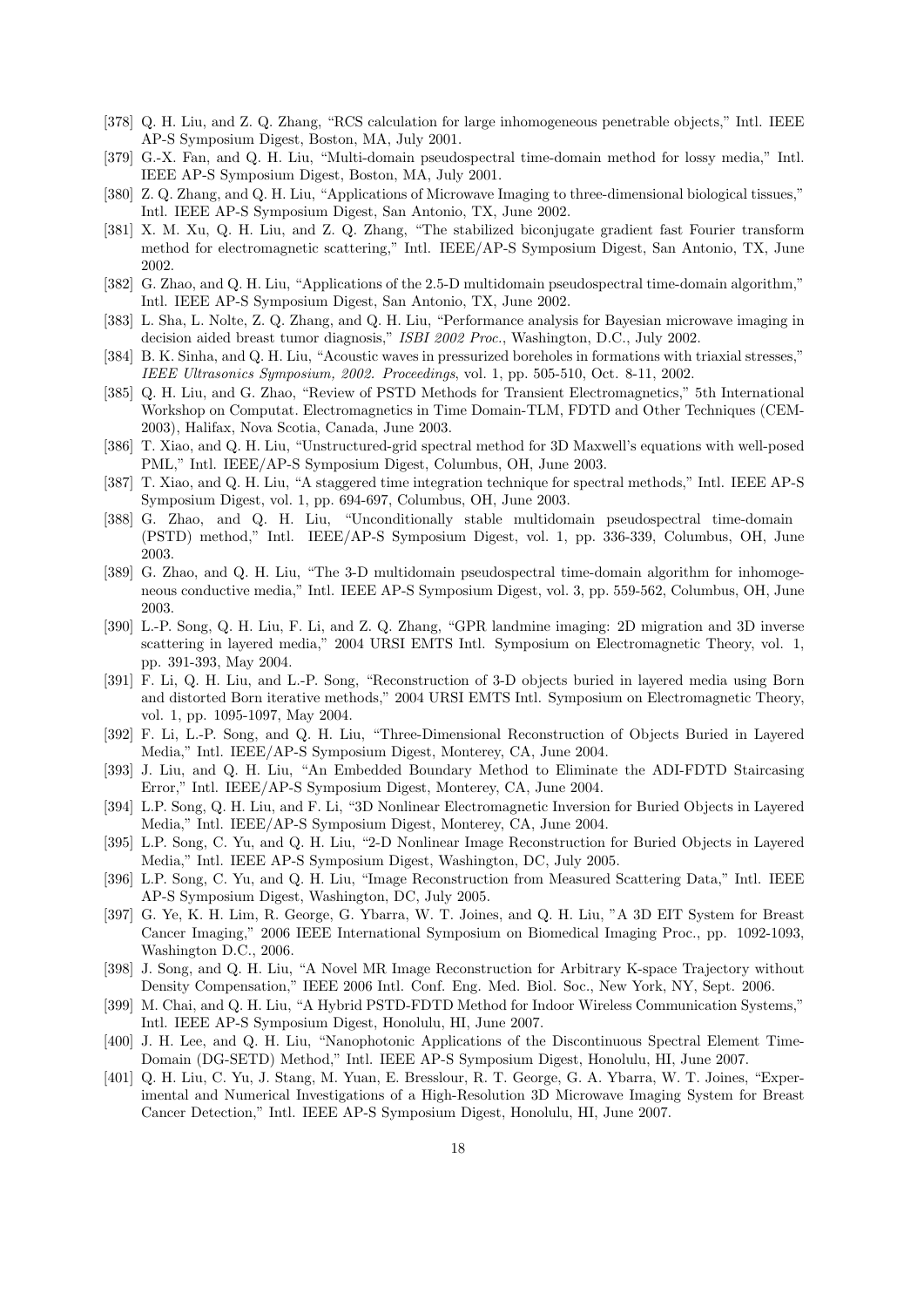- [402] J. Liu, Y. Lin, J. H. Lee, E. Simsek, and Q. H. Liu, "Application of the Hybrid Spectral Integral Method with Spectral Element Method," Intl. IEEE AP-S Symposium Digest, Honolulu, HI, June 2007.
- [403] Q. H. Liu, "Fast Algorithms in Inversion and Imaging," (Invited Speaker for a one-week lecture), 2007 Inversion and Imaging National Postgraduate Summer School, Chengdu, China, July 2007.
- [404] J. Wang, Q.-F. Liu, W.-Y. Yin, J.-F. Mao, Q. H. Liu, "A new conformal technique for FDTD (2, 4) scheme for modeling perfectly conducting composites," Asia-Pacific Symposium on Electromagnetic Compatibility and 19th International Zurich Symposium on Electromagnetic Compatibility, pp. 64-67, Singapore, May 2008.
- [405] F.-Z. Kong, W.-Y. Yin, J.-F. Mao, and Q. H. Liu, Hybrid Physical Field Simulation: Transient Electro-Thermo-Mechanical Responses of Interwafer Interconnects under the Impact of an EMP, Intl. IEEE/AP-S Symposium Digest, San Diego, CA, June 2008.
- [406] Y. Liu, Z. Nie, Z. Zhao, and Q. H. Liu, "A cascaded correction method to reduce the contamination of ionospheric frequency modulation for HF skywave radars," Intl. IEEE AP-S Symposium Digest, Charleston, SC, June 2009.
- [407] Q. H. Liu, "Application of PML to electromagnetics, acoustics, elasticity, and quantum mechanics," invited, Intl. IEEE AP-S Symposium Digest, Charleston, SC, June 2009.
- [408] Y. B. Shi, W. Y. Yin, and Q. H. Liu, Electro-Thermal Investigation on Transient Temperature Responses of Active Semiconductor Devices under the Impact of an EMP, Intl. IEEE/AP-S Symposium Digest, Charleston, SC, June 2009.
- [409] Y. Huang, Q. H. Liu, J. Zhang, "Fast three-dimensional GPR forward and inverse scattering based on wideband diagonal tensor approximation," 14th Biennial IEEE Conference on Electromagnetic Field Computation (IEEE CEFC2010), Chicago, IL, May 2010.
- [410] Y. Huang, J. Chen, J. Zhang, Q. H. Liu, "A Parallel High Precision Integration Scheme with Spectral Element Method for Transient Electromagnetic Computation," 14th Biennial IEEE Conference on Electromagnetic Field Computation (IEEE CEFC2010), Chicago, IL, May 2010.
- [411] J. Chen, Q. H. Liu, M. Chai, J. Mix, "Analysis of Spurious Modes in Mixed Finite Element Method for Maxwell?s Equation with E and H as Variables," 14th Biennial IEEE Conference on Electromagnetic Field Computation (IEEE CEFC2010), Chicago, IL, May 2010.
- [412] C. E. Kim, M. H. Jeon, P. S. Shin, Q. H. Liu, "The Analysis of Flow Characteristics of Molten Metal Coupling Electromagnetic with Navier-Stokes Equation," 14th Biennial IEEE Conference on Electromagnetic Field Computation (IEEE CEFC2010), Chicago, IL, May 2010.
- [413] M. Luo, Q. H. Liu, "A Spectral Element Time Domain Method for Two Dimensional Electromagnetic Scattering of Dispersive Materials," Proc. 27th Annual Review of Progress in Applied Computational Electromagnetics, Williamsberg, VA, March 2011.
- [414] L. Tobon, J. Chen, Q. H. Liu, "Dispersion Analysis for Mixed Finite Element Method for Maxwell's Equations," Proc. 27th Annual Review of Progress in Applied Computational Electromagnetics, Williamsberg, VA, March 2011.
- [415] L. Tobon, J. Chen, Q. H. Liu, "Multilayer microwave filter design using a locally implicit discontinuous Galerkin finite-element time-domain (DG-FETD) method," Intl. IEEE AP-S Symposium Digest, Spokane, WA, July 2011.

#### **D. Conference Abstracts**

- [416] Q. H. Liu, and W. C. Chew, "An efficient numerical method for the multi-region vertically stratified media," National Radio Science Meeting, Boulder, Colorado, Jan. 1989.
- [417] Q. H. Liu, and W. C. Chew, "A numerical method for the obliquely stratified half-space," National Radio Science Meeting, Boulder, Colorado, Jan. 1989.
- [418] W. C. Chew, and Q. H. Liu, "A numerical method for the obliquely stratified inhomogeneous half space: basic studies in microwave remote sensing of earth surface," Progress in Electromagnetics Research Symposium, Boston, Massachusetts, July 1989.
- [419] Q. H. Liu, and W. C. Chew, "Analysis of multi-rectangular dielectric waveguides by numerical mode matching method," National Radio Science Meeting, Boulder, Colorado, Jan. 1990.
- [420] Q. H. Liu, and W. C. Chew, "Analysis of discontinuities in planar dielectric waveguides: a recursive numerical mode matching method," National Radio Science Meeting, Boulder, Colorado, Jan. 1990.
- [421] W. C. Chew, Y. M. Wang, L. Gurel, J. H. Lin, Q. H. Liu, "Fast algorithms for calculating scattering by inhomogeneous and impenetrable objects," Progress in Electromagnetics Research Symposium, Boston, Massachusetts, July 1991.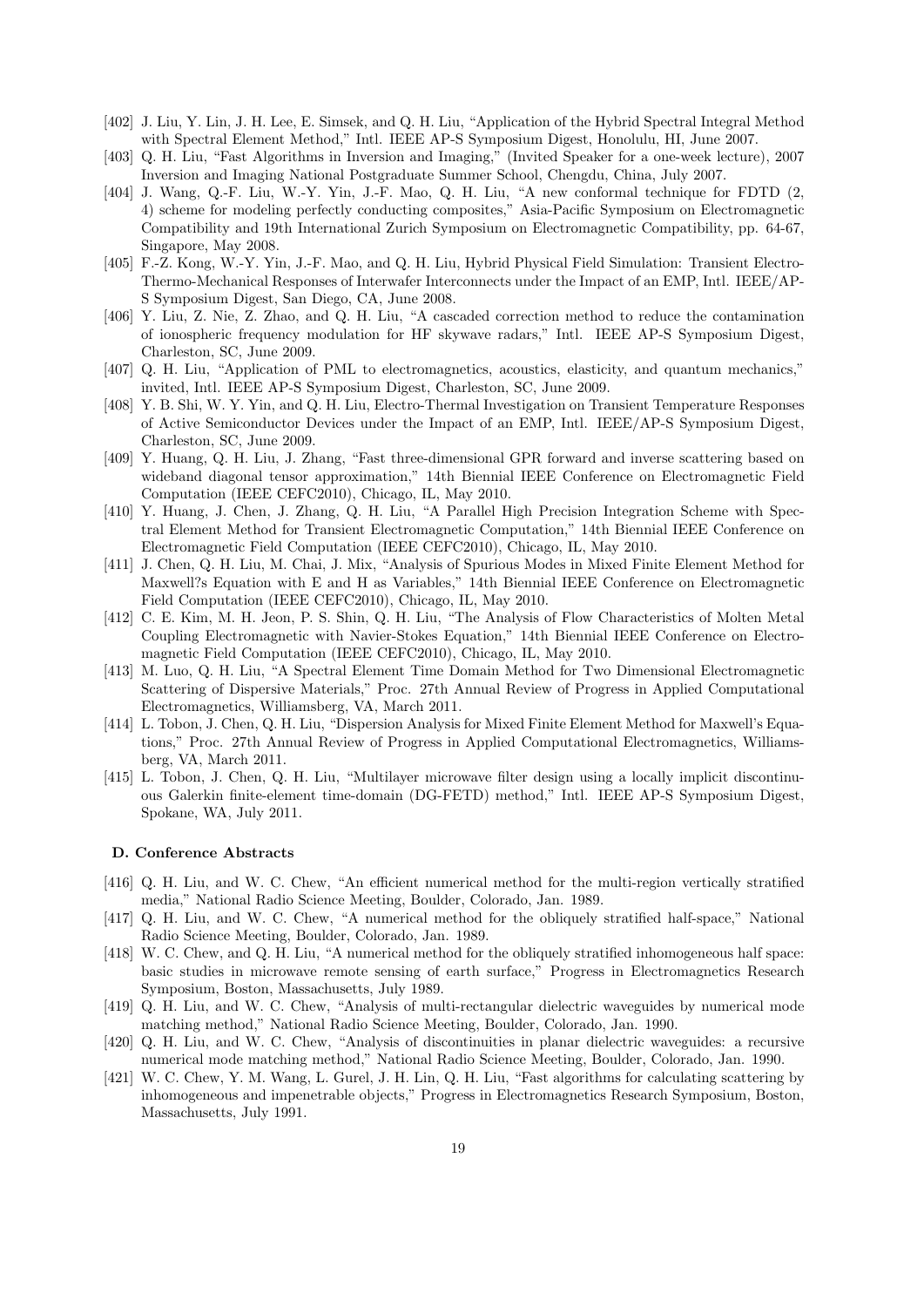- [422] Q. H. Liu, and W. C. Chew, "Non-axisymmetric wave propagation in cylindrical structures with horizontal junction discontinuities," Progress in Electromagnetics Research Symposium, Boston, Massachusetts, July 1991.
- [423] Q. H. Liu, and W. C. Chew, "CG-FHT-FFT method for the analysis of radiation from a loop antenna in an inhomogeneous medium with rotational symmetry," 1992 URSI Meeting, Chicago, IL, July 1992.
- [424] Q. H. Liu, "Imaging a 2-D axisymmetric inhomogeneous medium using low-frequency TM measurements," 1993 URSI Meeting, Ann Arbor, MI, June 1993.
- [425] Q. H. Liu, "Reconstruction of two-dimensional axisymmetric inhomogeneous media using induction measurements," Progress in Electromagnetics Research Symposium, Pasadena, CA, July 1993.
- [426] Q. H. Liu, and W. C. Chew, "An efficient CG-FFHT method for the solution of EM field," Progress in Electromagnetics Research Symposium, Pasadena, CA, July 1993.
- [427] Q. H. Liu, "Imaging a two-dimensional axisymmetric inhomogeneous medium using a TM resistivity tool," Progress in Electromagnetics Research Symposium, Pasadena, CA, July 1993.
- [428] W. C. Chew, and Q. H. Liu, "Using CG-FFHT method to solve the borehole inverse problem at induction frequencies," Progress in Electromagnetics Research Symposium, Pasadena, CA, July 1993.
- [429] W. C. Chew, and Q. H. Liu, "Using CG-FFHT method to solve the borehole inverse problem at induction frequencies," URSI General Assembly, Kyoto, Japan, August 1993.
- [430] Q. H. Liu, "K-Space Formulation for electromagnetic scattering problems in time domain," 1994 URSI Meeting, Seattle, WA, June 1994.
- [431] Q. H. Liu, "A new generalized *k*-space (GkS) method for transient elastodynamic scattering problems," 128th Meeting of the Acoustical Society of America, Austin, TX, November 1994.
- [432] Q. H. Liu, E. Schoen, F. Daube, C. Randall, H.-L. Liu, and P. Lee, "Large-scale 3D finite-difference simulation of elastic wave propagation in borehole environments," 128th Meeting of the Acoustical Society of America, Austin, TX, November 1994.
- [433] C.-C. Lu, and Q. H. Liu, "Three-dimensional dyadic Green's function for elastic waves in multilayer cylindrical structures," 128th Meeting of the Acoustical Society of America, Austin, TX, November 1994.
- [434] Q. H. Liu, "An Efficient Generalized *k*-Space (GkS) Method for Transient EM Subsurface Probing," (invited paper), Progress in Electromagnetics Research Symposium, Seattle, WA, July 1995.
- [435] Q. H. Liu, "A Fundamental Forward and Inverse Problem in Borehole Elastic Wave Propagation," (invited paper), Progress in Electromagnetics Research Symposium, Seattle, WA, July 1995.
- [436] Q. H. Liu, "A revisit to the *k*-space method for acoustic scattering problems," 2nd International Conference on Theoretical and Computational Acoustics, Honolulu, Hawaii, August 21-25, 1995.
- [437] Q. H. Liu, "A spectral-domain method with perfectly matched layers for time-domain solutions of Maxwell's equations," 1996 URSI Meeting, Baltimore, MD, July 1996.
- [438] Q. H. Liu, and J. Tao, "Perfectly matched layers for acoustic waves in viscous media: Applications to underwater acoustics," *J. Acous. Soc. Am.*, vol. 101, no. 5, Pt. 2, p. 3182, May 1997 (133rd Acoustical Society of America Meeting).
- [439] Q. H. Liu, "The PSTD algorithm: A time-domain method combining the pseudospectral technique and perfectly matched layers," *J. Acous. Soc. Am.*, vol. 101, no. 5, Pt. 2, p. 3182, May 1997 (133rd Acoustical Society of America Meeting).
- [440] W. C. Chew, and Q. H. Liu, "Perfectly matched layers for elastodynamics," PIERS'97, Boston, MA, July 1997.
- [441] J. He, and Q. H. Liu, "An FDTD method with nonuniform cylindrical grids for inhomogeneous conductive media," 1997 URSI Meeting Abstract, p. 133, Montreal, Canada, July 1997.
- [442] Q. H. Liu, "A New PML formulation for anisotropic media and PSTD algorithm," 1998 URSI Meeting Abstract, Atlanta, GA, June 1998.
- [443] Q. H. Liu, and G.-X. Fan, "A frequency-dependent PSTD algorithm for general dispersive media," 1998 URSI Meeting Abstract, Atlanta, GA, June 1998.
- [444] N. T. Nguyen, and Q. H. Liu, "The method of scaling factors for nonuniform fast Fourier transforms," 1999 Joint Mathematics Meetings, San Antonio, Tx, January 1999.
- [445] X. Xu, and Q. H. Liu, "The CG-NUFFT method for inhomogeneous media," 1999 URSI Meeting Abstract, Orlando, FL, July 1999.
- [446] Q. H. Liu, and Z. Q. Zhang, "The nonuniform fast Hankel transform and its applications for integral equations," 1999 URSI Meeting Abstract, Orlando, FL, July 1999.
- [447] Q. H. Liu, "Pseudospectral time-domain method with a nonuniform fast Fourier transform algorithm," 1999 URSI Meeting Abstract, Orlando, FL, July 1999.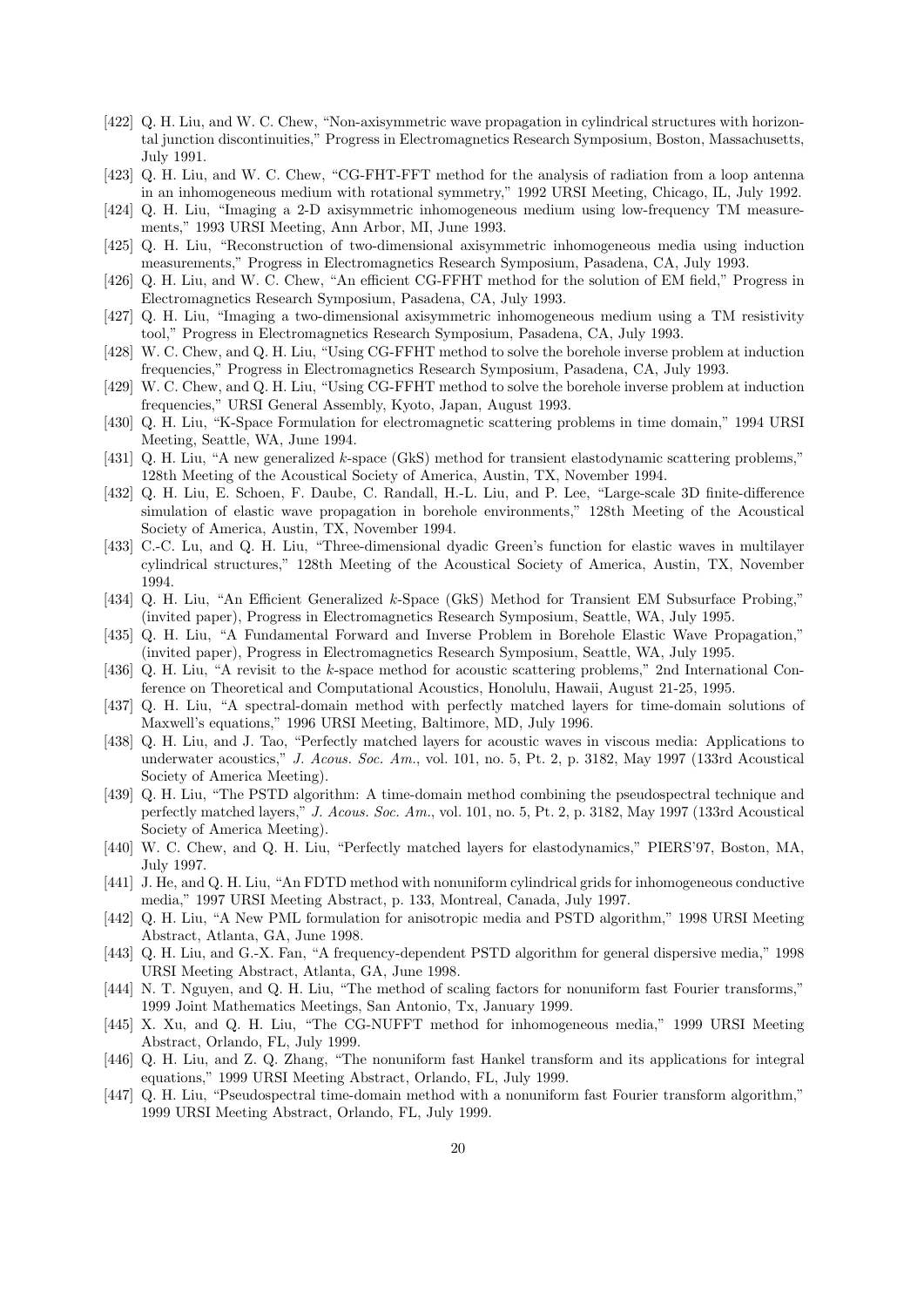- [448] Y. Q. Zeng, J. Q. He, Q. H. Liu, "The Perfectly Matched Layer (PML) for Elastic Waves in Poroelastic Media," *J. Acous. Soc. Am.*, vol. 106, no. 4, Pt. 2, p. 2131, Nov. 1999 (138th Acoustical Society of America Meeting).
- [449] Q. H. Liu, B. Tian, X. Xu, Z. Q. Zhang, "Recent progress on nonuniform fast Fourier transform algorithms and their applications," *Invited Talk*, *J. Acous. Soc. Am.*, vol. 106, no. 4, Pt. 2, p. 2135, Nov. 1999 (138th Acoustical Society of America Meeting).
- [450] Q. H. Liu, "Theory of perfectly matched layer for elastic waves and their applications in cylindrical and spherical coordinates," *J. Acous. Soc. Am.*, vol. 106, no. 4, Pt. 2, p. 2288, Nov. 1999 (138th Acoustical Society of America Meeting).
- [451] Y. Q. Zeng, Q. H. Liu, "Detection of land mines in fluid-saturated unconsolidated soil: numerical modeling," *J. Acous. Soc. Am.*, vol. 107, no. 5, Pt. 2, p. 2897, May 2000 (139th Acoustical Society of America Meeting).
- [452] X. M. Xu and Q. H. Liu, "The CG-NUFFT method for the solution of integral equations," Progress in Electromagnetics Research Symposium, Boston, MA, July 2000.
- [453] Q. H. Liu and G.-X. Fan, "Simulation of GPR measurements in dispersive media with the PSTD algorithm," Progress in Electromagnetics Research Symposium, Boston, MA, July 2000.
- [454] Z. Q. Zhang and Q. H. Liu, "Hybridization of the extended Born approximation and CG-FFHT method," Progress in Electromagnetics Research Symposium, Boston, MA, July 2000.
- [455] G.-X. Fan and Q. H. Liu, "A fast Fourier transform algorithm for functions with jump discontinuities," Progress in Electromagnetics Research Symposium, Boston, MA, July 2000.
- [456] Q. H. Liu and Z. Q. Zhang, "A novel nonlinear inversion of borehole induction measurements," Progress in Electromagnetics Research Symposium, Boston, MA, July 2000.
- [457] Q. H. Liu and G.-X. Fan, "Recent advances in the PSTD algorithm for large-scale problems," Progress in Electromagnetics Research Symposium, Boston, MA, July 2000.
- [458] Y. Zeng and Q. H. Liu, "Poroelastic wave propagation for acoustic landmine detection," Progress in Electromagnetics Research Symposium, Boston, MA, July 2000.
- [459] B. K. Sinha, Q. H. Liu, T. J. Plona, and K. W. Winkler, "A finite-difference formulation of borehole wave propagation in prestressed formation," Progress in Electromagnetics Research Symposium, Boston, MA, July 2000.
- [460] Z. Q. Zhang, and Q. H. Liu, "Nonlinear inversion of borehole induction measurements using a new fast forward algorithm," 2000 URSI Meeting Abstract, Salt Lake City, UT, July 2000.
- [461] G.-X. Fan, Q. H. Liu, "An improved pseudospectral time-domain method for perfect conductors," 2000 URSI Meeting Abstract, Salt Lake City, UT, July 2000.
- [462] B. Tian, and Q. H. Liu, "Comparison of two Chebyshev PSTD algorithms for inhomogeneous media," 2000 URSI Meeting Abstract, Salt Lake City, UT, July 2000.
- [463] G.-X. Fan, Q. H. Liu, and X. M. Xu, "Reduction of sampling density in CGFFT method: Application of FFT algorithm for discontinuous functions," 2000 URSI Meeting Abstract, Salt Lake City, UT, July 2000.
- [464] R. Duraiswami, L. Davis, S. A. Shamma, H. C. Elman, R. O. Duda, V. R. Algazi, Q. H. Liu, S. T. Raveendra, "Individualized HRTFs using computer vision and computational acoustics," *J. Acous. Soc. Am.*, vol. 108, no. 5, pt. 2, p. 2597, Nov. 2000 (140th Acoustical Society of America Meeting, Newport Beach, CA).
- [465] Q. H. Liu, and G.-X. Fan, "A systematic method for unsplit PML and applications in FDTD and PSTD methods," Invited Talk, 2001 URSI Intl. Symp. Electromag. Theory, Victoria, Canada, May 2001.
- [466] T. Xiao, and Q. H. Liu, "Finite-difference computation of head-related transfer functions for human hearing," 141th Acoustical Society of America Meeting, Chicago, IL, June 2001.
- [467] Y. Q Zeng, and Q. H. Liu, "3D multidomain PSTD for elasticity," 141th Acoustical Society of America Meeting, Chicago, IL, June 2001.
- [468] Y. Q Zeng, and Q. H. Liu, "Acoustic landmine detection: Poroelastic model and elastic wave models," 141th Acoustical Society of America Meeting, Chicago, IL, June 2001.
- [469] Y. Q Zeng, Z. Q. Zhang, and Q. H. Liu, "Active ultrasound imaging of breast tumors: Forward and inverse scattering methods," 141th Acoustical Society of America Meeting, Chicago, IL, June 2001.
- [470] Q. H. Liu, X. Xu, Z. Q. Zhang, G. Zhao, "Strategy for modeling objects obstructed by foliage above a penetrable ground: spectral and higher-order methods," 2001 URSI Meeting Abstract, Boston, MA, June 2001.
- [471] Q. H. Liu, and Z. Q. Zhang, "3-D microwave imaging for biomedical applications: numerical simulations," 2001 URSI Meeting Abstract, Boston, MA, June 2001.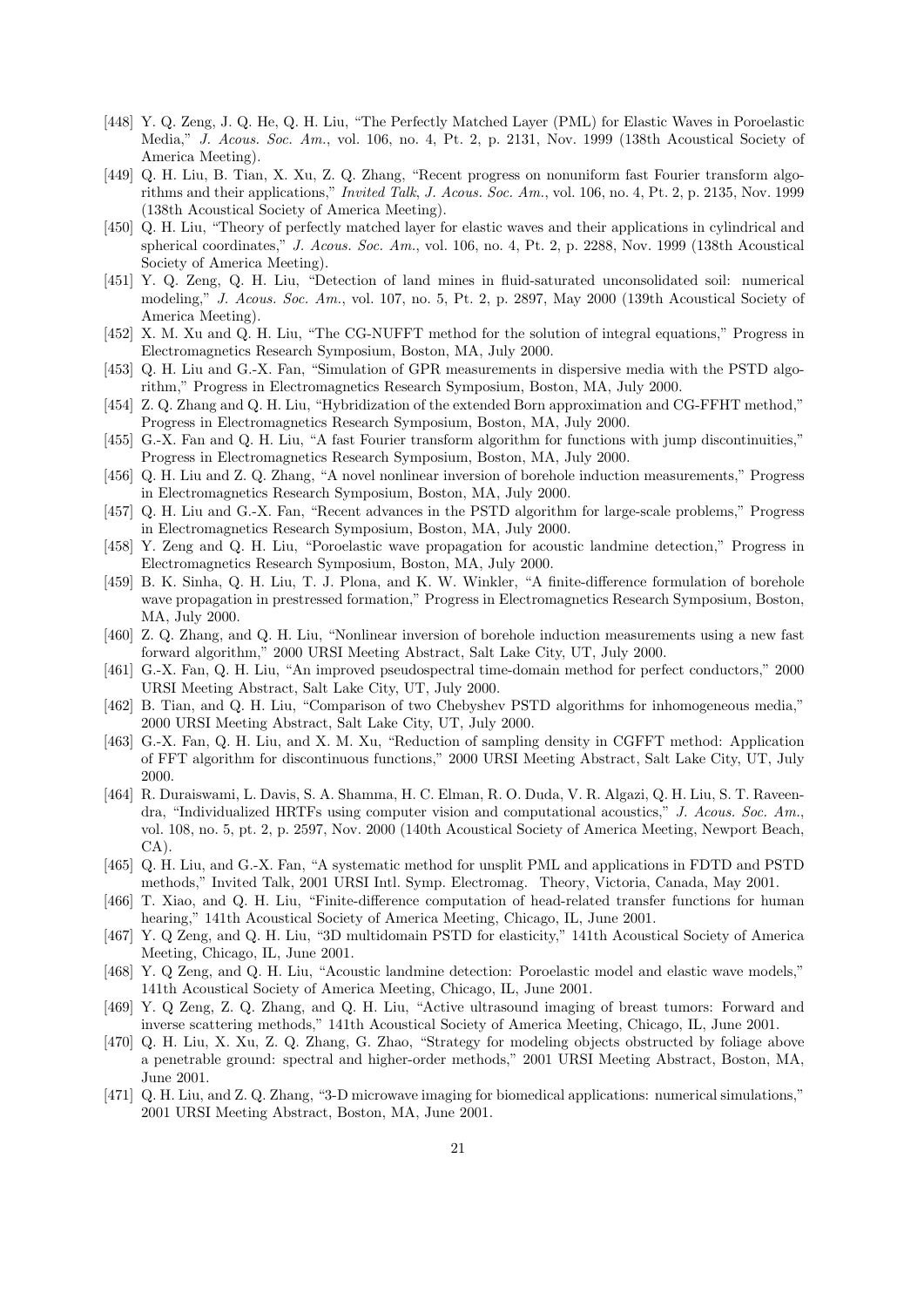- [472] Q. H. Liu, and G. Zhao, "Multidomain pseudospectral time-domain method for 2.5-D problems," 2001 URSI Meeting Abstract, Boston, MA, June 2001.
- [473] Z. Q. Zhang, and Q. H. Liu, "Reconstruction of 3D lossy media by using microwave measurements," 2001 URSI Meeting Abstract, Boston, MA, June 2001.
- [474] X. M. Xu, and Q. H. Liu, A fast numerical method for electromagnetic scattering from inhomogeneous objects in layered medium," 2002 URSI Meeting Abstract, San Antonio, TX, June 2002.
- [475] Q. H. Liu, "A pseudospectral frequency-domain algorithm for computational electromagnetics," 2002 URSI Meeting Abstract, San Antonio, TX, June 2002.
- [476] G. Zhao, and Q. H. Liu, "A 3-D multidomain pseudospectral time-domain algorithm," 2002 URSI Meeting Abstract, San Antonio, TX, June 2002.
- [477] T. Xiao, and Q. H. Liu, "An embedded technique for a highly accurate FDTD method," 2002 URSI Meeting Abstract, San Antonio, TX, June 2002.
- [478] Z. Q. Zhang, and Q. H. Liu, "Fast AIM computation of EM fields from 3D inhomogeneous objects," 2002 URSI Meeting Abstract, San Antonio, TX, June 2002.
- [479] I. Deshmukh, and Q. H. Liu, "Pseudospectral-beam propagation method (PS-BPM) for optical waveguides," 2002 URSI Meeting Abstract, San Antonio, TX, June 2002.
- [480] Z. Q. Zhang, and Q. H. Liu, "3D EM induction imaging for buried object detection and identification," 2002 URSI Meeting Abstract, San Antonio, TX, June 2002.
- [481] Z. Q. Zhang, and Q. H. Liu, "3-D fast forward and inverse methods for subsurface electromagnetic induction sensing," Progress in Electromagnetics Research Symposium, Boston, MA, July 2002.
- [482] Z. Q. Zhang, and Q. H. Liu, "FFT-accelerated fast forward and inverse scattering methods for microwave imaging of breast cancer," Progress in Electromagnetics Research Symposium, Boston, MA, July 2002.
- [483] Q. H. Liu, and L. Carin, "A GPR subsystem suitable for integration with EMI/NQR sensors," UXO / Countermine Forum, Orlando, FL, Sept. 2002.
- [484] Z. Q. Zhang, and Q. H. Liu, "A new method for target detection and discrimination: 3-D inverse scattering," UXO/Countermine Forum, Orlando, FL, Sept. 2002.
- [485] Z. Q. Zhang, and Q. H. Liu, "Target detection and discrimination using 3-D inverse scattering methods," *Proc. SPIE*, Orlando, FL, April 2003.
- [486] M. Chai, and Q. H. Liu, "Efficient 3-D ground penetrating radar simulation with spiral antennas and buried objects," 2003 URSI Meeting Abstract, Columbus, OH, June 2003.
- [487] J. Liu, and Q. H. Liu, "A fast simulation method for 3D photonic crystals," 2003 URSI Meeting Abstract, Columbus, OH, June 2003.
- [488] I. Deshmukh, and Q. H. Liu, "Pseudospectral beam propagation method and finite element method: A hybrid technique in computational photonics," 2003 URSI Meeting Abstract, Columbus, OH, June 2003.
- [489] X. Millard, and Q. H. Liu, "The BCGS-FFT method for 3-D objects in subsurface layered media," 2003 URSI Meeting Abstract, Columbus, OH, June 2003.
- [490] Z. Q. Zhang, and Q. H. Liu, "A fast 3-D inverse scattering method for objects in layered media," 2003 URSI Meeting Abstract, Columbus, OH, June 2003.
- [491] T. Xiao, and Q. H. Liu, "Staggered upwind embedded boundary method for 3D Maxwell's equations," 2003 URSI Meeting Abstract, Columbus, OH, June 2003.
- [492] T. Xiao, and Q. H. Liu, "Spectral methods in general curvilinear simplex grids," 2003 URSI Meeting Abstract, Columbus, OH, June 2003.
- [493] G. Zhao, and Q. H. Liu, "A penalty method for multidomain pseudospectral time-domain (PSTD) algorithm," 2003 URSI Meeting Abstract, Columbus, OH, June 2003.
- [494] M. Chai, and Q. H. Liu, "An Embedded Boundary Method to Eliminate the ADI-FDTD Staircasing Error," 2004 URSI Meeting Abstract, Monterey, CA, June 2004.
- [495] Q. H. Liu, F. Li, and L.-P. Song, "Joint Electromagnetic/Acoustic Reconstruction of Underground Structures," 2004 URSI Meeting Abstract, Monterey, CA, June 2004.
- [496] J. Liu, and Q. H. Liu, "A High-Order Integral Equation Method for Non-Smooth Objects," 2004 URSI Meeting Abstract, Monterey, CA, June 2004.
- [497] J. Song, and Q. H. Liu, "2D Nonuniform Fast Fourier Transform (NUFFT) Method for Synthetic Aperture Radar and Ground Penetrating Radar Signal Processing," 2004 URSI Meeting Abstract, Monterey, CA, June 2004.
- [498] J.-H. Lee, and Q. H. Liu, "Analysis of 3D Eigenvalue Problems Based on a Spectral Element Method," 2004 URSI Meeting Abstract, Monterey, CA, June 2004.
- [499] L.-P. Song, Q. H. Liu, and F. Li, "Hybrid Extended Born Approximation and Contrast Source Inversion for 3-D Inversion in Layered Media," 2004 URSI Meeting Abstract, Monterey, CA, June 2004.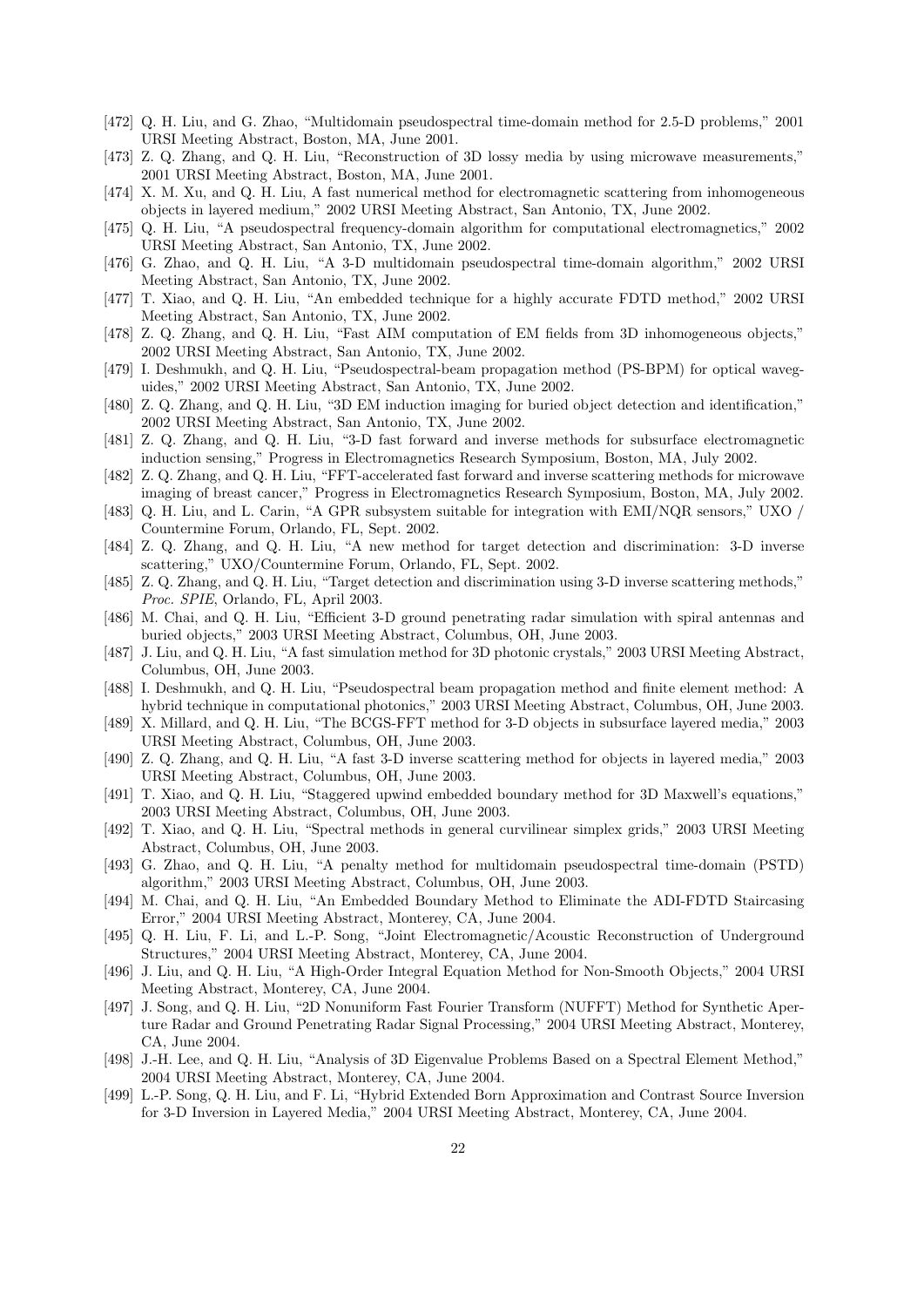- [500] G. Shi, K. H. Lim, J. Di Sarro, J. Hu, R. T. George, G. Ybarra, W. T. Joines, and Q. H. Liu "A 2-D Electrical Impedance Tomography System and Image Reconstruction," 2004 URSI Meeting Abstract, Monterey, CA, June 2004.
- [501] E. Simsek, Q. H. Liu, and J. Liu, "Fast Computation of Green's Functions for Layered Media and Its Application in Interconnect Simulations," 2004 URSI Meeting Abstract, Monterey, CA, June 2004.
- [502] T. Xiao, and Q. H. Liu, "An Efficient and Flexible Pseudospectral Time-Domain (PSTD) Method for axwell's Equations," 2004 URSI Meeting Abstract, Monterey, CA, June 2004.
- [503] T. Xiao, and Q. H. Liu, "A 3D Spectral Discontinuous Galerkin Method with Hybrid Elements," 2004 URSI Meeting Abstract, Monterey, CA, June 2004.
- [504] G. Zhao, and Q. H. Liu, "A New Pseudospectral Time- Domain (PSTD) Algorithm Based on Discontinuous Galerkin Method (DGM) and Hexahedral Elements," 2004 URSI Meeting Abstract, Monterey, CA, June 2004.
- [505] G. Zhao, and Q. H. Liu, and S. A. Wartenberg, "Application of the 2.5-D Pseudospectral Time-Domain (PSTD) Algorithm to Eccentric Waveguide Analysis," 2004 URSI Meeting Abstract, Monterey, CA, June 2004.
- [506] Q. H. Liu, F. Li, and L.-P. Song, "Multimodality Inversion for Image Reconstruction of Objects Buried in Multilayered Media with Radar and Seismic Measurements," Progress in Electromagnetics Research Symposium, Nanjing, China, Aug. 2004.
- [507] Q. H. Liu, L.-P. Song, X. Millard, and F. Li, "Fast Forward and Inverse Scattering Methods for 3D Objects Buried in Multilayered Media," Progress in Electromagnetics Research Symposium, Nanjing, China, Aug. 2004.
- [508] Q. H. Liu, and J. Liu, "A Spectral Integral Method (SIM) for the Scattering of Periodic and Nonperiodic Structures," Progress in Electromagnetics Research Symposium, Nanjing, China, Aug. 2004.
- [509] Q. H. Liu, T. Xiao, and G. Zhao, "Spectral and High-Order Time-Domain Methods for Transient Electromagnetics," Progress in Electromagnetics Research Symposium, Nanjing, China, Aug. 2004.
- [510] C. Cheng, Q. H. Liu, J. H. Lee, and H. Z. Massoud, "Spectral element method for the Schrödinger-Poisson system," International Workshop on Computational Electronics 10, Oct. 24-27, 2004, Purdue University, West Lafayette, Indiana, USA.
- [511] B. J. Wei, and Q. H. Liu, "Reconstruction of 3-D objects in layered media with arbitrary source and receiver locations," 2005 URSI Meeting Abstract, Washington, DC, July 2005.
- [512] G. Ye, Q. H. Liu, K. H. Lim, K. McCarter, R. George, G. Ybarra, W. T. Joines, "A 3-D EIT System for Breast Cancer Detection," 2005 URSI Meeting Abstract, Washington, DC, July 2005.
- [513] J.-H. Lee, and Q. H. Liu, "A Spectral Element Method with High-Order Geometrical Modeling for 3-D Electromagnetic Fields," 2005 URSI Meeting Abstract, Washington, DC, July 2005.
- [514] J.-H. Lee, and Q. H. Liu, "A Mesh Generator for the SEM and PSTD Methods," 2005 URSI Meeting Abstract, Washington, DC, July 2005.
- [515] J. Liu, and Q. H. Liu, "A Hybrid FEM/SIM Method for Electromagnetic Scattering from Objects with an Exact Radiation Boundary Condition," 2005 URSI Meeting Abstract, Washington, DC, July 2005.
- [516] J. Liu, E. Simsek, and Q. H. Liu, "Fast Simulation of Periodic Structures in a Layered Medium," 2005 URSI Meeting Abstract, Washington, DC, July 2005.
- [517] J. Song, and Q. H. Liu, "3D Non-Uniform Fast Fourier Transform (NUFFT) Based Migration for Subsurface Object Imaging," 2005 URSI Meeting Abstract, Washington, DC, July 2005.
- [518] J. Song, and Q. H. Liu, "A Novel Medical Ultrasound Image Reconstruction Method Through Migration," 2005 URSI Meeting Abstract, Washington, DC, July 2005.
- [519] M. Chai, G. Zhao, and Q. H. Liu, "A Hybrid Technique Combining PSTD, ADI, and FDTD Methods for Mixed Scale Problems," 2005 URSI Meeting Abstract, Washington, DC, July 2005.
- [520] D. Liu, G. Kang, J. Krolik, Q. H. Liu, L. Carin, "Electromagnetic Time Reversal Imaging and Communications," 2005 URSI Meeting Abstract, Washington, DC, July 2005.
- [521] T. Xiao, and Q. H. Liu, "Time-Domain Simulation of Negative Refractive Index Materials," 2005 URSI Meeting Abstract, Washington, DC, July 2005.
- [522] T. Xiao, and Q. H. Liu, "An Enlarged Cell Technique for the Conformal FDTD Method to Model Perfectly Conducting Objects," 2005 URSI Meeting Abstract, Washington, DC, July 2005.
- [523] J. Liu, and Q. H. Liu, "A Hybrid FEM/SIM Method for Electromagnetic Scattering from Objects with an Exact Radiation Boundary Condition," 2005 URSI Meeting Abstract, Washington, DC, July 2005.
- [524] E. Simsek, J. Liu, and Q. H. Liu, "A Spectral Integral Method for Layered Media," 2005 URSI Meeting Abstract, Washington, DC, July 2005.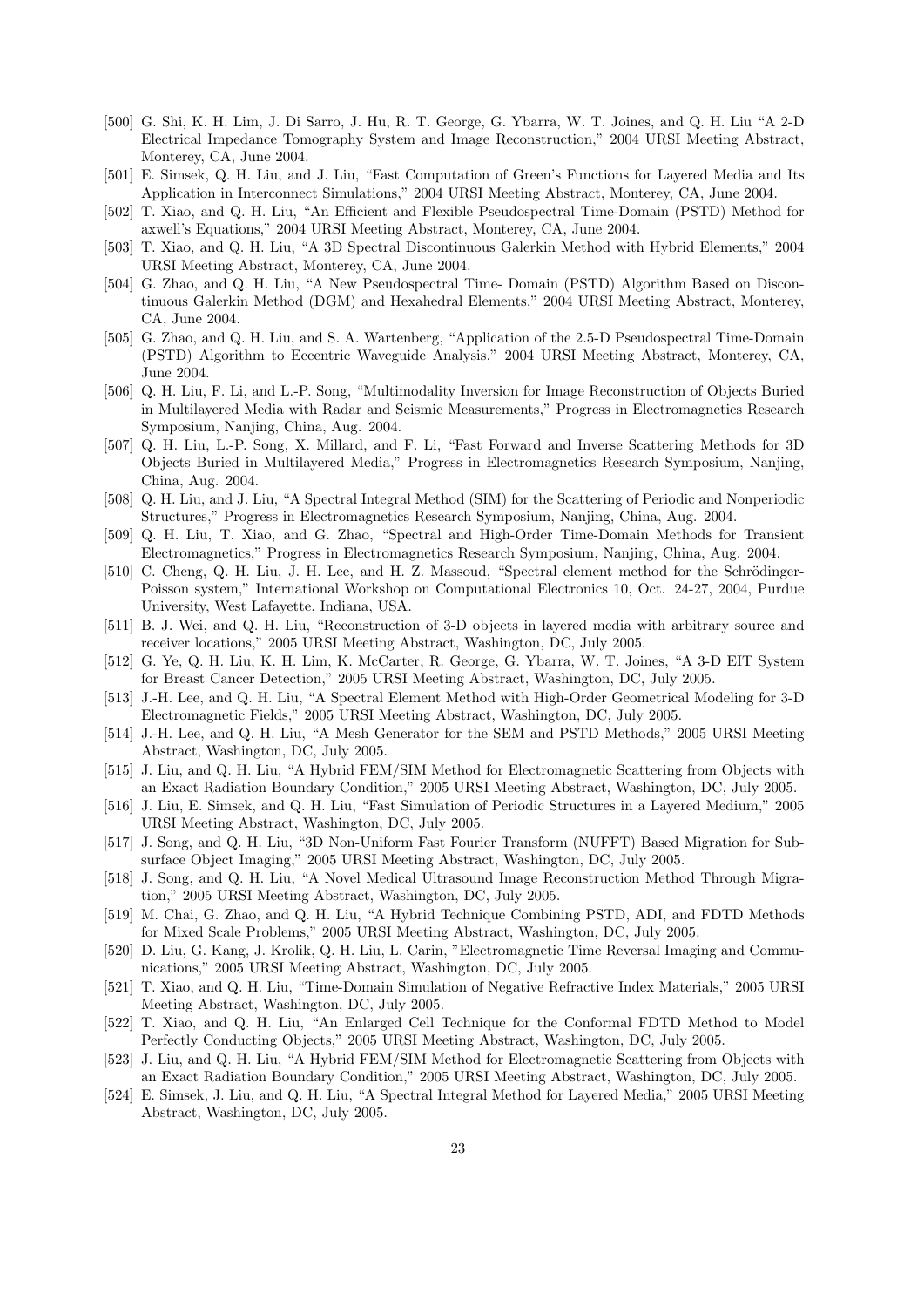- [525] T. Xiao, Q. H. Liu, Y. Chen, W. T. Joines, S. A. Wartenberg, and L. Carin, " Design of a Resistively-Loaded Printed Vee Antenna for Ground Penetrating Radars Using ECT-CFDTD Method," 2005 URSI Meeting Abstract, Washington, DC, July 2005.
- [526] T. Xiao, M. Chai, and Q. H. Liu, "A Hybrid Time-Domain Method for Electromagnetic Problems in Microelectronic Packaging," PIERS'97, Boston, MA, March 2006.
- [527] J. Liu, J. -H. Lee, E. Simsek, and Q. H. Liu, "A Hybrid Spectral Integral Method/spectral Element Method for Electromagnetic Wave Scattering," 2006 URSI Meeting Abstract, Alberquerque, NM, July 2006.
- [528] T. Xiao, and Q. H. Liu, "A Flexible Multiscale Technique for Electromagnetic Simulation," 2006 URSI Meeting Abstract, Alberquerque, NM, July 2006.
- [529] K. H. Lim, and Q. H. Liu, "Thermoacoustic tomography modeling with spectral element method," 2006 URSI Meeting Abstract, Alberquerque, NM, July 2006.
- [530] C. Yu, E. Simsek, and Q. H. Liu, "Accurate Simulation of Electromagnetic Waves Scattered by 3D Objects in a Multilayered Medium by a Surface Integral Equation Method," 2006 URSI Meeting Abstract, Alberquerque, NM, July 2006.
- [531] J. Liu, E. Simsek, and Q. H. Liu, "A 3-D Spectral Integral Method for Acoustic and Electromagnetic Wave Scattering," 2006 URSI Meeting Abstract, Alberquerque, NM, July 2006.
- [532] K. H. Lim, G. Ye, and Q. H. Liu, "3D EIT Forward and Inverse Modeling," 2006 URSI Meeting Abstract, Alberquerque, NM, July 2006.
- [533] C. Yu, B. Wei, and Q. H. Liu, "Tunnel Detection and Imaging: 2D and 3D Forward and Inverse Solvers," 2006 URSI Meeting Abstract, Alberquerque, NM, July 2006.
- [534] E. Simsek, J. Liu, and Q. H. Liu, "A 2D Hybrid Spectral-Integral/Finite-Element Method for Layered Media," 2006 URSI Meeting Abstract, Alberquerque, NM, July 2006.
- [535] J. -H. Lee, T. Xiao, and Q. H. Liu, "A Discontinuous Spectral Element Time-Domain Method for Electromagnetic Devices," 2006 URSI Meeting Abstract, Alberquerque, NM, July 2006.
- [536] T. Xiao, J. Guo, and Q. H. Liu, "Nanophotonics Application of 3D Spectral Discontinuous Galerkin Method and Enlarged Cell Technique," 2006 URSI Meeting Abstract, Alberquerque, NM, July 2006.
- [537] J. -H. Lee, and Q. H. Liu, "A 3-D Spectral Element Time-Domain (SETD) Method for Electromagnetic Wave Problems," 2006 URSI Meeting Abstract, Alberquerque, NM, July 2006.
- [538] M. Chai, T. Xiao, G. Zhao, and Q. H. Liu, "A Hybrid PSTD/FDTD Method for Multiscale Problems," 2006 URSI Meeting Abstract, Alberquerque, NM, July 2006.
- [539] M. Chai, T. Xiao, and Q. H. Liu, "Large EMI/EMC Simulations with the Hybrid PSTD/FDTD Method," 2006 URSI Meeting Abstract, Alberquerque, NM, July 2006.
- [540] E. Simsek, J. Liu, and Q. H. Liu, "A 3D Spectral Integral Method for Layered Media," 2006 URSI Meeting Abstract, Alberquerque, NM, July 2006.
- [541] Q. H. Liu, C. Yu, J. Stang, M. Yuan, E. Bresslour, R. T. George, G. Ybarra, and W. T. Joines, "Experimental and Numerical Investigations of a High-Resolution 3D Microwave Imaging System for Breast Cancer Detection," 2007 URSI Meeting Abstract, Honolulu, HI, June 2007.
- [542] J. -H. Lee, and Q. H. Liu, "Nanophotonic Applications of the Discontinuous Spectral Element Time-Domain (DG-SETD) Method," 2007 URSI Meeting Abstract, Honolulu, HI, June 2007.
- [543] J. Liu, Y. Lin, J. -H. Lee, E. Simsek, and Q. H. Liu, "Application of the hybrid spectral integral method with spectral element method," 2007 URSI Meeting Abstract, Honolulu, HI, June 2007.
- [544] M. Chai, and Q. H. Liu "A Hybrid PSTD-FDTD Method for Indoor Wireless Communication Systems," 2007 URSI Meeting Abstract, Honolulu, HI, June 2007.
- [545] Q. H. Liu, and J. H. Lee, "Discontinuous spectral element time-domain (DG-SETD) method for nanophotonics," The International Conference On Spectral and High Order Methods (ICOSAHOM) 2007, Beijing, China, June 18-22, 2007.
- [546] T. Xiao, and Q. H. Liu, "An Enlarged Cell Technique for the Conformal FDTD Method in Complex Engineering Applications," The International Conference On Spectral and High Order Methods (ICOSAHOM) 2007, Beijing, China, June 18-22, 2007.
- [547] J. Chen, J.-H. Lee, and Q. H. Liu,"A Symplectic Runge-Kutta Scheme for Spectral-Element Time-Domain Method in Electromagnetic Simulation," URSI Meeting, Boulder, CO, Jan. 2008.
- [548] Q. H. Liu, "Hybrid Computational EM Methodologies and Their Applications in EMC," (Invited Plenary Paper), 2008 International Symposium on Electromagnetic Compatibility Technology, Wuhan, China,
- [549] Y. Lin, J. Liu, J.-H. Lee, and Q. H. Liu, "A Novel Hybrid SIM-SEM Method for 3D Electromagnetic Scattering Problems," URSI Meeting, Boulder, CO, Jan. 2008.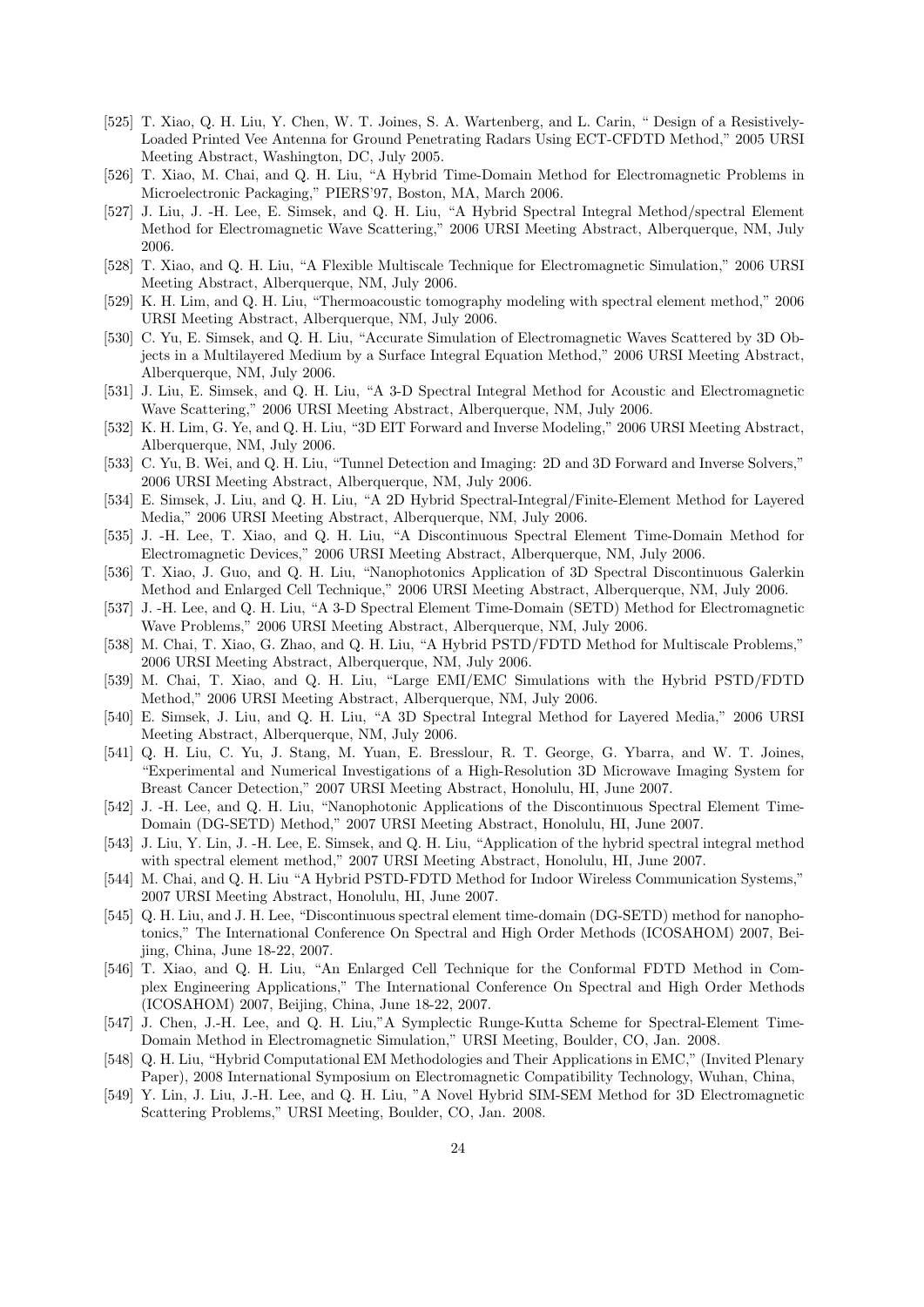- [550] T. Xiao, M. Yuan, J.-H. Lee, Q. H. Liu, "Introduction of an ECT Simulator for Microelectronic Packaging," Progress in Electromagnetics Research Symposium, Boston, Massachusetts, July 2008.
- [551] Q. H. Liu, C. Yu, J. Stang, M. Yuan, R. T. George, G. A. Ybarra, and W. T. Joines, "Progress of a High-Resolution 3-D Microwave Imaging System for Breast Cancer Detection," Progress in Electromagnetics Research Symposium, Boston, Massachusetts, July 2008.
- [552] Q. H. Liu, Y. Lin, C. Yu, J.-H. Lee, J. Liu, and E. Simsek, "Fast CEM Solvers Based on Volume and Surface Integral Equations," Progress in Electromagnetics Research Symposium, Boston, Massachusetts, July 2008.
- [553] C. Yu, M. Yuan, Q. H. Liu, J. Stang, Y. Zhang, R. T. George, G. A. Ybarra, and W. T. Joines, "Microwave Imaging for Targets in Layered Media: Image Reconstruction from Experimental Data," URSI Meeting, San Diego, CA, July 2008.
- [554] J. Chen, M. Chai, J. A. Mix, and Q. H. Liu, "High-Order Full Vectorial Finite Element Method and Its Application in Analyzing Printed Circuit Board with Microstrips and Striplines," URSI Meeting, San Diego, CA, July 2008.
- [555] J. Chen, J.-H. Lee, and Q. H. Liu,"A Novel Time Integration Scheme with High Precision for Spectral-Element Time-Domain Method in Electromagnetic Simulation," URSI Meeting, San Diego, CA, July 2008.
- [556] M. Yuan, C. Yu, J. Stang, R. T. George, G. A. Ybarra, W. T. Joines, Q. H. Liu, "Experiments and Simulations of an Antenna Array for Biomedical Microwave Imaging Applications," URSI Meeting, San Diego, CA, July 2008.
- [557] Y. Liu, Z. Nie, Q. H. Liu, "Synthesis of nonuniform linear antenna arrays by the matrix pencil method," URSI Meeting, San Diego, CA, July 2008.
- [558] Y. Lin, J.-H. Lee, J. Liu, and Q. H. Liu, "Hybrid SIM-SEM Method with High Order Mixed-Order Curl Conforming Vector Basis Functions for Scattering Problems," URSI Meeting, San Diego, CA, July 2008.
- [559] G. P. Chen, W. B. Yu, Z. Q. Zhao, Z. P. Nie, Q. H. Liu, "The application of time reversal mirror based on pseudo-spectrum time domain for microwave-induced thermo-acoustic tomography," IEEE APS and URSI Meeting, San Diego, CA, July 2008.
- [560] J. Chen, B. Zhu, W. Zhong, and Q. H. Liu, "A semi-analytical vector spectral element method and its application to waveguide discontinuity problems," URSI Meeting, Boulder, CO, Jan. 2009.
- [561] B. Zhu, J. Chen, W. Zhong, and Q. H. Liu, "A quasi non-overlapping hybrid finite-element/finitedifference time-domain technique," URSI Meeting, Charleston, SC, June 2009.
- [562] J. Chen, B. Zhu, M. Chai, J. A. Mix, and Q. H. Liu, "A spurious-free 3D discontinuous Galerkin finite-element time-domain method," URSI Meeting, Charleston, SC, June 2009.
- [563] J. Chen, B. Zhu, W. Zhong, and Q. H. Liu, "A semi-analytical finite element method with the perfectly matched layer for the analysis of discontinuities in open waveguide-like structures," URSI Meeting, Charleston, SC, June 2009.
- [564] J. Chen, J.-H. Lee, and Q. H. Liu, "A non-spurious vector spectral element method for Maxwell's equations," URSI Meeting, Charleston, SC, June 2009.
- [565] X. Rui, J. Hu, and Q. H. Liu, "Scattering from PEC body of revolution with fast multipole method," URSI Meeting, Charleston, SC, June 2009.
- [566] Y. Liu, Z. Nie, and Q. H. Liu, "A new accurate algorithm for the evaluation of discontinuous fast Fourier transform integral (DIFFT)," URSI Meeting, Charleston, SC, June 2009.
- [567] Y. Liu, Z. Nie, and Q. H. Liu, "Optimization of nonuniform fast Fourier transform (NUFFT) for improved accuracy and efficiency," URSI Meeting, Charleston, SC, June 2009.
- [568] Q. H. Liu, B. K. Sinha, and E. Simsek, "Time-domain numerical models for acoustoelasticity in multidimensional inhomogeneous media," invited, URSI Meeting, Charleston, SC, June 2009.
- [569] C. Yu, M. Yuan, and Q. H. Liu, "Reconstruction of 3-D dielectric objects from measured data," invited, URSI Meeting, Charleston, SC, June 2009.
- [570] M. Luo, Q. H. Liu, and Z. Li, "2D Green's function tensor and projected local density of state in dispersive and anisotropic photonic crystals," URSI Meeting, Charleston, SC, June 2009.
- [571] M. Luo, Q. H. Liu, and Z. Li, "A spectral element method for band structures of 2-D anisotropic photonic crystals," invited, URSI Meeting, Charleston, SC, June 2009.
- [572] Q. H. Liu, J. Chen, T. Xiao, J.-H. Lee, M. Yuan, "Discontinuous Galerkin Time Domain Method for Multiscale Microelectronic Packaging," PIERS'2010, Boston, MA, July 2010.
- [573] M. Yuan, and Q. H. Liu, "3-D Microwave Imaging in a Non-Canonical Inhomogeneous Background," PIERS'2010, Boston, MA, July 2010.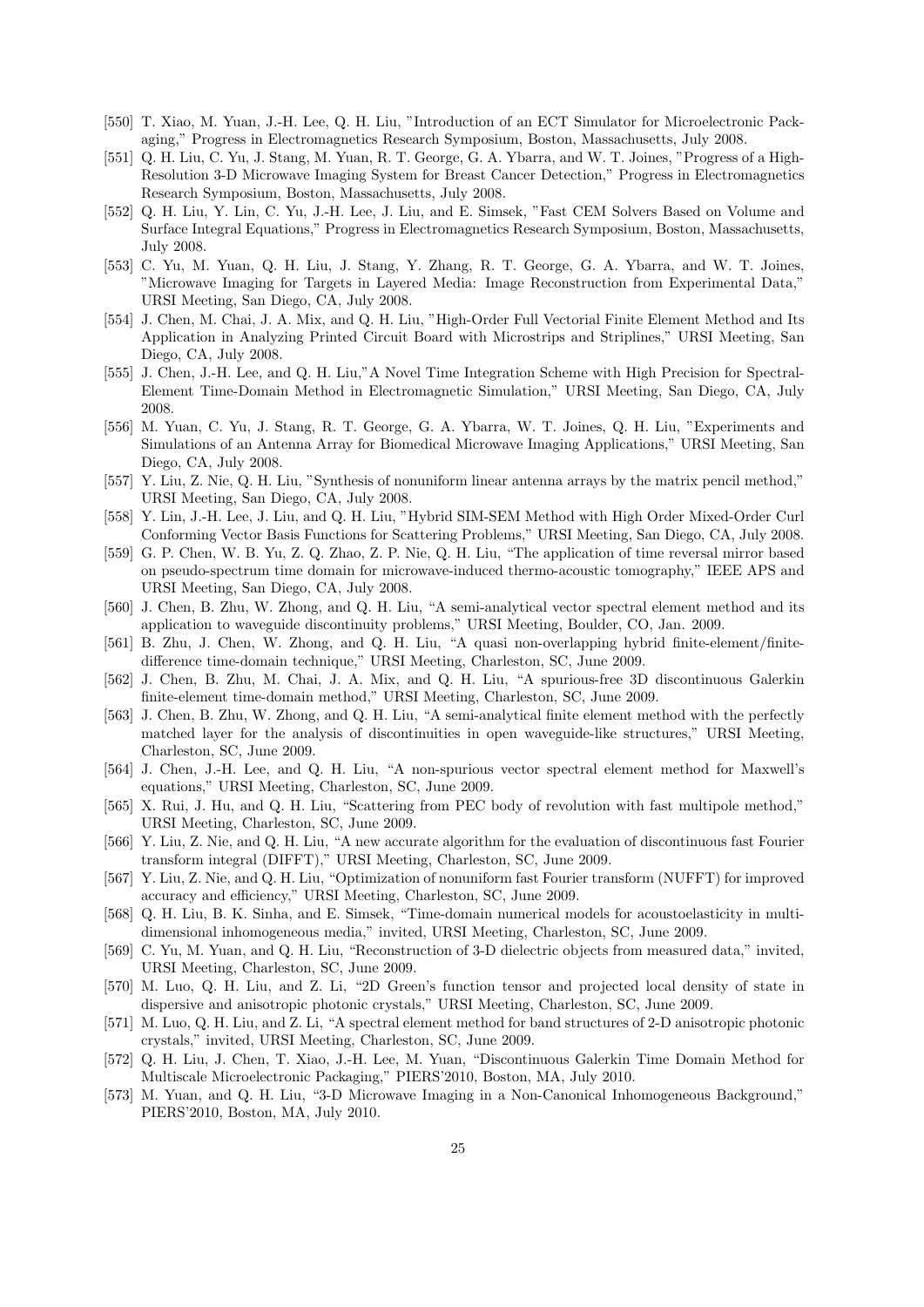- [574] M. Luo, and Q. H. Liu, "Spectral Element Method for 2-D and 3-D Photonic Crystals with Dispersive and Anisotropic Materials," PIERS'2010, Boston, MA, July 2010.
- [575] L. Wang, and Q. H. Liu, "A Multi-Band Integrated Antenna Subsystem for Smartbook and Smartpad Applications," URSI Meeting, Toronto, Canada, July 2010.
- [576] L. Wang, and Q. H. Liu, "A Dual-Frequency Printed Electrically Small Antenna Unit," URSI Meeting, Toronto, Canada, July 2010.
- [577] X. Rui, J. Hu, and Q. H. Liu, "Scattering from a Composite Body of Revolution with Fast Inhomogeneous Plane Wave Algorithm," URSI Meeting, Toronto, Canada, July 2010.
- [578] J. Chen, and Q. H. Liu, "A Hybrid Spectral-Element / Finite-Element Method with the Implicit-Explicit Runge-Kutta Scheme for Multiscale Computation," URSI Meeting, Toronto, Canada, July 2010.
- [579] X. Rui, J. Hu, and Q. H. Liu, "Hybrid Finite Element Method and Boundary Integration Method for an Inhomogeneous Body of Revolution," URSI Meeting, Toronto, Canada, July 2010.
- [580] Y. Lin, Q. H. Liu, "A Non-Overlapping Non-Conforming Domain Decomposition Method Based on FEM and SEM for 3D Helmholtz Equation," URSI Meeting, Toronto, Canada, July 2010.
- [581] Y. Lin, Q. H. Liu, M. Chai, and J. A. Mix, "A Hybrid SEM/FEM Domain Decomposition Method Combined with the Spectral Integral Method for Multi-Scale Problems," URSI Meeting, Toronto, Canada, July 2010.
- [582] J. Chen, J. A. Mix, M. Chai, and Q. H. Liu, "An Adaptive Localized Time Stepping Scheme for Discontinuous Galerkin Finite Element Time Domain Method," URSI Meeting, Toronto, Canada, July 2010.
- [583] J. Chen, Y. Huang, and Q. H. Liu, "A Time-Parallel High Precision Integration Scheme for Wideband Electromagnetic Analysis," URSI Meeting, Toronto, Canada, July 2010.
- [584] Q. H. Liu, "Subsurface and Biomedical Sensing and Imaging: Application of Computational Acoustics and Electromagnetics," (Invited Plenary Speech), 10th Intl. Conf. Theoretical Computat. Acoust., April 2011.
- [585] Z. Liu, J. Yang, X. Zhang, Q. H. Liu, "Nonlinear RCM compensation method for spaceborne/airborne forward-looking bistatic SAR," URSI Meeting, Spokane, WA, July 2011.
- [586] Y.-J. Ren, L. Wang, C.-H. Ahn, Q. H. Liu, and K. Chang, "Design of X-Band Wideband Linear Antenna Array with Reduced Number of Antenna Elements," URSI Meeting, Spokane, WA, July 2011.
- [587] M. Luo, and Q. H. Liu, "Finite Periodic Woodpile Photonic Crystal Simulated by Domain Decomposition Spectral Element Method," URSI Meeting, Spokane, WA, July 2011.
- [588] M. Luo, and Q. H. Liu, "Enhanced Scattering by a Slab of Periodic Photonic Crystal with Strongly Dispersive Materials," URSI Meeting, Spokane, WA, July 2011.
- [589] L. Wang, and Q. H. Liu, "Microstrip Patch Antenna Miniaturization Using the Impedance-Matched Magneto-Dielectric Substrate," URSI Meeting, Spokane, WA, July 2011.
- [590] J. Chen, L. Tobon, and Q. H. Liu, "An Implicit Discontinuous Galerkin Finite-Element Time-Domain Method with Block Thomas Algorithm for Layered Electrically Small Structures," URSI Meeting, Spokane, WA, July 2011.
- [591] Z. Yu, Q. H. Liu, M. Chai, J. Mix, and K. Slattery, "Inverse Source Solver for Current Reconstruction with High Resolution," URSI Meeting, Spokane, WA, July 2011.
- [592] L. Tobon, J. Chen, and Q. H. Liu, "Modal Analysis of Spectral Element Method Based on Rayleigh Quotient," URSI Meeting, Spokane, WA, July 2011.
- [593] Y. Huang, Q. H. Liu, and J. Zhang, "A Bilinear Algorithm for Three-Dimensional GPR Forward Scattering Based on Wideband Diagonal Tensor Approximation," URSI Meeting, Spokane, WA, July 2011.
- [594] L. Wang, and Q. H. Liu, "Nonlinear Memristors Loaded Circular Loop Antenna," URSI Meeting, Spokane, WA, July 2011.
- [595] M. Luo, and Q. H. Liu, "Spectral Element Method for Photonic Crystal Consisting of Dispersive and Non-Dispersive Materials," URSI Meeting, Spokane, WA, July 2011.
- [596] J. Chen, L. Tobon, and Q. H. Liu, "A Memory-Efficient Discontinuous Galerkin Finite-Element Time-Domain Method for Finite Periodic Structures," URSI Meeting, Spokane, WA, July 2011.
- [597] J. Chen, L. Tobon, and Q. H. Liu, "Hamiltonian Analysis of Wave Ports and Its Application in Transient Simulations in Electronic Packages," URSI Meeting, Spokane, WA, July 2011.
- [598] Y. Huang, J. Zhang, and Q. H. Liu, "Modified Diagonal Tensor Approximation Algorithm for Threedimensional GPR Forward Scattering," PIERS'97, Suzhou, China, Sept. 2011.
- [599] Y. Huang, J. Zhang, and Q. H. Liu, "Fast Three-dimensional GPR Backward Scattering Based on Wideband Diagonal Tensor Approximation," PIERS'97, Suzhou, China, Sept. 2011.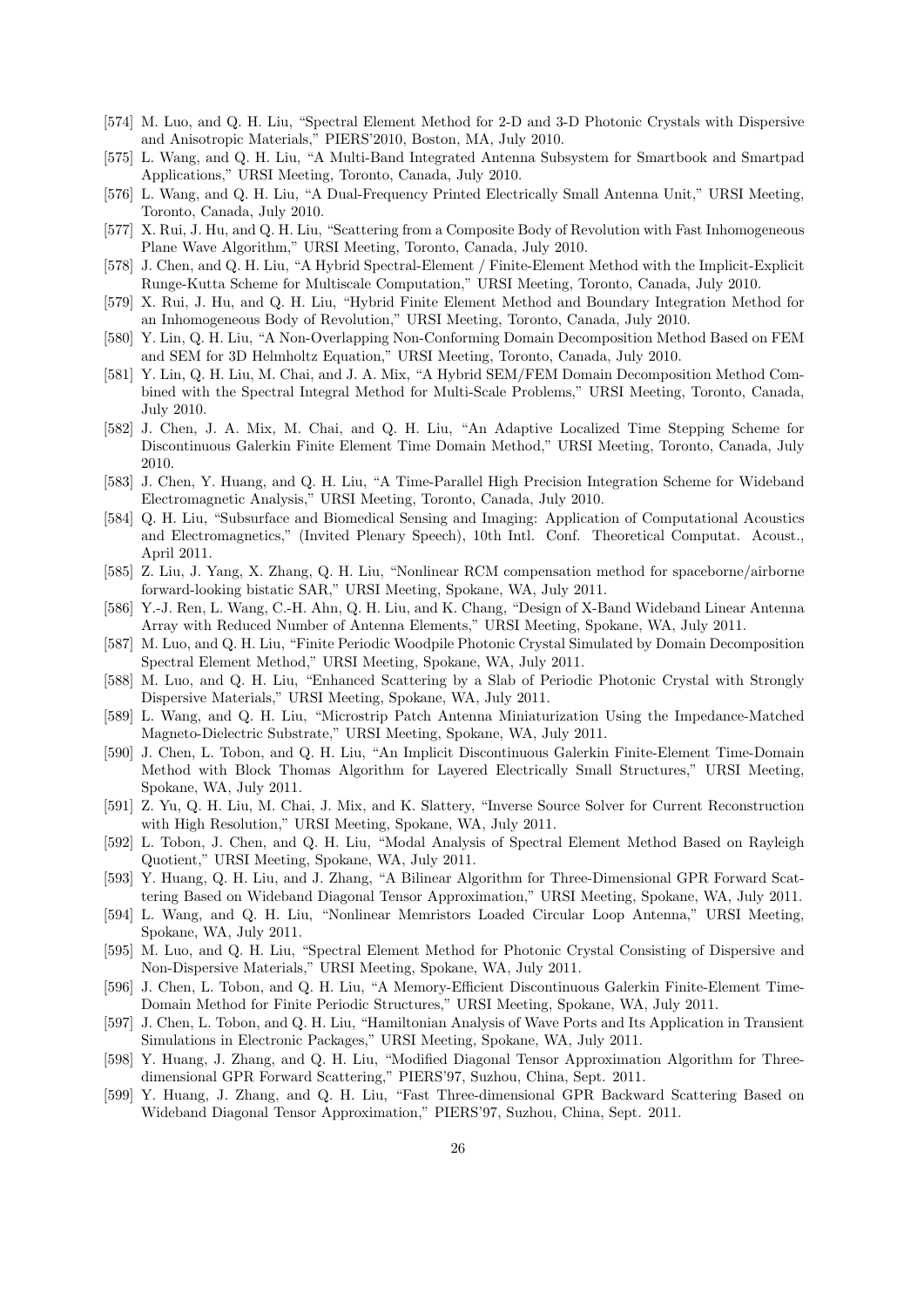- [600] M. Luo, and Q. H. Liu, "Electromagnetic scattering of finite size periodic large scale system: simulation by domain decomposition spectral element method," 11th International Workshop on Finite Elements for Microwave Engineering - FEM2012, June 4-6, 2012, Estes Park, Colorado.
- [601] M. Luo, and Q. H. Liu, "Enhancement of second-harmonic generation in an air-bridge photonic crystal slab: simulation by spectral element method," 11th International Workshop on Finite Elements for Microwave Engineering - FEM2012, June 4-6, 2012, Estes Park, Colorado.
- [602] L. E. Tobon, and Q. H. Liu, "Study of Numerical Dispersion for Quadrilateral and Triangular Elements in the Mixed Finite Element Method," 11th International Workshop on Finite Elements for Microwave Engineering - FEM2012, June 4-6, 2012, Estes Park, Colorado.
- [603] L. E. Tobon, and Q. H. Liu, "New Spectral-Prism-Element for Layered Structures Implemented in an Efficient Implicit DG-FETD Method," 11th International Workshop on Finite Elements for Microwave Engineering - FEM2012, June 4-6, 2012, Estes Park, Colorado.
- [604] B. Zhu, J. Chen, W. Zhong, and Q. H. Liu, "Hybrid FETD/FDTD Techniques Based on the Discontinuous Galerkin Method," 11th International Workshop on Finite Elements for Microwave Engineering - FEM2012, June 4-6, 2012, Estes Park, Colorado.
- [605] M. Luo, and Q. H. Liu, "Enhancement of Second Harmonic Generation in an Air-Bridge Photonic Crystal Slab: Simulation by Spectral Element Method," URSI Meeting, Chicago, IL, July 2012.
- [606] Z. Yu, M. Chai, J. A. Mix, K. P. Slattery, and Q. H. Liu, "Inverse Source Solver with Phaseless Field Data Compatibility for High Resolution Near Field Scanner," URSI Meeting, Chicago, IL, July 2012.
- [607] W. Zhang, and Q. H. Liu, "Simultaneous Reconstruction of Dielectric and Magnetic Contrasts in Axisymmetric Inhomogeneous Media," URSI Meeting, Chicago, IL, July 2012.
- [608] Z. Yu, X. Rui, J. Hu, and Q. H. Liu, "Hybrid Finite Element Method and Boundary Integration Method for an Anisotropic Body of Revolution," URSI Meeting, Chicago, IL, July 2012.
- [609] Q. H. Liu, W. Zhang, M. Yuan, G. Ye, G. Chen, X. Zhu, and Z. Zhao, "Electromagnetic and Acoustic Inverse Scattering and Imaging in Complex Environments: Some Recent Progress," URSI Meeting, Chicago, IL, July 2012.
- [610] W. Zhang, A. Hoorfar, and Q. H. Liu, "Three-Dimensional Real-Time Through-the-Wall Imaging," URSI Meeting, Chicago, IL, July 2012.
- [611] Q. Ren, L. E. Tobon, and Q. H. Liu, "A New Non-Spurious Discontinuous Galerkin Finite-Element Time Domain Method," URSI Meeting, Chicago, IL, July 2012.
- [612] W. Zhang, A. Hoorfar, and Q. H. Liu, "Three-Dimensional Imaging of Targets Behind Multilayered Walls," URSI Meeting, Chicago, IL, July 2012.
- [613] Q. H. Liu, "Spectral Element Method for Nanophotonics," Cross-Strait Computational Mathematics Workshop, Kaohsiung, Taiwan, July 26-30, 2012.
- [614] Q. H. Liu, "Multiscale Computational Electromagnetics: Applications in Design Optimization, Sensing and Imaging," Invited Plenary Speech, Annual Conference of Chinese Computational Physics, Harbin, China, Aug. 12-15, 2012.
- [615] Q. H. Liu, "Spectral Element Method (SEM) for Nanoelectronics and Nanophotonics," Invited Plenary Speech, 2nd Annual World Congress of Nano-S&T (Nano S&T-2012), Qingdao, China, October 26-28, 2012.
- [616] Q. H. Liu, "Progress in multiscale computational electromagnetics in time Domain," Pulsed Electromagnetic Fields: Their Potentialities, Computation and Evaluation, Delft, the Netherlands, March 2013.
- [617] M. Luo, and Q. H. Liu, "Huge Enhancement of Second-Harmonic Generation in Air-Bridge Photonic Crystal Slabs," PIERS, Taipei, Taiwan, April 2013.
- [618] Q. H. Liu, M. Yuan, J.-H. Lee, B. Zhao, "SPICE with Multiple EM Solvers for Multiscale Field-Circuit Coupling," 2013 Workshop on Electromagnetic Theory, Modeling and Simulations, Chengdu, China, June 2013.
- [619] Z. Yu, M. Chai, J. Mix, K. Slattery, Q. H. Liu, "An Iterative Least-Square Based Technique for High Resolution Source Reconstruction with Phaseless Near Field Scan Data," IEEE APS/URSI Meeting, Orlando, FL, July 2013.
- [620] L. E. Tobon, Q. Ren, Q. H. Liu, "A new efficient non-spurious 3D DG-FETD for large and multiscale electromagnetic systems," IEEE APS/URSI Meeting, Orlando, FL, July 2013.
- [621] L. E. Tobon, Q. H. Liu, "New efficient and naturally parallelizable time integration algorithm applied to sequential domains for DG-TD," IEEE APS/URSI Meeting, Orlando, FL, July 2013.
- [622] J. Dai, Q. H. Liu, "Fast Computation of Electromagnetic Fields in Anisotropic Media Layered Both Vertically and Cylindrically Using the Numerical Mode Matching (NMM) Method," IEEE APS/URSI Meeting, Orlando, FL, July 2013.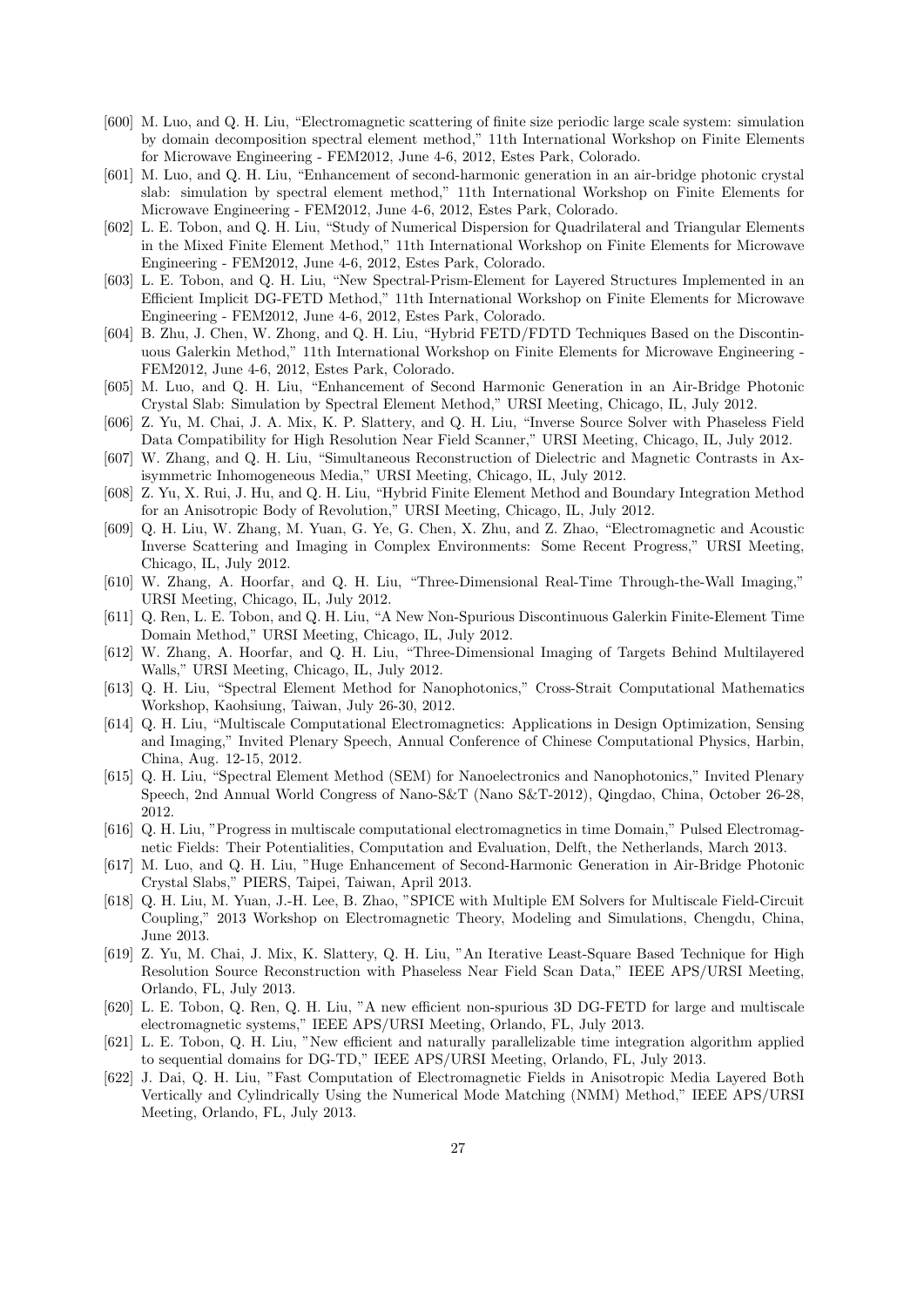- [623] J. Wang, Z. Zhao, J. Wu, K. Yang, Z. Nie, Q. H. Liu, "Electromagnetic Inverse Scattering Series (ISS) Method for Sensing 2-D Objects Buried in Layered Media with Unknown Dielectric Properties," IEEE APS/URSI Meeting, Orlando, FL, July 2013.
- [624] C. Qi, Z. Zhao, K. Yang, Z. Nie, Q. H. Liu, "Scattering and Doppler Spectral Analysis for a Flying Target Above a 3-D Sea Surface," IEEE APS/URSI Meeting, Orlando, FL, July 2013.
- [625] X. Zhu, Z. Zhao, K. Yang, J. Wu, Q. H. Liu, "A Scaled Experimental System for Underwater Seismic Imaging and Exploration," IEEE APS/URSI Meeting, Orlando, FL, July 2013.
- [626] J. Song, Z. Zhao, J. Wu, X. Zhu, Z. Nie, Q. H. Liu, "Thermo-Acoustic Imaging for Different Breast Tissues in Microwave Induced Thermo-Acoustic Tomography System," IEEE APS/URSI Meeting, Orlando, FL, July 2013.
- [627] K. Xu, Y. Zhang, W. T. Joines, Q. H. Liu, Y. Fan, "Microstrip Multi-Band Bandpass Filters Using a Single Improved Ring Resonator," IEEE APS/URSI Meeting, Orlando, FL, July 2013.
- [628] K. Yang, Z. Zhao, X. Zhu, Q. H. Liu, "Robust Adaptive Beamforming with Low Sidelobe Levels," IEEE APS/URSI Meeting, Orlando, FL, July 2013.
- [629] T. Tan, Q. H. Liu, "Unconditionally Stable Locally Tridiagonal Iterative FDTD for High Loss Applications," IEEE APS/URSI Meeting, Orlando, FL, July 2013.
- [630] Y. Zhang, M. Yuan, Q. H. Liu, "An Impulse Electromagnetic Interference Shielding Based on a Diode Grid," IEEE APS/URSI Meeting, Orlando, FL, July 2013.
- [631] W. Zhang, Q. H. Liu, "Nanoparticles for Electromagnetic Fields Enhancement in Cross Well Imaging of Subsurface," IEEE APS/URSI Meeting, Orlando, FL, July 2013.
- [632] Z. Yu, W. Zhang, Q. H. Liu, "A Three-Dimensional BCGS-FFT Method for Inhomogeneous Anisotropic Scatterers with High Dielectric and Magnetic Contrasts," IEEE APS/URSI Meeting, Orlando, FL, July 2013.
- [633] K. Yang, Z. Zhao, X. Zhu, Q. H. Liu, "Resolving Ambiguities in DOA Estimation by Optimizing the Element Orientations," IEEE APS/URSI Meeting, Orlando, FL, July 2013.
- [634] L. Wang, Q. H. Liu, W. T. Joines, M. Q. Yuan, "Magnetic Antenna Based on Two Dimensional DC Superconducting Quantum Interference Filter," IEEE APS/URSI Meeting, Orlando, FL, July 2013.
- [635] L. Wang, Q. H. Liu, W. T. Joines, M. Q. Yuan, "Two Dimensional DC Superconducting Quantum Interference Filter Framework," IEEE APS/URSI Meeting, Orlando, FL, July 2013.
- [636] N. Liu, Y. Tang, X. Zhu, L. E. Tobon, Q. H. Liu, "Higher-order Mixed Spectral Element Method for Maxwell Eigenvalue Problem," IEEE APS/URSI Meeting, Orlando, FL, July 2013.
- [637] J. Wu, Z. Zhao, J. Song, X. Zhu, Z. Nie, Q. H. Liu, "A Wideband Printed Antenna with Unidirectinal Radiation Characteristics," IEEE APS/URSI Meeting, Orlando, FL, July 2013.
- [638] M. Luo, and Q. H. Liu, "Nonlinear and Quantum Optics with the Spectral Element Method," PIERS, Stockholm, Sweden, August 2013.
- [639] Q. H. Liu, Z. Zhao, X. Zhu, Z. Yu, and W. Zhang, "Progress and Challenges in Microwave Imaging and Microwave Induced Thermoacoustic Tomography," IEEE IMWS-Bio 2013, Singapore, Dec. 2013.
- [640] Q. H. Liu, "Some Computational Problems in Seismic Imaging and Acoustic Well Logging," 2014 National Reservoir Acoustics and Well Logging Workshop, Beijing, July 2014.
- [641] Q. H. Liu, "Multiscale Computational Electromagnetics for Applications in Subsurface Sensing, Microwaves, and Nanophotonics," 2014 Asia-Pacific Conference on Antennas and Propagation (APCAP 2014), Harbin, July 2014.
- [642] Q. H. Liu, Q. Ren, L. Tobon, Q. Sun, "New Discontinuous Galerkin SETD and FETD Methods for Multiscale Electromagnetics," FEM2014, Chengdu, May 2014.
- [643] K. Xu, Y. Zhang, W. T. Joines, and Q. H. Liu, "Compact Planar Antenna for Triple Frequency Band Operation," IEEE APS/URSI Meeting, Memphis, TN, July 2014.
- [644] K. Xu, Y. Zhang, W. T. Joines, and Q. H. Liu, "Planar Interdigital-Coupled UWB Bandpass Filter with a Notched Band," IEEE APS/URSI Meeting, Memphis, TN, July 2014.
- [645] H. Yang, T. Li, Z. He, and Q. H. Liu, "Design and Analysis of An Impulse Borehole Radar for Well Logging," IEEE APS/URSI Meeting, Memphis, TN, July 2014.
- [646] J. Liu, Z. Zhao, K. Yang, and Q. H. Liu, "Sum and Difference Pattern Synthesis with Antenna Correction," IEEE APS/URSI Meeting, Memphis, TN, July 2014.
- [647] Z. Yu, W. Zhang, J. Zhou, and Q. H. Liu, "Application Of Mixed Order BCGS-FFT On Contrast Enhanced Oil Reservoir Imaging," IEEE APS/URSI Meeting, Memphis, TN, July 2014.
- [648] Z. Yu, W. Zhang, and Q. H. Liu, "Mixed Order Integral Equation Formulation For the Scattering From Large Inhomogeneous Anisotropic Magnetodielectric Objects," IEEE APS/URSI Meeting, Memphis, TN, July 2014.